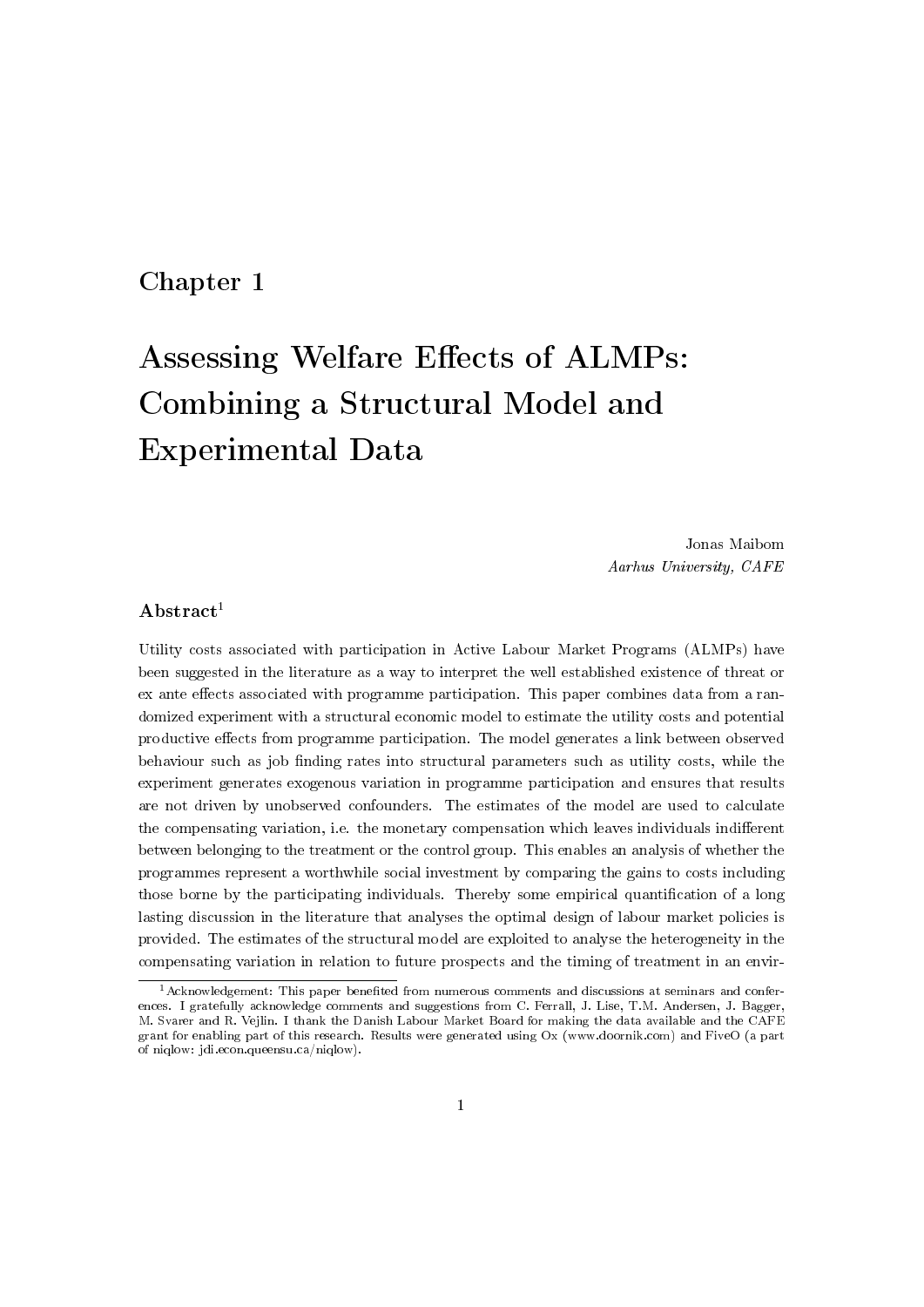onment which is characterized by duration dependence in unemployment and rich heterogeneity across individuals. The results suggest that traditional Cost-Benefit calculations which do not take the individual costs into account largely overstate the gain from having these programmes. The costs are substantial and are important to quantify in order to assess whether the current mix between programmes and UI is optimal.

# 1.1 Introduction

In this paper I estimate how individuals value participation in Active Labour Market Programs (ALMPs) which serve as a conditionality for receiving unemployment insurance (UI). Any potential costs associated with programme participation are a crucial input in an analysis of whether such conditionalities in transfer recipiency constitute a worthwhile social investment or whether potential suboptimal individual behaviour is better controlled by e.g. reducing benets. Two kinds of ALMPs are analysed: meetings and short activation programmes at the job centre. By combining data from a randomized experiment and a structural economic model, I estimate the utility costs and calculate the resulting compensating variation (CV), i.e. the monetary compensation which equalize expected utility across the treatment and control group at inflow into the experiment. The CV takes potential productive effects from programme participation (increases in job offer rates), the value of alternative choices and future prospects for participants into account. The estimates, and detailed data on other costs and gains from the programmes,<sup>2</sup> allows for an assessment of whether the programmes under investigation constitute a worthwhile social investments. Thereby some empirical evidence on how ALMPs affect individual behaviour and how this should affect our use of these programmes is provided.

While there exists a large literature evaluating the effectiveness, in terms of e.g. job finding, of various kinds of ALMPs (for reviews see Card et al. (2010), Kluve (2010)) there are very few papers focusing on the mechanism behind any generated impact and in particular the importance of utility costs. The empirical literature (see Black et al. (2003a) and Hagglund (2011)) has documented the presence of so-called threat or ex ante effects which suggest that individuals view programme participation as costly. As these programmes 'tax' leisure time by replacing it with time in the job centre (public employment service); unpleasant or uninspiring work, increased effort, monitoring or stigma are all potential explanations for the existence of such costs.<sup>3</sup>

The existence of costs implies that an evaluation of programme impacts through an analysis of its impact on e.g. employment, is only partial in nature. Impacts arise at a cost, and in order to assess whether a programme is actually beneficial one needs to contrast the benefits generated by the programme with its costs - here both actual programme costs (staff at the job centre)

<sup>&</sup>lt;sup>2</sup>The costs considered are i) costs associated with running the programmes, ii) the compensating variation associated with the existence of the experiment, iii) costs associated with an increase in production (lost leisure). Gains considered are i) value of increased production, ii) saved income transfers.

<sup>&</sup>lt;sup>3</sup>Both pecuniary and non-pecuniary costs are therefore explanations for why the non-market (job centre) wage could differ from the market wage and they are essentially explanations of compensating wage differentials (effort in the job centre is unpleasant and thus the "payment" is higher). In this paper I do not try to distinguish these different explanations, but instead estimate the total impact on agents.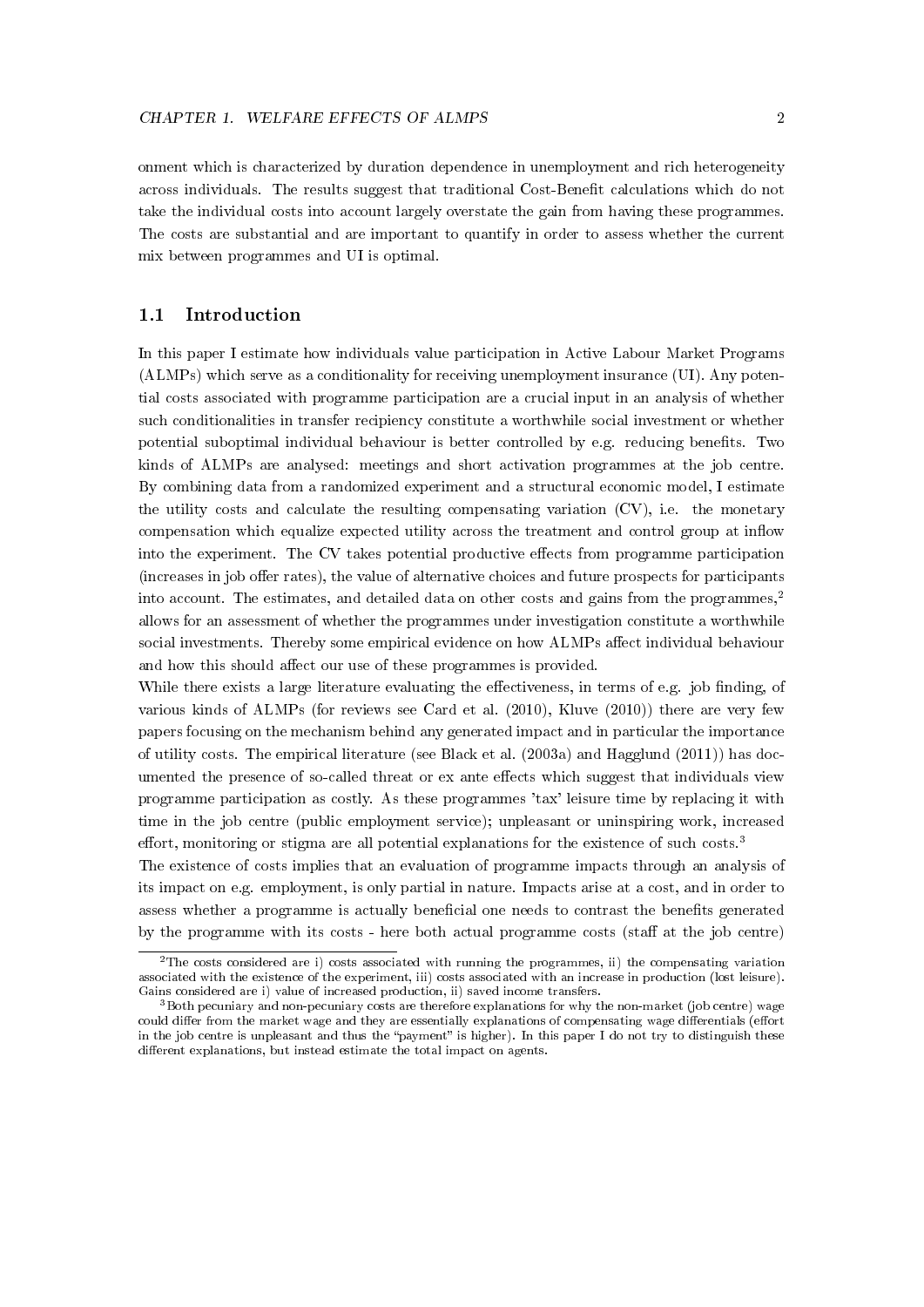and individual costs. Since information about individual costs are generally not available this ultimately introduces an imbalance between what programme evaluators evaluate as beneficial, and what society (or a social planner) would.<sup>4</sup> The imbalance stems from the fact that the unemployed respond to costs which are not included in the evaluation of the programme. This favours programmes which generate e.g. the largest reductions in unemployment duration regardless of how participants value participation in the programmes. The importance of this imbalance depends on the magnitude of utility costs, and therefore further knowledge is of central interest. The question is also interesting from a theoretical point of view as the magnitude of costs is important for whether conditionalities in transfer recipiency can actually constitute a worthwhile social investment (see next section).

Any quantification of costs borne by the individual requires some link to a behavioural model, the surrounding environment and an accurate description of the incentives faced by potential participants over time. This link generates a translation of observed behaviour into decision theoretic parameters such as utility costs. In the case of ALMPs this quantication is further challenged by the fact that participation is (ultimately) a conditionality for receiving UI bene fits. Non-participation is therefore associated with a substantial loss of income due to sanctions or suspension from benefits for a period of time. Therefore a direct expression of preferences for the programme through choices of potential participants, choosing whether to participate or not, are not present - unemployed workers will choose to participate although participation is associated with costs that outweigh direct benets from participation.<sup>5</sup> Costs must therefore be determined indirectly through behaviour such as job finding rates or wages in future employment. This requires a full economic model of behaviour and an accurate description of behaviour in the absence of the programme in order to identify the change in behaviour induced by the programme and thus the individual costs.

In order to quantify costs this paper develops a dynamic discrete choice model of job search and estimates it exploiting data from a Danish randomized experiment. The structural framework provides a mapping from observed behaviour into the determinants of decision making at the individual level. The experiment improves identification of unobserved costs for two reasons. First the experiment generates exogenous variation in programme participation, which ensures that differences in behaviour between control and treatment group can be prescribed to the impact of the programme. Secondly as the experiment is a finitely lived and time-varying intervention which generates useful variation in the incentives faced by individuals and improve identification of the central parameters.<sup>6</sup> To exploit the experimental variation the model contains a thorough

 $^{4}$ In the words of Heckman et al. (1999): ".. By doing this, however, these evaluations value labour supply in the market sector at the market wage, but value labour supply in the non-market sector at a zero wage. By contrast, individuals value labour supply in the non-market sector at their reservation wage.

 $5A$  literature starting with Moffitt (1983) identifies the stigma/utility cost associated with receiving welfare comparing take-ups and non-take-ups (extensive margin). This paper use variation in the intensive margin (the intensity of the conditionality) and compare the behaviour of individuals in intensive regimes with similar individuals in less intensive regimes. Variation in the intensive margin is generated by a social experiment and is thus exogenous, which is useful in the identification of the utility cost.

<sup>6</sup>From a methodological point of view this paper is therefore a part of a growing literature combining economic models and empirical strategies with high internal validity (here experiments). Two different approaches can roughly be distinguished by whether the experimental variation is used as a source of validation (a test of the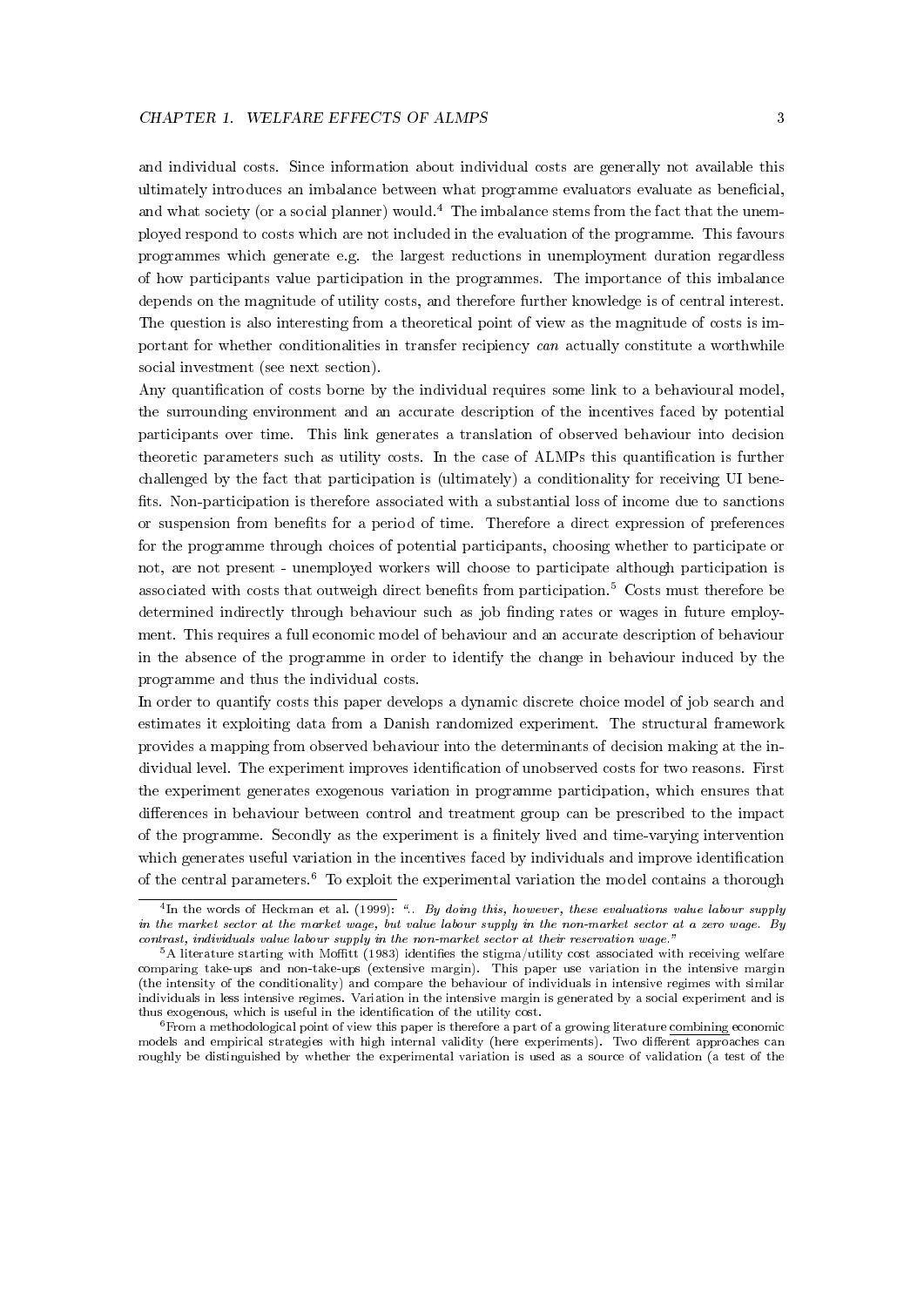description of how the treatment changes over time which is particularly important to take into account when estimating the costs of programme participation in a dynamic setting. It allows agents to take into account that incentives for the treatment group change as they progress through the experiment - every week is one week closer to the expiration of the intensified treatment and thus the future cost associated with programme participation declines.

The model is used to calculate the compensating variation (CV) associated with the experiment. The CV takes into account that individuals can influence their likelihood of remaining unemployed, and thus their chances of participation in the programmes. The CV is therefore different from utility costs that reflect the immediate cost associated with inevitable programme participation. For instance the CV will be lower for individuals "capable" of leaving unemployment fast compared to individuals with worse employment prospects. Similarly the CV associated with interventions at inflow into unemployment is higher than in the case where programmes start later in the unemployment spell because the former makes future participation more likely. A final important aspect which influences the size of the CV is the presence of risk aversion in the model. This increases the monetary compensation due to decreasing marginal utility of wealth (decreasing "efficiency" of the initial monetary compensation) and the inter-temporal separation between the paid compensation and future programme participation.<sup>7</sup> Naturally a quantication of these aspects - and an assessment of their relative importance - are important inputs in the discussion and future design of optimal labour market policies. The aim of the model is to generate an environment with several sources of heterogeneity between unemployed agents and in the cost associated with programme participation. The heterogeneity in the environment implies that the impact of ALMPs differs across individuals depending on their current state and future prospects. This way heterogeneous treatment effects are endogenous to the model and the resulting CV - which serves as a crucial input in a subsequent welfare calculation - will also vary across agents.

In the model agents face two discrete choices: while unemployed they choose a level of search intensity and if a job offer is present they choose whether to accept the job offer or not. The social environment is stationary and ergodic. Employed individuals stochastically accumulate skills each period while employed. Their job separation rate depends on their level of skills. If they loose their job their stock of skills may depreciate. Unemployed workers face job offer rates which depend on their search activity and their duration in unemployment. Wages depend on a draw of firm productivity and the level of skills. While unemployed individuals receive UI and in return have to participate in meetings/activation programmes - participation in these programmes is potentially costly but may increase job offer rates.

From a methodological point of view the model follows in the lines of a novel framework de-

behavioural model) or identification of parameters of the model. See Wolpin and Todd (2006), Attanasio et al.  $(2012)$ , Ferrall  $(2012)$  and Lamadon et al.  $(2004)$  for examples of different approaches.

<sup>7</sup>There are no asset markets or savings in the model, the existence of these would allow the agents to smooth consumption across states and thus potentially decrease the impact of this later channel. In an environment without risk aversion the accumulated utility costs would represent an upper bound of the welfare costs associated with the experiment, but since risk aversion is an important justification for the existence of UI this is incorporated into the model.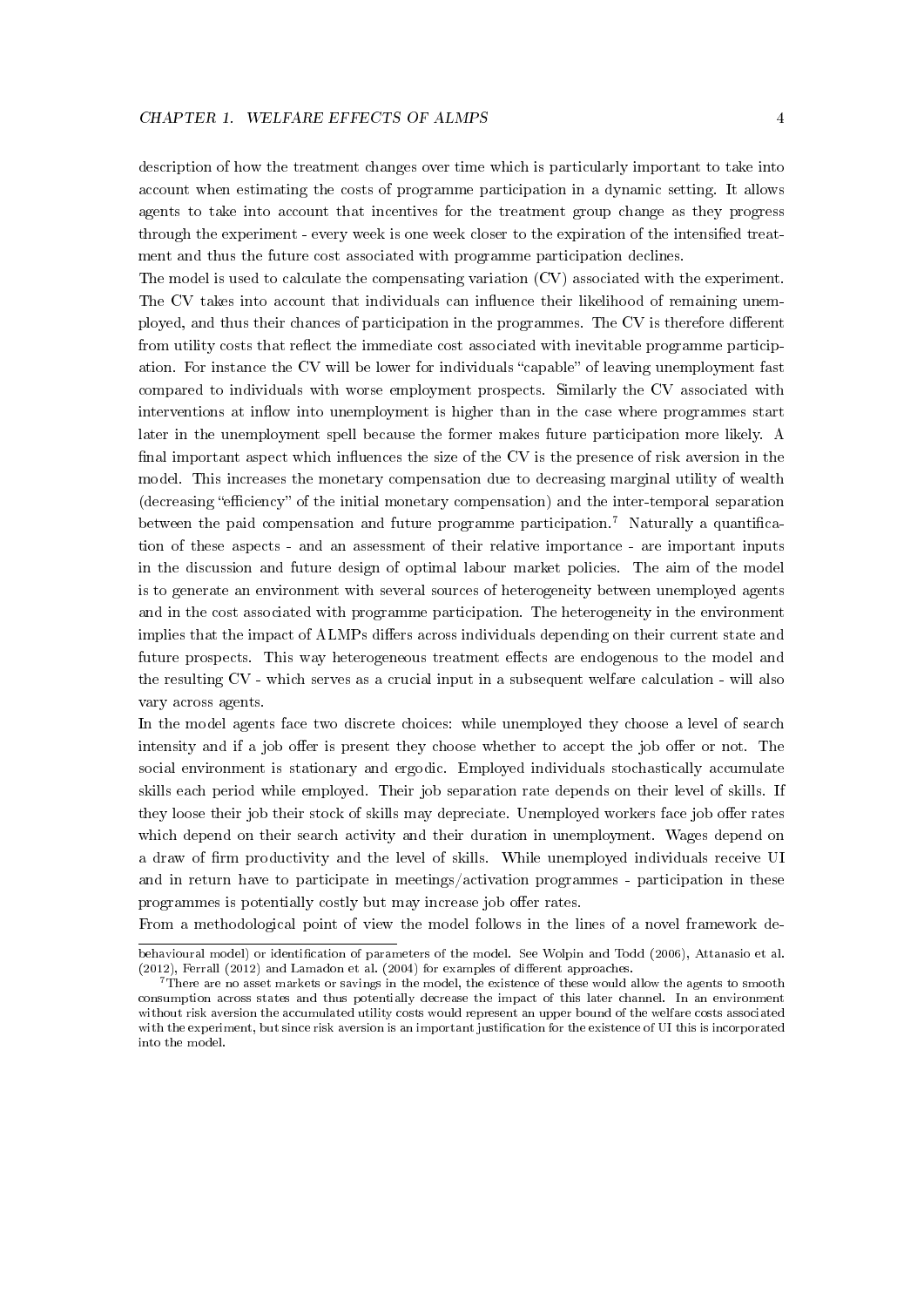veloped in Ferrall  $(2002, 2012)$ .<sup>8</sup> This framework extends the classical work by e.g. Rust  $(1987)$ into a setting with unobserved non-IID time-varying state-variables, unanticipated (or zero probability) choices, corrections for endogenous sampling (initial conditions) and the inclusion of a finitely lived experiment. In order to improve the identification of unobserved state variables the framework is extended in this paper. In particular, moments which are only indirectly linked to state variables, and therefore not directly computable from the distribution over states in a given period, are added to the set of moments which are used in estimation. The extension includes introducing an "inner Markov chain" to the solution algorithm outlined in Ferrall  $(2012)$ , which calculates the distribution of e.g. employment duration over time although employment duration is not a state variable in the model. The modification shows how further moments can be added to the model without increasing the state space or having to simulate the model. The extension improves the estimation of the transition probabilities for unobserved state-variables as it increases the number of predictions of the model which can be compared to corresponding data moments, for instance moments describing the distribution of employment durations are informative about the interaction between skills and job separations.

The estimates suggest that the cost associated with programme participation is non-negligible, in particular unemployed would be willing to decrease UI benefits in a given week with up to  $50$ % in order to escape ALMP participation. The size of the utility costs are just below the lowest possible sanction individuals may receive if they do not participate in ALMPs. The average CV associated with the experiment is up to 20 times larger than the monetary costs associated with programme participation. The analysis shows that the CV varies with future prospects, in particular it is smaller for individuals where alternative choices are more valuable - for instance in the case of high skilled versus low skilled workers. The high average CV is partly driven by individuals with low employment prospects who need larger compensation.

Using detailed information on the benefits and costs associated with the experiment under investigation the paper presents a welfare analysis which includes the costs associated with the loss of leisure in relation to both increases in employment rates and due to an increase in participation in ALMPs. The size of the compensating variation implies that the gain from the most favourable intervention (meetings at the job centre) is reduced by 50 % while the other intervention (early activation) is associated with only a small increase in welfare. The welfare analysis thereby illustrates the importance of including more aspects that just direct programme costs in an assessment of the optimal level of ALMPs in the labour market.

This paper proceeds as follows: the next section contains some background and a review of the related literature. Next the experiment and the available data are presented. The following section contains some key features of the data which the model will try to incorporate. Then the

 $8$ Ferrall (2012) studies the Self-Sufficiency-Project in a structural model and develops a framework which incorporates the non-stationarities implied by the design of the experiment. He use the model to study how the SSP affect incentives for low wage workers and whether the policy enables them to escape the "poverty trap". The model includes a waiting period and a qualifying period where potential participants must obtain work to qualify for a wage subsidy. The analysis illustrates that these non-stationarities are crucial in interpreting the experimental impact. Furthermore the paper shows how a well-dened structural model which incorporates these non-stationarities substantially improves out of sample predictions, the overall fit of the model and thus any policy recommendations.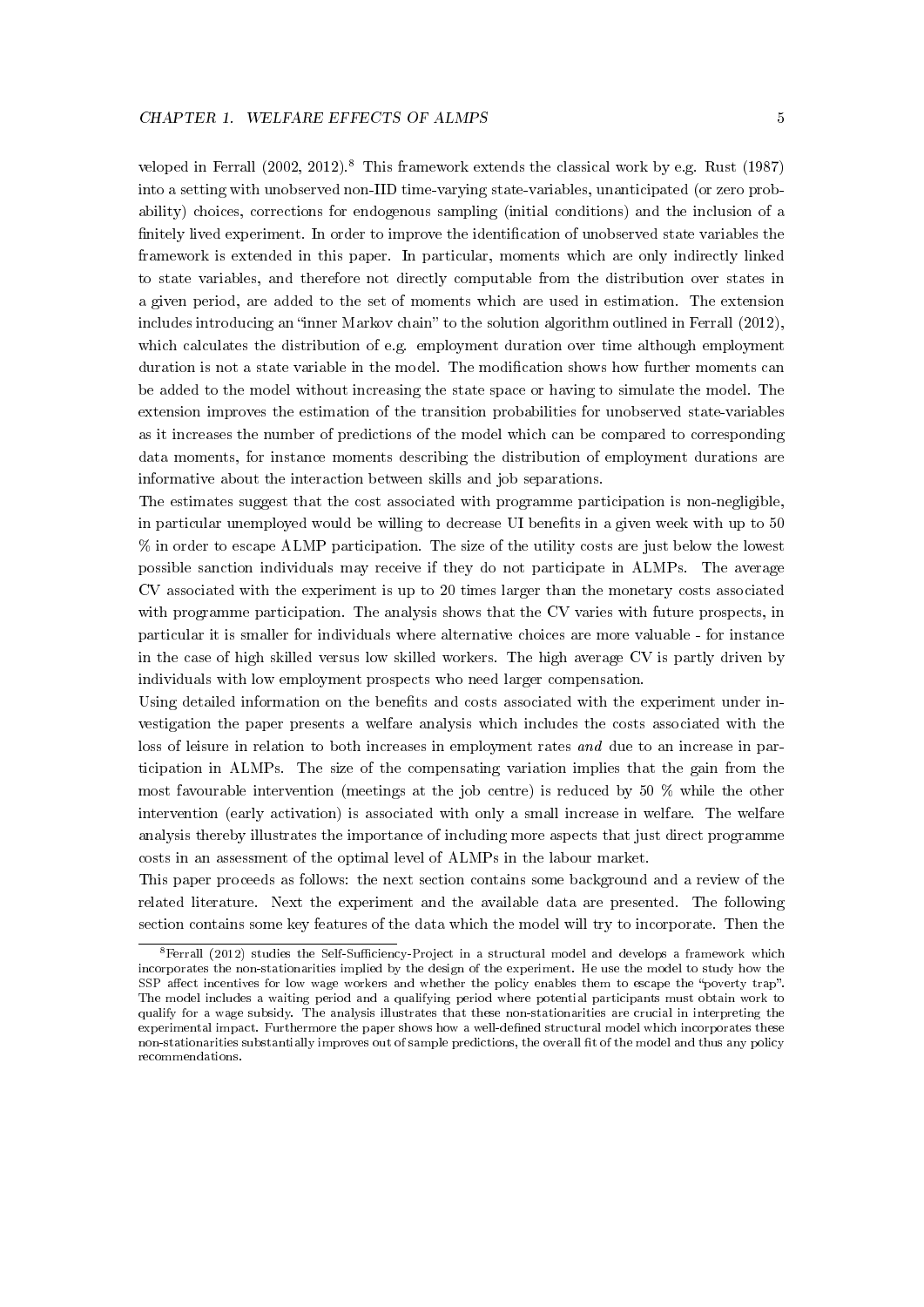model and the empirical implementation are presented. The final sections contains results and a conclusion.

# 1.2 Background and Related Literature

Policy makers have become increasingly focused on adverse selection and moral hazard in relation to UI as the empirical relevance of such phenomena has been documented in the literature (see e.g. review by Chetty and Finkelstein (2013)). Several countries, and especially Northern European countries (see e.g. Andersen and Svarer (2007)), have introduced programmes targeting UI recipients such as meetings, job search assistance and workfare/activation programmes in an attempt to re-align incentives, reduce moral hazard and improve market functioning. By some this is referred to as 'active social insurance' (Roed (2012)) to underline that UI is not only a passive transfer of income, but instead participation in these programmes serve as a conditionality for receiving benefits.<sup>9</sup> ALMPs can have two very different aims: i) improve the qualification level of the unemployed through e.g. counselling or training and thus improve future job possibilities, or ii) they serve as mechanisms for ensuring that the unemployed are actually available and searching to get out of unemployment. The latter objective is often mentioned as an important component as the empirical literature has found limited relevance of the first aim especially in the case of traditional training programmes (see for instance Heckman et al. (1999) and Kluve (2010)).

In this paper ii) is rationalized as a utility cost associated with programme participation while i) enters through an increase in job offer arrival rates immediately after programme participation. The cost might consist of several policy invariant parameters such as stigma or disutility associated with participation (see e.g. Moffitt (1983)), loss of leisure and an increase in effort in order to attend meetings at the job centre.<sup>10</sup> Although ALMPs might be successful in reducing moral hazard in the market by increasing e.g. search activity, any costs associated with programme participation challenges whether these programmes actually make individuals better o - or whether they would instead prefer lower benets. These costs imply that some individuals are worse off than before the introduction of ALMPs, this is in fact why some search more to leave unemployment before being activated, while at the same time the market is now more efficient. The overall implications for welfare are therefore less clear.

There is very little empirical work trying to quantify costs or assess the welfare implications of programme participation. Greenberg and Robins (2008) provide estimates of the value of lost leisure for participants in the Self-Sufficiency-Project in Canada. This enables them to quantify

<sup>&</sup>lt;sup>9</sup>One example of this is the Danish labour market model were UI is generally generous and the level of employment protection is quite low. The sustainability of such a system could be challenged by high structural unemployment rates, e.g. due to low incentives for workers to leave unemployment. Therefore ALMPs are considered a crucial part of the model and participation in such programmes is considered both a right and a duty (see e.g. Andersen and Svarer (2007)).

<sup>10</sup>Search activity could also change due to the fear/risk of getting a sanction for non-compliance with the search requirements (see below). In the model presented below search activity will change as a response to utility costs, there is no risk of getting a sanction in the model.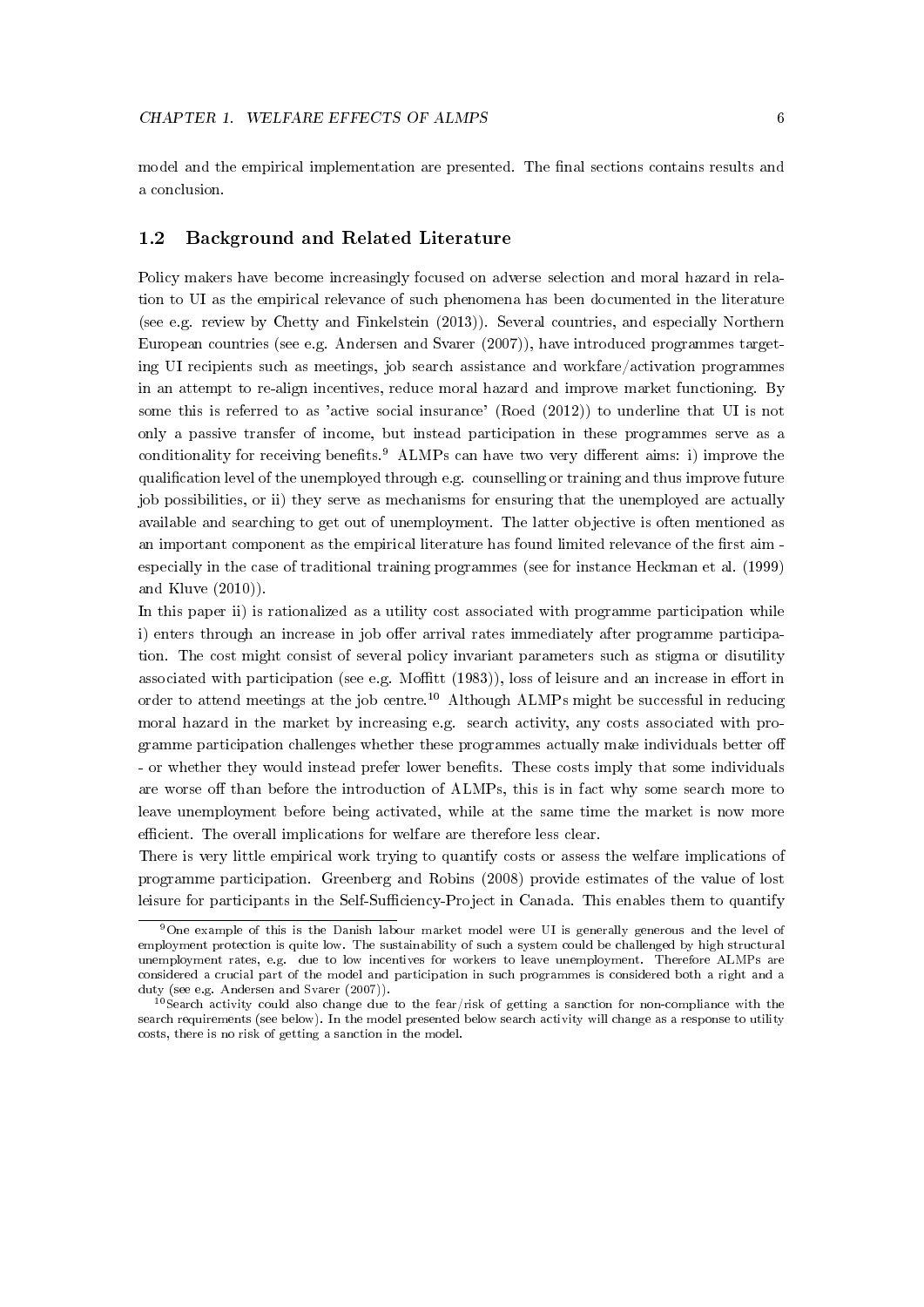the gain in consumer surplus instead of the raw income gain associated with the wage subsidy.<sup>11</sup> The authors find that when the loss in non-market time is taken into account, the net benefits from that policy is substantially reduced and sometimes even negative. Their analysis thereby provides further empirical justification for why knowledge of how participants value their time in different settings should be of central interest in the literature and in the evaluation of programmes.

The analysis in Greenberg and Robins (2008) is different in a number of dimensions compared to the current paper. First, as participation is voluntary, participants prefer participation and the size of the subsidy is used as a reflection of the value generated by the programme. A similar expression for the value of the programme does not exist for the experiment presented below - here participation is an obligation. The value of the programme will therefore have to be determined indirectly through changes in behaviour such as job finding rates. Second, while Greenberg and Robins (2008) use the size of the subsidy as an expression of the value created by the programme, in the current paper exogenous variation in treatment status is exploited to compare behaviour between treated and non-treated. This source of variation, and the structural model, allows for a quantification of a broader concept of costs including fixed costs associated with actual participation. The model generates a mapping of different channels of behaviour into decision parameters and therefore exploit differences in behaviour along other channels than wages only to learn about the size of costs.

Below other related theoretical and methodological literature is discussed.

#### Other related theoretical and empirical literature

The theoretical literature has analysed how and whether conditionalities such as workfare can in fact improve welfare in a setting where society has a preference for redistribution. In summary there exists normative work on whether, and under which conditions, conditionalities in benet recipiency are welfare improving. The theoretical literature has studied two different margins of behaviour. Both along the extensive margin,<sup>12</sup> i.e. the selection of individuals into unemployment, and along the intensive margin,<sup>13</sup>i.e. behaviour while in unemployment (e.g. job search),

<sup>11</sup>Using a matching procedure they identify the group of compliers in the experiment (the part of the treatment group which enters employment caused by the subsidy). For this group of workers they use the earned wage in employment,  $w^*$  (including the subsidy) and the same wage without the subsidy,  $w^n$ . The two observations and economic theory can be used to bound the individual labour supply curve. The analysis exploits the fact that the individual reservation wage for starting to work must be above  $w<sup>n</sup>$  - as the compliers do not work at inflow into the experiment - and thus by adding assumptions about the value of  $w_R$  and the curvature of the labour supply curve the authors can calculate the part of the gain in income which is offset by increased effort.

 $12$ Besley and Coate (1992) show that while conditionalities (costly unproductive activities) improve market functioning and redistribute income to 'needy' individuals, this does not imply that agents are better of in terms of utility. In particular the work requirement implies a cost of leisure which is high enough to offset the increase in benets. Kreiner and Tranaes (2005) show that in an environment with voluntary and involuntary unemployment, workfare can be an effective screening device for UI and lead to a Pareto improvement in the economy. The main difference to the setting in Besley and Coate (1992) is that the screening problem is now focused on individuals who differ in their preference for leisure and not in terms of productivity. Other papers that analyse settings where conditionalities can be welfare improving are Cuff  $(2000)$  and Beaudry et al.  $(2009)$ .

<sup>&</sup>lt;sup>13</sup> Andersen and Svarer (2014) focus on the effects of workfare on moral hazard in job search in a search and matching model. To study behaviour along the intensive margin their framework is dynamic, and their analysis shows that the threat of future participation in workfare increases the search effort of the unemployed before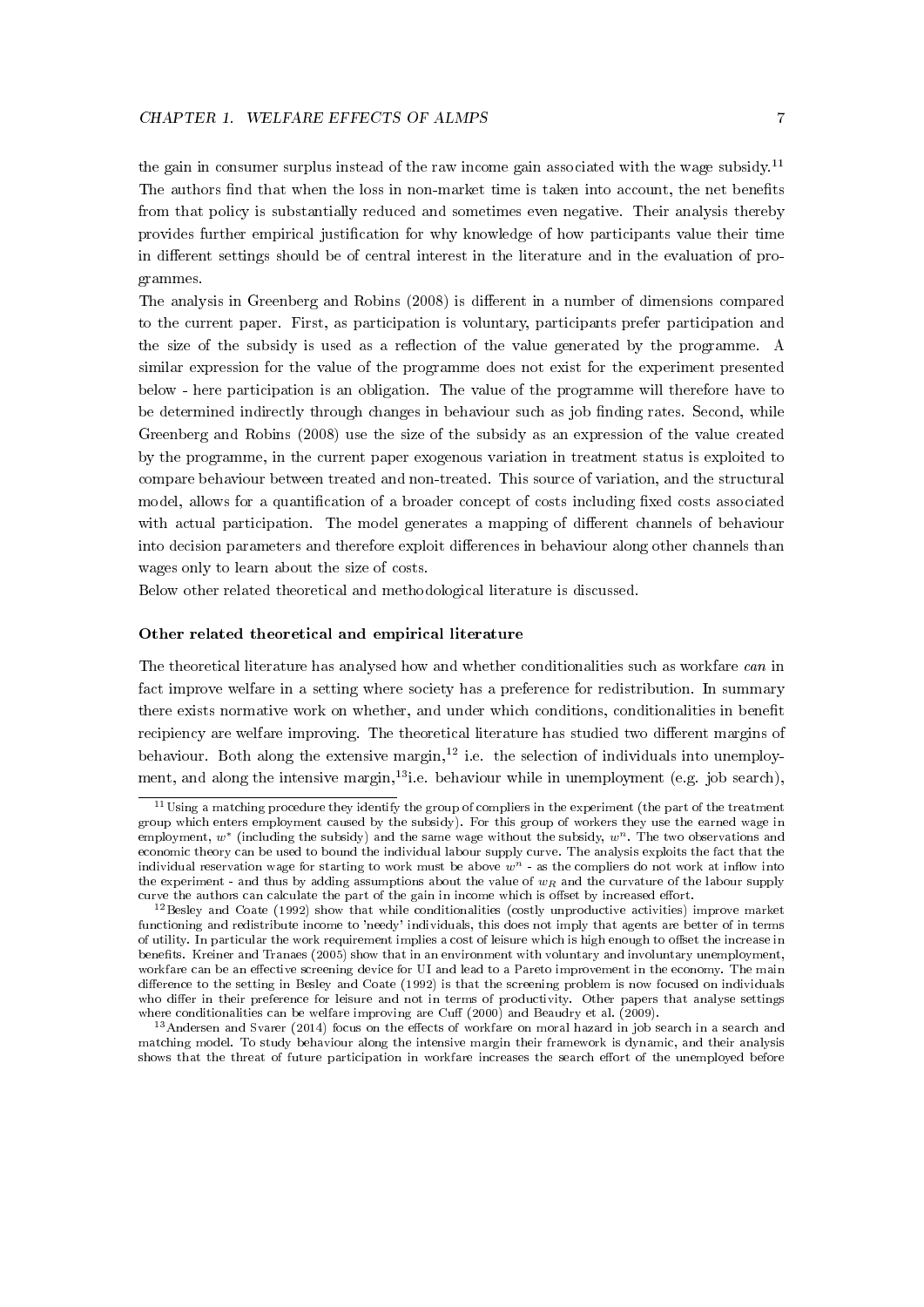behaviour may change with the introduction of workfare. The literature shows that workfare can be welfare improving in some settings but it depends on the environment, the nature of costs and the margin on which behaviour is studied.

A number of other papers have analysed how labour market programmes affect individual behaviour in the labour market in a theoretical and empirical framework (see also Cohen-Goldner and Eckstein (2010); Albrecht et al. (2009a); Lamadon et al. (2004)). Adda et al. (2007) develop a structural dynamic model of labour supply to study the impacts of the Swedish labour market programmes. The study differs in a number of ways from the current one, most importantly programme participation is voluntary in their setting and without costs. The model is used to solve the self-selection problem into programme participation and analyse programme impacts on earnings and job offers.<sup>14</sup> Van Den Berg and Van Der Klaauw (2006) analyse how counselling and monitoring programmes affect the transition rate into employment in a Dutch setting. They show theoretically that incomplete monitoring of job search can have adverse effects as individuals substitute search towards formal (and measurable) search channels and away from informal search. They compare the predictions to results from a social experiment which includes a survey about search channels and find some evidence of substitution effects. The paper is focused on the impact of closer monitoring on different search channels and the existence of individual costs beyond the costs of searching or the implications for welfare are not analysed. The impacts on employment from the studied intervention are small and the authors explain this by inefficient targeting of the programme and a low intensity of treatment. They argue that a too excessive focus on the monitoring of job search activity is inefficient and that alternative policies such as 'leisure taxes' may be more efficient.

#### Summary of literature and relation to model

The presentation above have shown that while there exists some empirical and theoretical work on how labour market programmes affects both participants and non-participants there exists very little work focused on the existence of individual costs and their implications for the attractiveness of these programmes. The theoretical literature shows that workfare can be welfare improving in some settings but it depends on the environment, the nature of costs and the margin on which behaviour is studied.

This paper exploits changes in behaviour along the intensive margin to identify the cost associated with programme participation (e.g. changes in unemployment duration). Since the experiment is an unexpected event and does not change the inflow into unemployment and because employment separations are exogenous in the model, there will be no characterization of how selection into unemployment depends on the existence and intensity of ALMPs. It is however perfectly plausible

actual participation and lowers his reservation wage. Under a utilitarian criterion the authors show that workfare can in fact improve welfare.

<sup>&</sup>lt;sup>14</sup>The type of programmes under investigation are more traditional training or job-experience programmes with longer durations. By participating in the programmes participants renew their eligibility to UI. The authors show that by abolishing the latter rule, welfare can be increased as the efficiency of the market increases (as moral hazard is reduced). In line with previous literature they find limited effects from job training programmes and modest impacts from job experience programmes.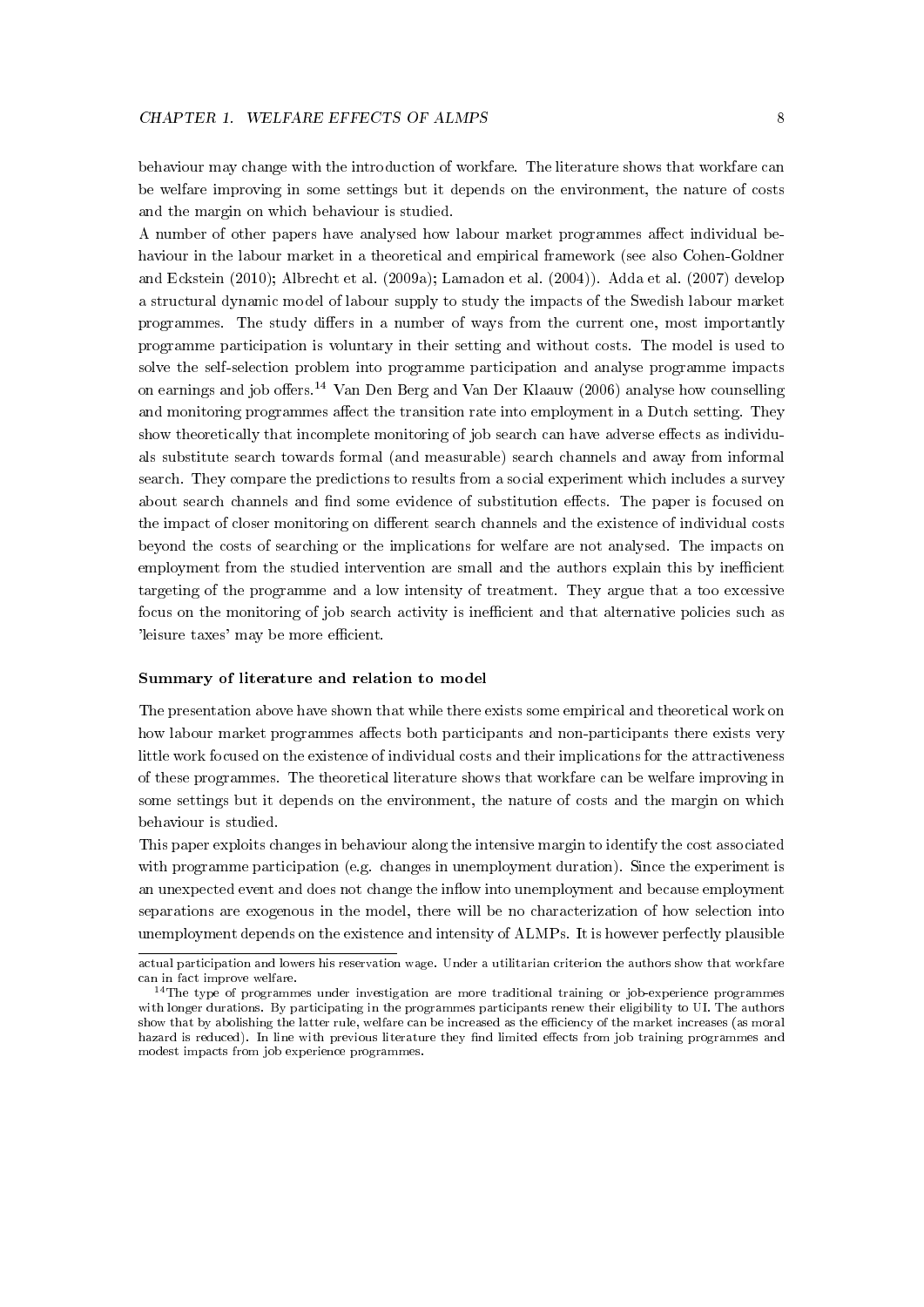that behaviour on both margins is driven by the the same cost (this requires that we disregard any fixed costs associated with entry into UI which depends on the intensity of future ALMPs), but naturally predictions of behaviour along the extensive margin requires a quantification of all the decision parameters related to this decision.<sup>15</sup>

Finally, there is no monitoring of search activity in the model presented below. One difference between this paper and earlier work related to sanctions and monitoring (see also Fredriksson and Holmlund (2006)) is therefore that the model below associate a cost to utility to each meeting at the job centre whereas the earlier literature attributes all changes in behaviour to the disutility in the case where individuals are sanctioned. The two formulations generate similar behaviour but the former is directly linked to current periods costs. While in reality both explanations are probably relevant to explain the increases in the job finding rate I report below, it is beyond the scope of this paper to separate the two. Furthermore, as the sanctioning rate is very low in the Danish labour market (see e.g. Svarer (2011)) and the stated intention of the treatments stated below was no intensification of monitoring, this could suggest that the risk of getting caught is maybe the less relevant channel.

# 1.3 Data, Institutions and the Experiment

This section presents the Danish institutional setting, the social experiment and the data used in the analysis. The Danish labour market is rather flexible and is referred to as an example of the Flexicurity model.<sup>16</sup> It has less employment protection legislation than most continental European countries and much higher labour turnover (see e.g. OECD (2009)). At the same time a tight social security net with near-universal eligibility for income transfers keeps income security high. Finally active labour market policies are seen as an important part of this model.<sup>17</sup> Today ALMPs are among the most intensive in OECD, with around 1.3% of GDP spent per year on active policies and more than 12 billion Dkk on ALMPs alone (see Board (2014)). There are two types of benefits for unemployed workers, UI benefits and social assistance. Approximately 80% of the labour force are members of a UI fund and therefore eligible for UI benets. The remaining 20% may receive means tested social assistance. The policies that apply to UI recipients are presented below, they constitute the target group of the experiment presented in the next section. UI benefits are essentially a flat rate due to an upper bound on payments (see e.g. Lentz  $(2009)$ ) and the duration of benefits in the period under study  $(2008-2009)$  is 4 years. A 'right and duty' principle governs labour market policies. Unemployed individuals have the *right* to compensation for the loss of income, but also the duty to take action to get back into employment and follow instructions from the job centre (public employment service). Interactions between public authorities and unemployed individuals take place in job centres and activities are mainly

<sup>&</sup>lt;sup>15</sup>Due to data limitations such a quantification is outside the scope of the current paper, in particular data on the reason for employment separations would be required to model this margin.

 $16$ Before the financial crisis the EU commission recommended this model to its member states, referring to Denmark as a model case (Commission (2007))

 $17$ The 1980s were characterized by persistently high unemployment rates and a low intensity of ALMPs. As the intensity of ALMPs grew, structural unemployment fell, and therefore observers have seen intensive ALMPs as an important part of the Flexicurity model (see e.g. Andersen and Svarer (2007)).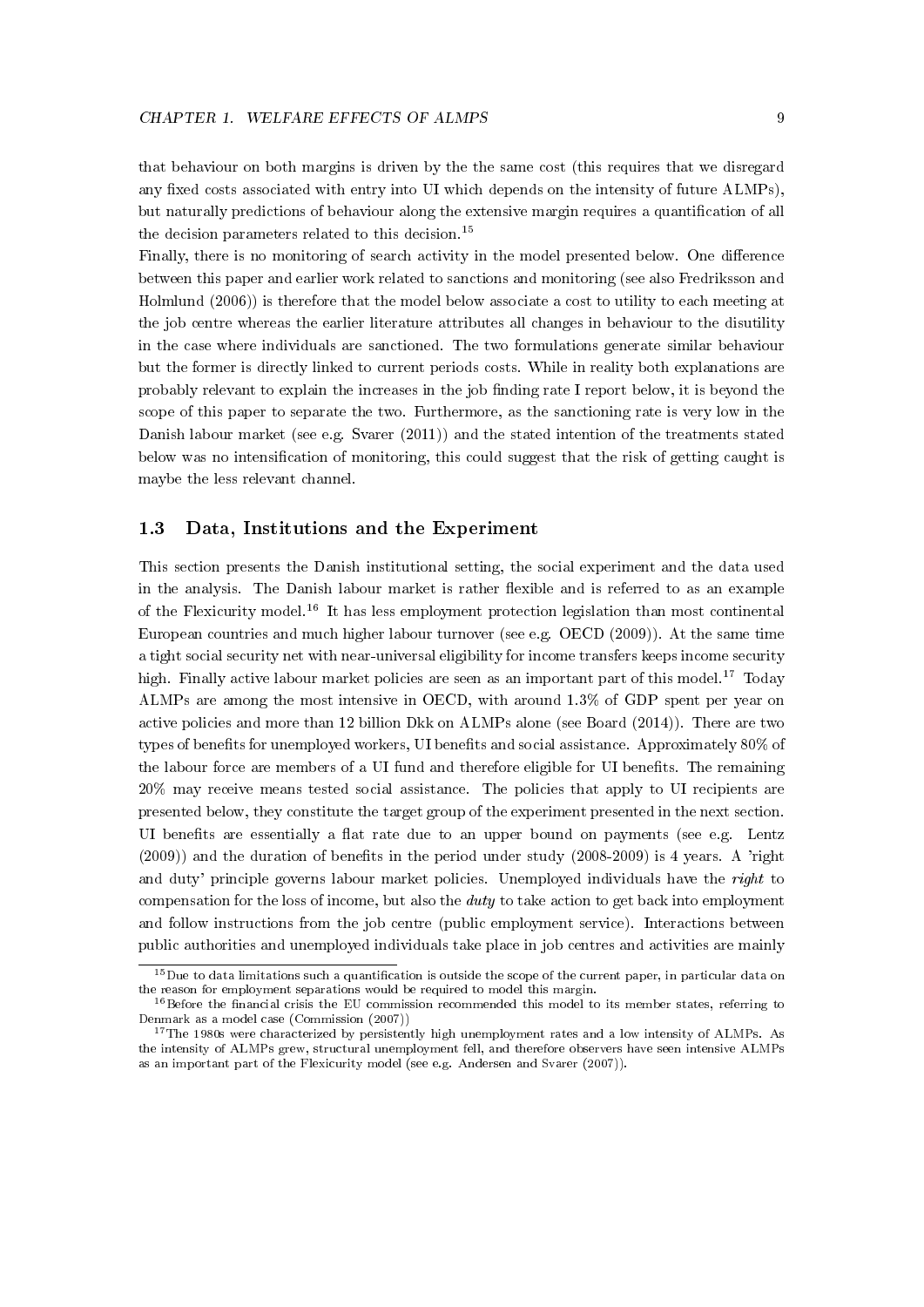contact (meetings) and activation (see Maibom et al. (2014)). At inflow into unemployment a UI eligible individual has to register at the local job centre. She then has to attend a meeting with a caseworker every 3rd month and to participate in an activation programme after 9 months (6 if below 30 years old) of unemployment and subsequently every 26 weeks. For the experiment outlined below these are the labour market policies that will be faced by individuals in the control groups. Treated individuals are obliged to participate in further activities beyond the activities presented here.

In order to increase the knowledge about the effectiveness of current labour market policies the National Labour Market Authorities have conducted a series of experiments. Evaluations have established that there are potentially favourable gains from earlier and intensive active labour market programmes (ALMPs) in the form of either meetings or activation programmes (see e.g. Graversen and van Ours (2008a); Maibom et al. (2015)). But, importantly the evaluations says nothing about the effect of these interventions on welfare.

# Experimental Design

The experiment was conducted in two different regions in Denmark in 2008. Each region had a separate treatment (either an intensification of individual meetings or early activation) and each region also had their own treatment and control group. The experiment is presented and analysed in Maibom et al. (2015) and I refer to their paper for details on the setting beyond what is presented below.<sup>18</sup>

The target population of the experiments were UI eligible individuals who became unemployed during weeks 8-29 in 2008. The assignment to treatment or control groups was based on the date of birth. Individuals born on the  $16<sup>th</sup> - 31<sup>st</sup>$  were assigned to the treatment groups, while those born on the  $1^{st} - 15$  were assigned to the control groups. No information was given to the unemployed workers on the selection rule. Once immigrants are excluded from the sample Maibom et al. (2015) find no deviations from random assignment, and therefore I treat it as such. See also Appendix B Table 1.13, for balance of means tests and descriptives.

At inflow into the experiment treated individuals received a letter explaining the new treatment to which they will be exposed. The information letter marks the start of the treatment, since the worker may react to the information on the new regime. Table 1.1 presents an overview of the activities in the treatment group beyond the regular activities presented above. Individuals in the treatment group from the region around the capital city, Copenhagen (R1), had to participate in individual meetings with a caseworker every other week for the first 13 weeks of unemployment, a total of 6-7 meetings during the first 13 weeks of the experiment. The stated intention of the individual meetings was counselling of the unemployed - no extra monitoring was required to take place, but naturally this says nothing about the perception of the meetings from the point of view of the unemployed nor the actual content. Individuals in the treatment group from the region around the second largest city, Aarhus (R2), were required to participate in an activation

 $18$ The experiments investigated here were a part of a larger experiment 'Quickly Back to Work 2' which consisted of four separate experiments, each with its own treatment and control group. See Maibom et al. (2015) for details.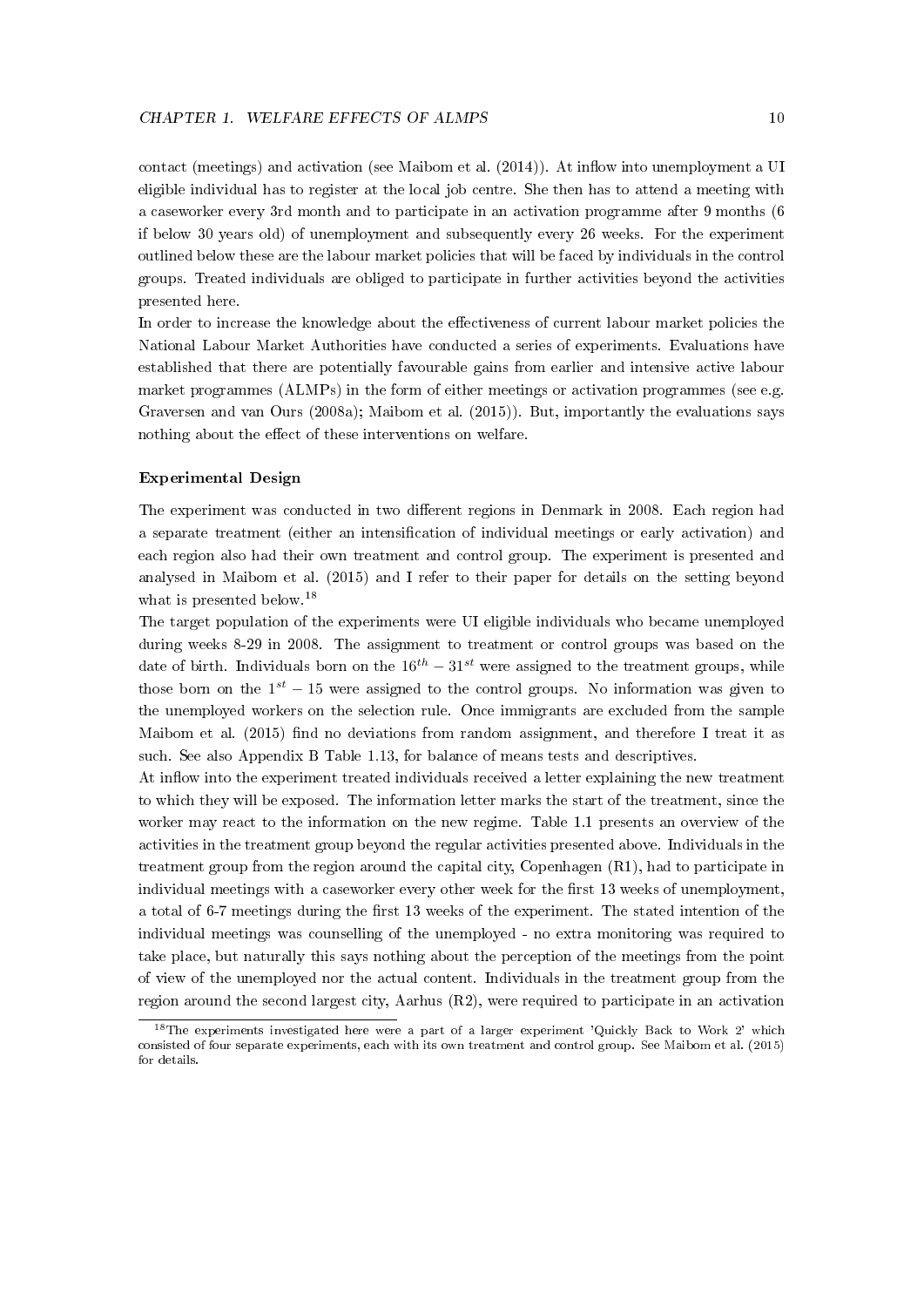programme for at least 25 hours per week from week 14 in unemployment until week 26. This experiment - the activation wall - was designed specifically to investigate the presence of ex ante effects due to the knowledge of having to participate in an activation programme, as well as ex post effects of actually having participated.<sup>19,20</sup>

From the presentation it is clear that the experiment have some important features which should

| Weeks    | Meetings $(R1)$                  |    | Activation (R2)                       |    |
|----------|----------------------------------|----|---------------------------------------|----|
| $0 - 1$  | Recieve Information Letter       | W  | Recieve Information Letter            | W  |
| $1 - 13$ | Individual Forthnightly Meetings | ጥ  |                                       | W  |
| 14-26    |                                  | PТ | Participation in activation programme | m  |
| $26 -$   |                                  | PТ |                                       | PТ |

Table 1.1: Content of the experiments

Note: The table presents the content of activities individuals in the treatment group has to participate in beyond any regular activities (see above). R1 denotes the meetings region and R2 the region with activation.

be incorporated into the structural representation to model the incentives faced by unemployed workers accurately - and thus estimate key decision parameters credibly. In particular, the unemployed treated individuals progress through three different phases with different duration (phases are outlined in Table 1.1): i) a waiting phase (W) which starts with the information letter and stops when actual treatment begins (in R1 this constitutes 1-2 weeks and in R2 this will be 13 weeks), ii) the actual treatment phase  $(T)$  and iii) ex-post treatment  $(PT)$  which marks the end of the experiment. The model presented below is set up to account for the fact that incentives change as individuals progress through the experiment. For instance individuals might be more likely to increase their search effort as  $T$  approaches and similarly the incentive to leave unemployment declines as PT approaches and the future intensity of activities declines.

# Data and Definitions

The data are extracted from administrative registers merged by the National Labour Market Authority into an event history data set, which records and governs the payments of public income transfers, records participation in ALMPs, and has information on periods of employment. The data includes detailed weekly information on: labour market status and history (employment, unemployment, in education, on leave, etc.). Labour market status is calculated based on information from the register on payments of public income transfers. This data is subsequently merged with two other datasets BFL and  $IDA^{21}$  in order to obtain further information, in par-

 $19$ Note that in order to test specifically for the ex ante effect in an experimental setting, there should have been no actual treatment taking place from week 13 onwards. For our analysis the assumptions implied by the model allows us to test for the existence of such effects namely through the presence of a substantial utility cost.

 $^{20}\mathrm{An}$  important advantage of the available data in Maibom et al. (2015) is that it allows evaluators to assess the extent to which the planned treatment was actually implemented. Their analysis documents that the intended treatment was implemented to a large extend. There are also some deviations from perfect compliance as the meetings and activation intensity is not as high as planned (80% versus 100 % by design). While there can be several explanations this issue is ignored below as agents might still react solely to the threat of participation. This corresponds to assuming that non-participation in treatment in a given week is truly exogenous and unexpected (for instance due to administrative changes or other events).

<sup>21</sup>IDA: Integrated Database for Labour Market Research. IDA is a matched employer-employee panel containing socio-economic information on the entire Danish population. Both persons and firms can be monitored from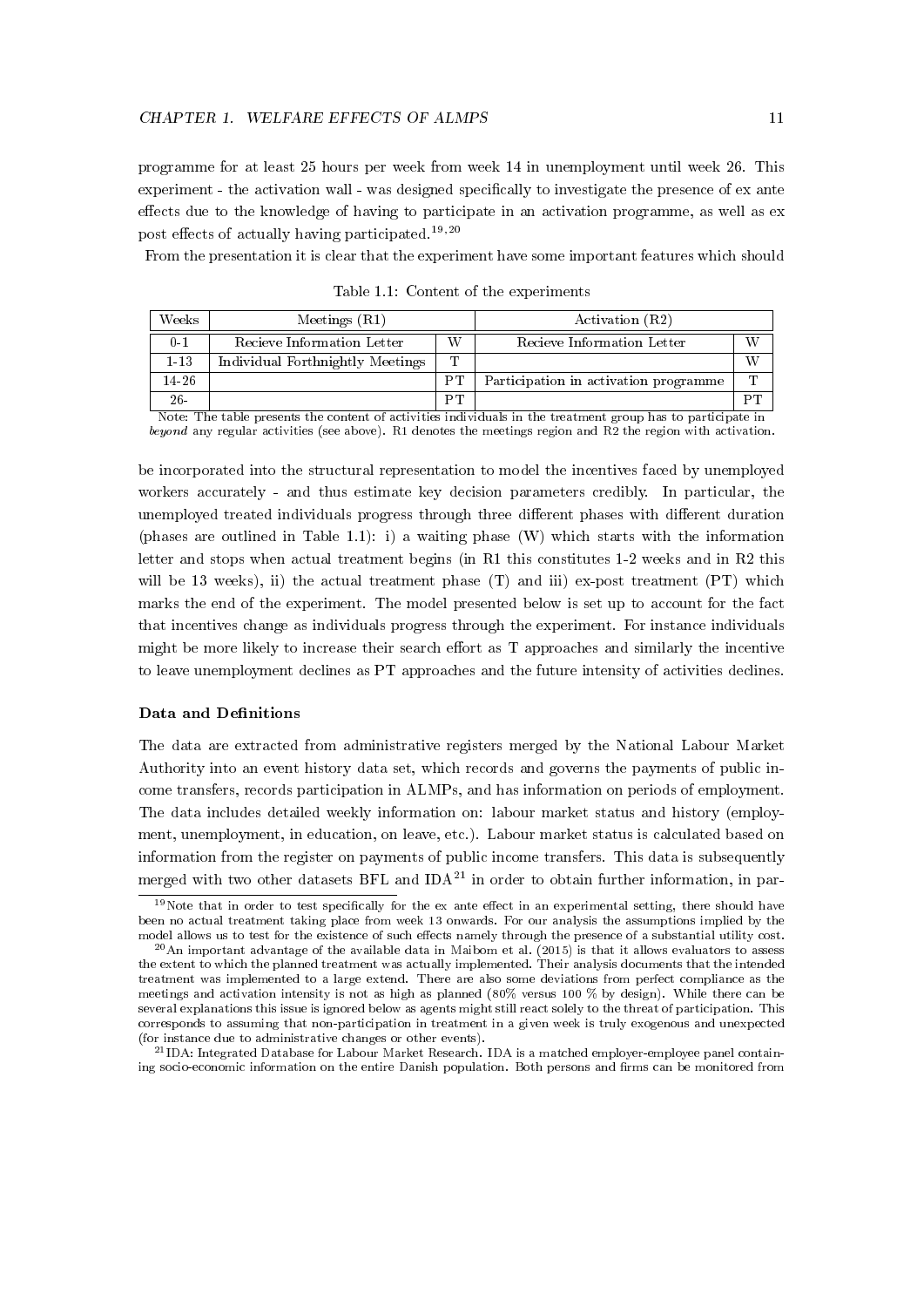ticular monthly wages before taxes, hours and the education level of workers.<sup>22</sup>

The raw sample excluding immigrants consists of 3385 individuals who are either assigned to the treatment or control group. To have a more homogeneous sample I disregard workers below the age of 22 and above the age of  $58<sup>23</sup>$ . This leaves 3099 individuals in the sample. The data is divided into sub-groups depending on the educational level of the individual. There are 3 educational levels: low (individuals with only primary education and less than 12 years of education), medium (individuals with vocational education and 12-14 years of education), high (individuals with further education and above 14 years of education). Table 1.2 shows the division into subgroups defined by region, treatment status and education levels.

The final data identifies individuals in any public support schemes at a given point in time -

| <b>Education Groups</b> | $_{\operatorname{Low}}$ | $\operatorname*{Median}% \left( \mathcal{N}\right) \equiv\operatorname*{Arg}\left( \mathcal{N}\right)$ | High |
|-------------------------|-------------------------|--------------------------------------------------------------------------------------------------------|------|
| Control $(R1)$          | 211                     | 376                                                                                                    | 137  |
| Treatment (R1)          | 212                     | 399                                                                                                    | 141  |
| Control $(R2)$          | 102                     | 298                                                                                                    | 396  |
| Treatment $(R2)$        | 92                      | 307                                                                                                    | 428  |

Table 1.2: Number of observations

R1: meetings region, R2: activation

these will be unemployed in the model presented below. The data used does not allow for a meaningful distinction between individuals in regular employment (where the registers contain wage information etc.) and individuals who are in a residual 'self-sufficient' group where there is no information on either wages or public support (this group contains self-employed, black-sector workers and workers out of the labour force). Individuals transitioning to the self-sufficiency state are therefore treated as individuals transitioning into employment as these are individuals who have opted out of any public support scheme (UI eligibility is 4 years at the time of the experiment).<sup>24</sup> Figure 1.16 in Appendix B shows how the fraction in the residual group evolves over time. Unsurprisingly changing the outcome makes the impact of treatment a little larger, but I show below that the important data features are similar regardless of the used employment definition.

In the next section I provide more details on the impact of the experiment in relation to the model developed below.<sup>25</sup>

<sup>1980</sup> onwards. BFL: Employment Statistics for Employees. BFL contains monthly data on jobs, paid hours of work and total wage to employees throughout the year. BFL is available from 2008 and onwards. Both data sets are available through servers at Statistics Denmark (see dst.dk).

<sup>&</sup>lt;sup>22</sup>The analysis below uses wages after imputed taxes, assuming a tax rate of 37.5  $%$  for all workers (this corresponds to the average tax rate for individuals on UI in 2008, see Maibom et al. (2015))

 $^{23}$ The age-restrictions allow me to ignore decisions about retirement and entry into education. I treat entry into educatoin after the age of 22 as any other public support scheme (in the data less than 4 % of workers transit into some kind of education which is supported by the state)

 $^{24}$ The definition of employment is thereby slightly different from the definition used in Maibom et al. (2015) as the model thus captures the decision of whether to stay in public transfers or not. In Maibom et al. (2015) time spent in the employment state is compared across treatment and control group. Individuals not in employment are either self-sufficient or in public support.

 $^{25}$ In general, the findings in Maibom et al. (2015) is that meetings lead to a significant increase in employment rates. Furthermore a positive and statistically significant effect on accumulated weeks spent employed remains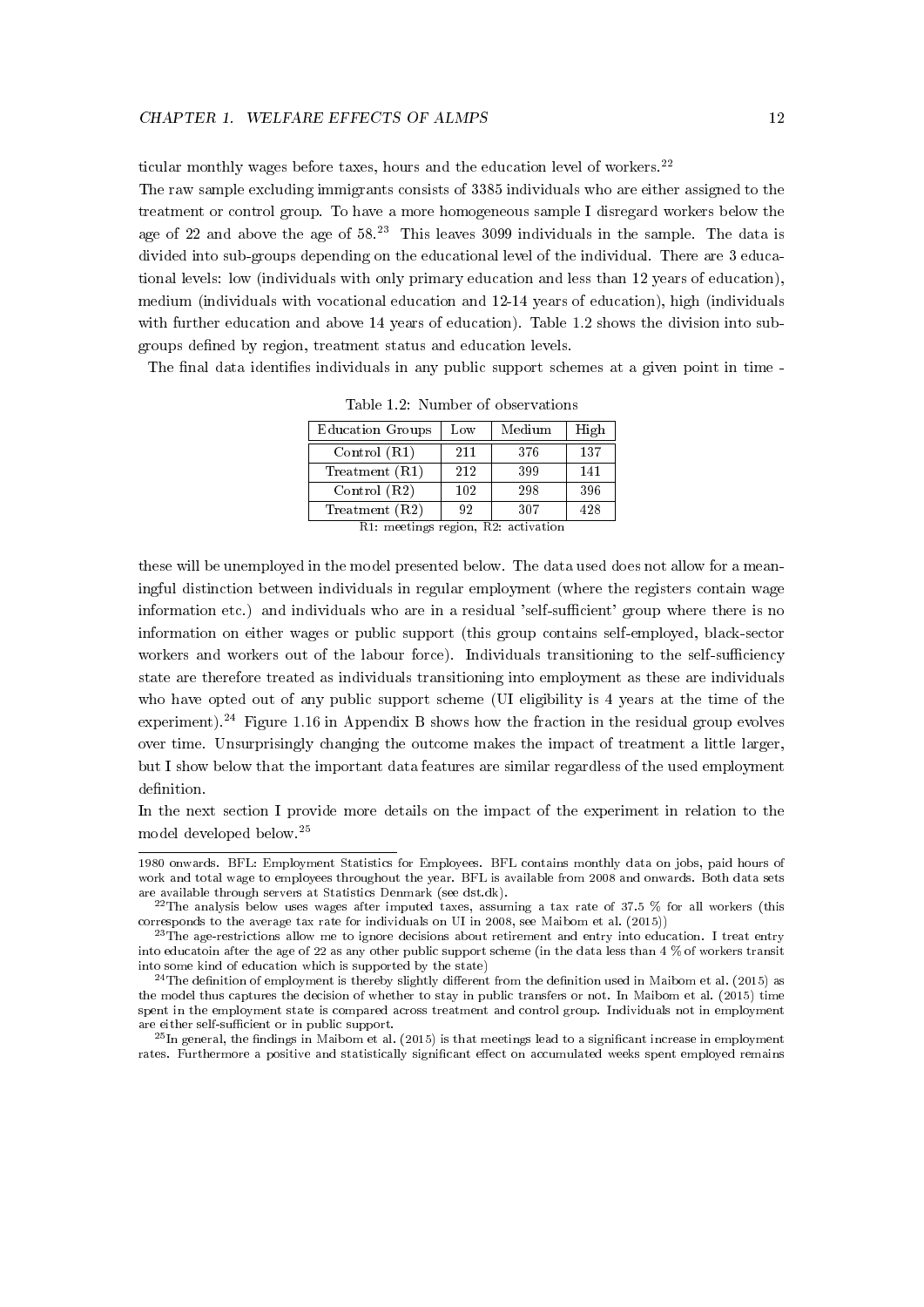# 1.4 Data and model

This section presents features of the data which serve as the motivation for the specification of the model presented in the next section. Table 1.13 in Appendix B shows average characteristics for treated and controls in each region and the p-value associated with a test of equality of means. In general the sample is balanced both in terms of past earnings, demographics and employment history. The descriptives show that while the experiment was directed at newly unemployed workers, 20-30  $\%$  of the participants came from other states than employment (e.g. education, unemployed or previously sick-listed). To interpret the generated impacts of the experiment it is therefore important to keep in mind that some of the treated individuals were in fact previously unemployed which could affect the size of impacts. There are also some important regional differences (the distribution across cells in Table 1.2 also differs depending on the region) which implies that comparing impacts across regions requires further assumptions. The estimated structure of the model can be used to analyse the sensitivity of the raw impacts to these differences.

# Data patterns

Figure 1.1 shows the employment rates from inflow into the experiment and onwards for the two regions. The figure shows that employment rates increase rapidly within the first 20 weeks hereafter the employment level stabilizes. There are educational differences in the inflow rates and in the "stable" employment levels. In particular there is a clear educational ordering in the employment level after 30 weeks: the employment rate is around 70% for individuals with high education, and slowly increasing, whereas the employment level is around 55% (40 %) for individuals in the medium (low) group and stable or slightly deceasing. The hazard rate out of unemployment for the control groups (see Figure 1.2) is declining with duration in unemployment. This implies that even in relative terms the initial outflow is high compared to the pool at risk.

Figure 1.1 also shows some interesting differences between treatment and control groups. In particular across both regions (with one exception) it appears that treated individuals are in employment to a larger extent. The difference is large initially and then it substantially decreases over time, except for low educated in the activation region. Table 1.3 show the result of a regression of employment status on treatment status for different regions and time periods. The table shows that already after  $2(4)$  weeks in the experiment treated individuals in the meetings region  $(R1)$  are significantly more employed. At this point unemployed individuals may have participated in  $1(2)$  meeting(s) and therefore the results indicate either a very productive first meeting or the presence of  $ex$  ante or threat effects. In the activation region  $(R2)$ , where treated individuals only start participation in activation after 13 weeks (see Table 1.1), the results are more mixed after 4 weeks. When I run the same regression  $10(14)$  weeks after inflow into the

significant over the whole 5 year horizon studied. The activation wall produces results which are positive but insignicant, but for certain subgroups and especially young workers the impacts are large and statistically signi ficant. Estimates from a duration model suggest both the presence of effects ex ante and subsequent employment duration effects. There are also interesting gender differences where females generally respond faster than males.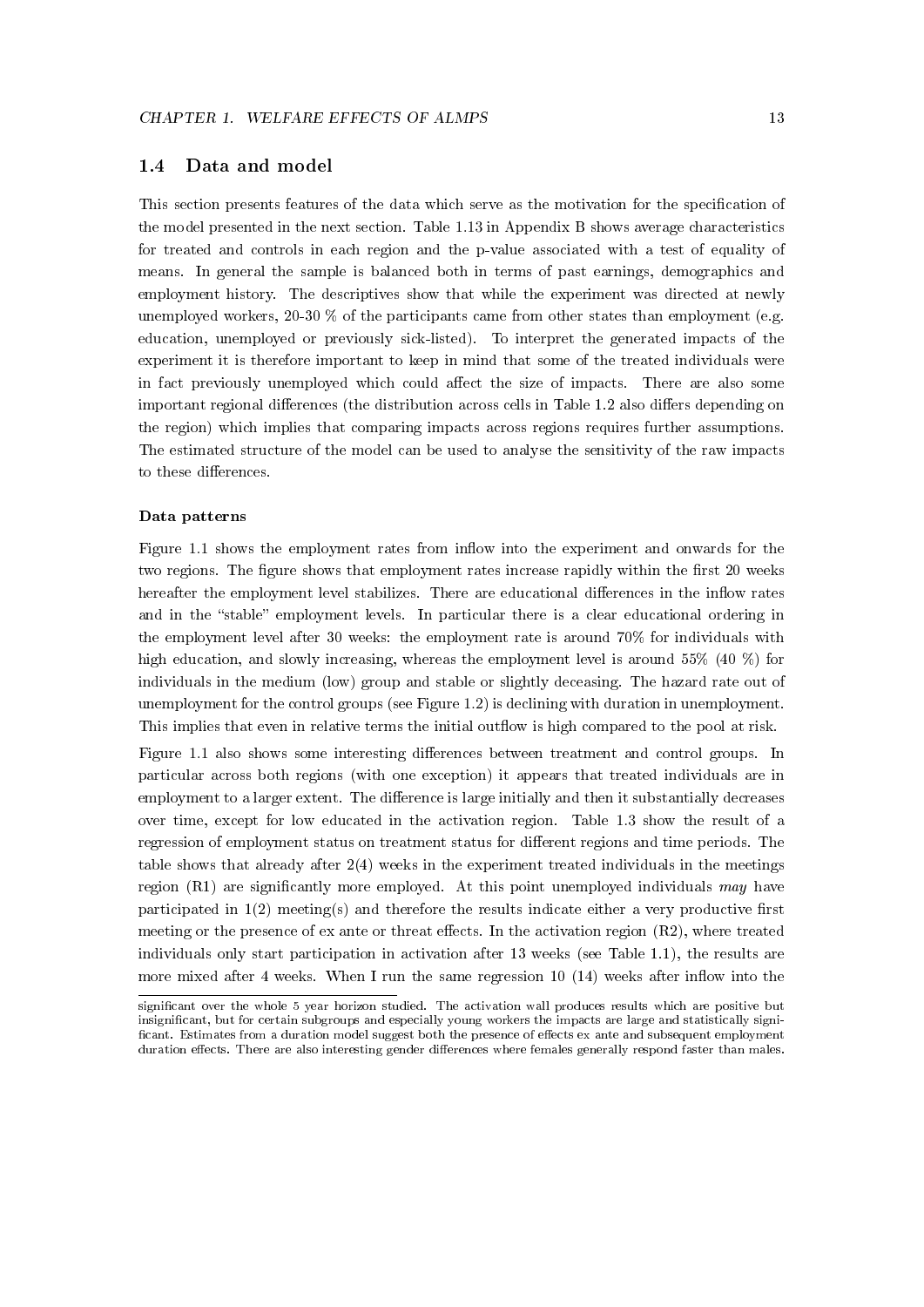

Figure 1.1: Employment rates and inflow (treated and controls)

Note: time since start of experiment is measured in weeks

experiment the results are much larger for treated individuals in R2. The regressions therefore suggest that the timing of the treatment is important and that differences are large in the very early stages of treatment which could be a combination of both threat effects and programme effects. The fact that the effects accumulate this early (and also before treatment starts) indicates that the existence of a utility cost could be an important channel.<sup>26</sup>

Figure 1.3 shows the average hourly wage as a function of duration in employment. Wages generally increase with employment duration. The level and the growth rate of wages differ by

 $26$ As earlier mentioned the "employment criterion" used here defines anyone who do not receive public support as employed. Table 1.15 in Appendix B performs the same analysis using a stricter employment criterion which was also used in Maibom et al. (2015). The effects are very similar and the main findings and significance remains although some of the effects are smaller in magnitude which suggests that a part of the response to treatment goes through self-sufficiency or self-employment and then later employment (a part of individuals in self-sufficiency could also be employed due to data limitations).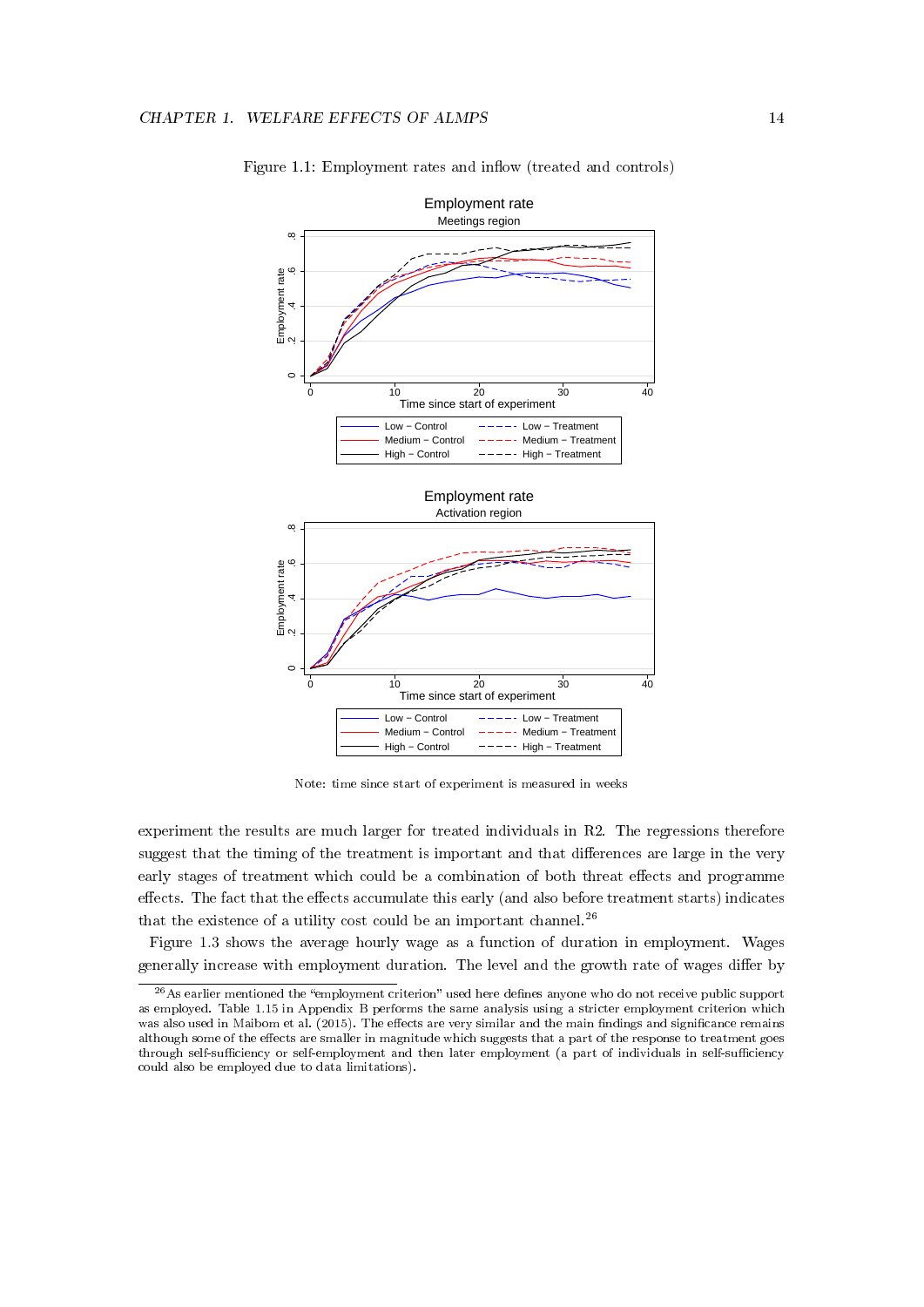

Figure 1.2: Hazard rate for individuals in the control group

Note: time since start of experiment is measured in weeks

|                     | Meetings  |           |          | Activation |           |           |
|---------------------|-----------|-----------|----------|------------|-----------|-----------|
| After 2 weeks       | Low       | Medium    | High     | Low        | Medium    | High      |
| Treatment indicator | $0.0887*$ | $0.0620*$ | $0.123*$ | 0.0256     | $0.0634+$ | 0.0257    |
|                     | (0.0410)  | (0.0314)  | (0.0506) | (0.0627)   | (0.0349)  | (0.0265)  |
| After 4 weeks       |           |           |          |            |           |           |
| Treatment indicator | $0.102*$  | 0.0446    | $0.120*$ | $-0.0156$  | 0.0496    | $-0.0274$ |
|                     | (0.0468)  | (0.0349)  | (0.0567) | (0.0690)   | (0.0384)  | (0.0298)  |
| After 10 weeks      |           |           |          |            |           |           |
| Treatment indicator | $0.120*$  | 0.00197   | $0.149*$ | 0.115      | $0.105*$  | $-0.0408$ |
|                     | (0.0481)  | (0.0356)  | (0.0589) | (0.0717)   | (0.0405)  | (0.0343)  |
| After 14 weeks      |           |           |          |            |           |           |
| Treatment indicator | $0.130*$  | 0.0351    | $0.133*$ | $0.166*$   | $0.0936*$ | $-0.0547$ |
|                     | (0.0473)  | (0.0348)  | (0.0577) | (0.0712)   | (0.0399)  | (0.0348)  |
| Observations        | 423       | 775       | 278      | 194        | 605       | 824       |

Table 1.3: Employment results

Note: The results are from separate OLS regressions after 2, 4, 10 and 14 weeks. The dependent variable is employment status. Huber/White standard errors,  $+$   $p$  < 0.10 ,  $*$   $p$  < 0.05

education, and there is also variation within educational groups (the standard deviation is around 20-25% of the mean). Wage-profiles in treatment and control groups are generally similar, but wages seem slightly higher (lower) for low (medium) educated individuals in the treatment group. Table 1.18 in Appendix B shows the results from a regression of wages on treatment status after 10 weeks in employment.<sup>27</sup> The results show that the differences across groups are insignificant except for medium educated individuals in the meetings region.

 $27$  Differences in wage profiles (or lack of) can also be flawed by selection as treatment status is no longer exogenous in post-unemployment spells. In the presence of any impact or behavioural change associated with the experiment the composition of individuals in employment will dier between control and treatment.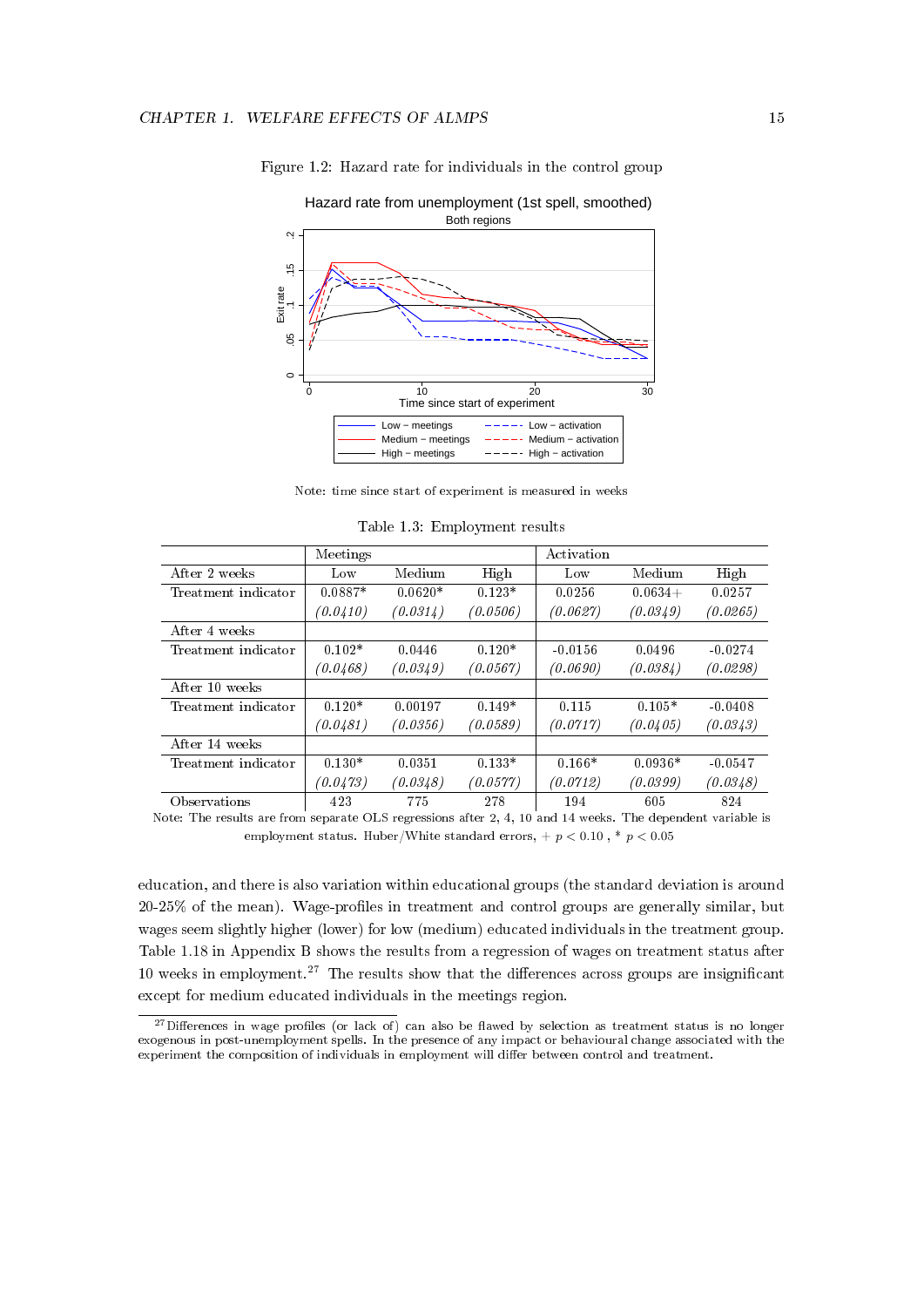

Figure 1.3: Wage-profiles for employed workers

Note: time since start of experiment is measured in weeks

# Summary and relation to model:

The model contains different explanations for decreasing outflow rates and differences across education levels documented in Figures 1.1 and 1.2. These are duration dependence in job offer probabilities, differences in wage offers and differences in preferences (both in terms of observables and unobservables). The estimated parameters will be informative about what drives the declining pattern.

Changes in the average wage of employed workers in the model can be driven by two explanations: dynamic selection out of employment as low wage individuals leave for unemployment or true skill gains which imply higher wages. The model allows for these features through a search sensitive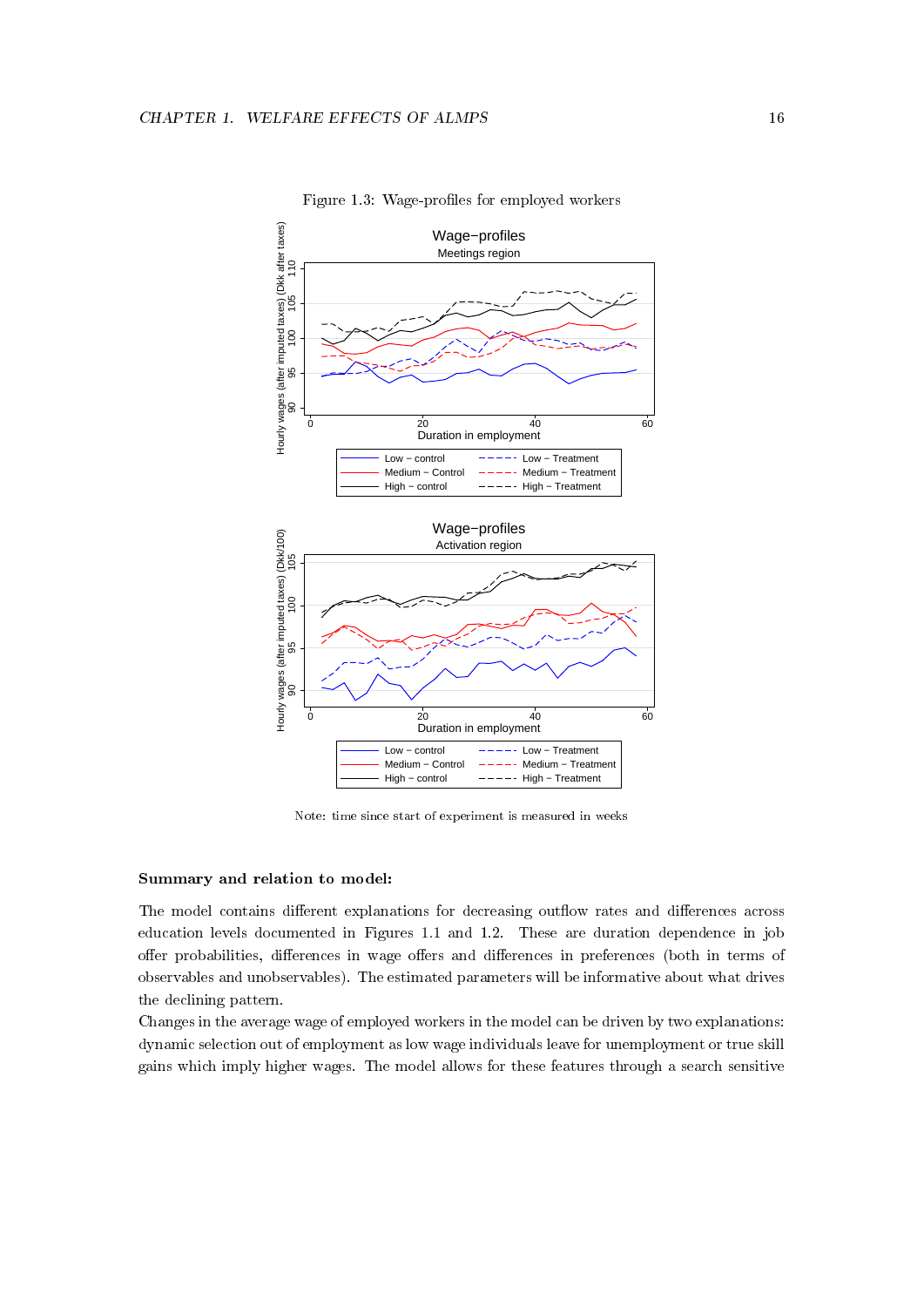component of wages (different wage offers) and stochastic skill accumulation while employed. The skill level will be unobserved to the econometrician and changing over time. Differences in wages and wage growth will be important for how individuals value employment (and therefore also lead to differences in the compensating variation associated with programme participation).

# 1.5 Model

This section presents the model in more detail. Each subsection presents different elements: The dimensions of actions and heterogeneity (state variables). The different primitives of the model: the utility function, the wage function and the evolution of skills. The decision rules which determine individual behaviour, and finally the timing of the model. The next section explains how the model is solved and the estimation proceeds.

Individuals in the model, are forward looking and innitely lived. They maximize the discounted sum of all future pay-offs by making discrete choices in a dynamic environment. The environment is stationary and ergodic (conditional on state variables) and a time period in the model corresponds to 2 weeks in the data.<sup>28</sup> State variables are discrete and the transition probabilities for state variables depend on the characteristics of the agents in ways that will be specified below.<sup>29</sup> The environment is characterized by duration dependent job offer rates, search sensitive wages, stochastic skill accumulation in employment and depreciation at inflow into unemployment. Employed individuals face a probability of a lay-off which is independent of individual choices but depends on their skill level. Unemployed receive UI and participate in ALMPs which consist of two elements: meetings and activation. Participation in a given programme is associated with a potential loss of utility while it can also increase the probability of receiving a job offer. To estimate these components a non-stationary and finitely lived experiment is introduced into this environment (see more below). Differences in technology and preferences generate heterogeneous impacts of the experiment and therefore heterogeneous treatment effects are endogenous to the model.

#### Choices and State Space

Table 1.5 contains an overview of the parameters to be estimated, this entails preference parameters and parameters which affect the transition of stochastic state variables. Table 1.17 in

 $^{28}$ To maintain focus on the individual behaviour and utility costs the model is cast in partial equilibrium. The inclusion of GE effects is still seldom in the literature and the interventions considered here are relatively short which could complicate the analysis further as firms simply do not have time to respond to the change in the environment (alternatively they may know that the intervention is temporary). Gautier et al. (2012) consider the GE effects in an earlier Danish experiment where the treatment period and intensity is longer. See also Lamadon et al. (2004) who focus on the Self-sufficiency Project conducted in Canada. They calibrate a search and matching model using data on the control group and use the data on the treatment group to validate their predictions about the equilibrium effects of the SSP.

 $^{29}$ The model presented below use the same overall framework as in Ferrall (2012, 2002) which also contains the necessary assumptions and requirements to the primitives (e.g. environment, transition functions and utility) enabling the researcher to solve the model and deal with a problem of initial conditions in an environment with unobserved state variables which evolve in a non-iid fashion. While developing model primitives it is therefore ensured that these assumptions are met. Primarily this implies ensuring the existence of an ergodic distribution the main requirement is that transitional dynamics for each state variable is either ergodic, invariant or dependent.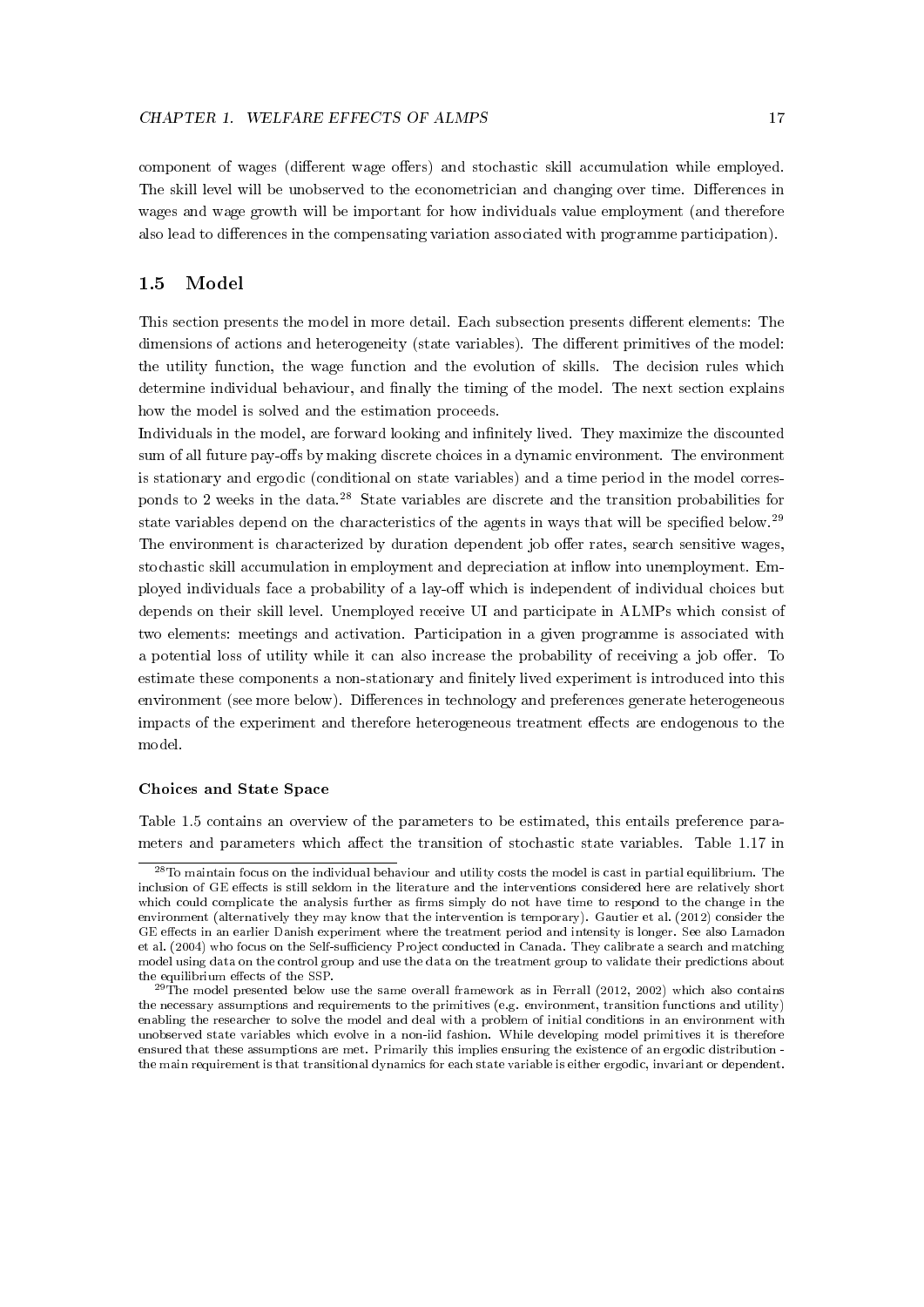the appendix provides an overview of other model parameters which are not estimated (e.g. the meetings intensity). The next subsections contains more detail on how primitives of the model depend on parameters and state variables.<sup>30</sup>

Let  $\alpha$  contain current actions and let  $\theta$  contain the value of the state, i.e. the collection of variables which summarize all information about the past needed in the forward-looking optimization problem. The action space consists of two variables: a search activity choice  $(ac \in \{0, \frac{1}{7}, ..., 1\})$ and a working status choice ( $wc \in \{0, 1\}$ ) if a job offer arrives. Individuals choose search activity along both the extensive margin and the intensive margin while they only make a choice at the extensive margin of employment if a job offer is available - the intensive margin (e.g. hours worked) is assumed fixed and constant across jobs.<sup>31</sup> When employed there are no choices to be made and any potential wage increase is explained through stochastic skill accumulation (this also includes changes related to job to job transitions in the data). While there could be important effects from job quieting behaviour the data will not allow us to determine the reason for job separations.

The state space  $(\theta)$  summarizes all relevant information in the environment influencing individuals in their decision making (wages, employment status, wage process). Table 1.4 contains an overview of the elements of the state space which consists of a collection of state variables describing the "normal" social environment and another collection of state variables which describe the experiment, thus  $\theta = (\theta_{\text{environment}}, \theta_{\text{experiment}})$ .

 $\theta_{\text{environment}}$  consists of a time-invariant part and a time-varying part. While the time-invariant part of the state space is unaffected by choices made by individuals, time-varying states may change as a result of choices. Since a part of the time-varying state space evolves stochastically, individuals do not know the future position of the state space  $\theta'$  with certainty but form rational expectations. The time-invariant state variables divide individuals into experimental, educational, regional and 'preference for leisure' groups. A state variable g marks the treatment status of individuals (control, treatment), e marks the education level of the individual (low, medium or high skilled) and  $r$  the region (R1 or R2) - all variables are observed by the econometrician. The environment is also composed on a (finite) number of types  $(k)$  who differ in how costly searching for a job is (or their value of leisure). Type status is unobserved to the econometrician and the distribution of types differ across educational and regional groups.

Time-varying state variables are variables for unemployment duration (cu), meetings or activation participation status  $(mp/ap)$ , a potential job offer (j), the level of skills/human capital (hc) and the employment status of the individual (em). Unemployment duration (cu) counts the duration of the current unemployment spell (since last job loss). The meetings (activation) variable (mp/ap) indicates whether individuals currently participate in one of the programmes. A job offer (j) is a draw of firm productivity which is mapped into an actual wage offer through

 $^{30}$ <sub>k</sub>e implies that  $\kappa$  is a vector with an education specific entry (see Table 1.5). In this case this implies that the cost associated with working is estimated separately for each education group.

 $\#$ points(hc) gives the number of different values the state variable hc may take. State variables always take values  $\{0, 1, \ldots, points(hc) - 1\}$  unless otherwise stated.

 $31$ To model the intensive margin of employment further characteristics of the employment situation would be necessary, for instance detailed data on working hours, other benets and tax schemes.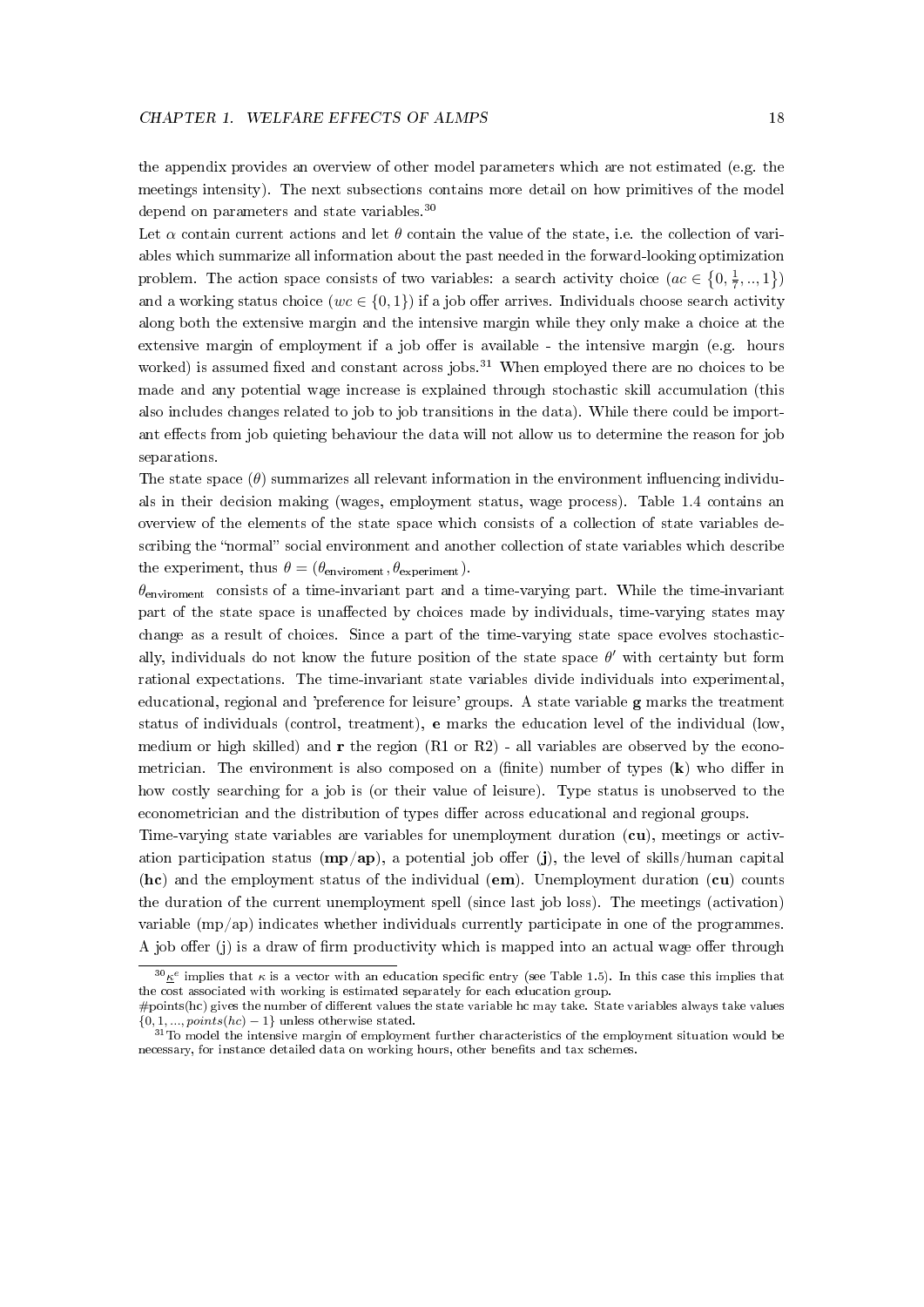a wage function. Wages are also a function of the current level of skills (hc).

The experiment is included into the model by adding two state variables (collected in  $\theta_{\text{experiment}}$ ) to the state space. These state variables serve as "accounting variables". They cosists of a treatment phase indicator (p) and a counting variable for the time spent in the current phase  $(c)$ . The inclusion of these variables allows the incentives to change as individuals progress through the experiment: for instance the incentive to leave unemployment may increase as the individual progress through the "waiting phase" knowing that in 6 periods an early activation scheme begins.

| Sub-space                  | State variable                  | Symbol       | Type           | Transition    | #points()      | Data       |
|----------------------------|---------------------------------|--------------|----------------|---------------|----------------|------------|
| $\theta_{\rm environment}$ | Education group                 | e            | Time invariant | none          | 3              | Observed   |
| $\theta_{\rm environment}$ | Regional group                  | r            | Time invariant | none          | $\overline{2}$ | Observed   |
| $\theta_{\rm environment}$ | Treatment group                 | g            | Time-invariant | none          | $\overline{2}$ | Observed   |
| $\theta_{\rm environment}$ | Effort Type                     | $\mathbf{k}$ | Time invariant | none          | $\overline{2}$ | Unobserved |
| $\theta_{\rm environment}$ | Unemployment duration           | cu.          | Time-varying   | deterministic | 10             | Observed   |
| $\theta_{\rm environment}$ | Job offer                       |              | Time-varying   | stochastic    | 8              | Unobserved |
| $\theta_{\rm environment}$ | Meetings status                 | mp           | Time-varying   | stochastic*   | $\mathfrak{D}$ | Observed   |
| $\theta_{\rm environment}$ | Activation status               | ap           | Time-varying   | stochastic*   | $\overline{2}$ | Observed   |
| $\theta_{\rm environment}$ | Skill level                     | hc           | Time-varying   | stochastic    | 6              | Unobserved |
| $\theta_{\rm environment}$ | Employment status               | em           | Time-varying   | stochastic    | $\overline{2}$ | Observed   |
| $\theta_{\rm environment}$ | Lost job                        |              | Time-varying   | stochastic    | $\overline{2}$ | Observed   |
| $\theta_{\rm experiment}$  | Treatment phase                 | p            | Time-varying   | deterministic | 3              | Observed   |
| $\theta_{\rm experiment}$  | $Clock$ (time in current $p)$ ) | C            | Time-varying   | deterministic | 6              | Observed   |

Table 1.4: Elements of the state space

\* in the treatment phase  $\pi_{mp}$  and  $\pi_{ap}$  are set to 1. #points(hc) gives the number of different values the state variable hc may take. State variables always take values  $\{0, 1, ..., points(hc) - 1\}$  unless otherwise stated.

#### Utility, Costs and Wages

The current payoff is described as a function of generated income and costs (pecuniary and non-pecuniary):

$$
U(\alpha, \theta) = \log (Income(\alpha, \theta) - Cost(\alpha, \theta))
$$

The formulation keeps costs in monetary units while ensuring that agents are risk averse thereby an insurance motive can exist in the economy.<sup>32</sup>Costs vary with education levels (e) and unobserved type  $(k)$ . They depend on effort and mandatory programme participation:<sup>33</sup>

$$
\hat{Cost}(\alpha, \theta) = \xi^{\underline{\psi}^k} \cdot ac + \underline{\kappa}^e \cdot wc + \underline{\phi}^e_{ap} \cdot ap + \underline{\phi}^e_{mp} \cdot mp
$$

<sup>&</sup>lt;sup>32</sup>The formulation is similar to Shimer and Werning (2008),  $u(c_t - v(e))$ , if we assume that capital markets do not exist or workers are liquidity constrained such that they consume all income each period. Shimer and Werning (2008) use CARA utility, here I use the log().

<sup>&</sup>lt;sup>33</sup>Note that in the current version  $\xi^{\psi_k}$  would be easier expressed as  $\xi^k$  (thus just estimate type specific search costs). In a future version costs will be formulated as  $cost(\alpha,\theta)^{\psi_k}$ , therefore I stick to the separation between  $\psi_k$ and  $\xi$  below.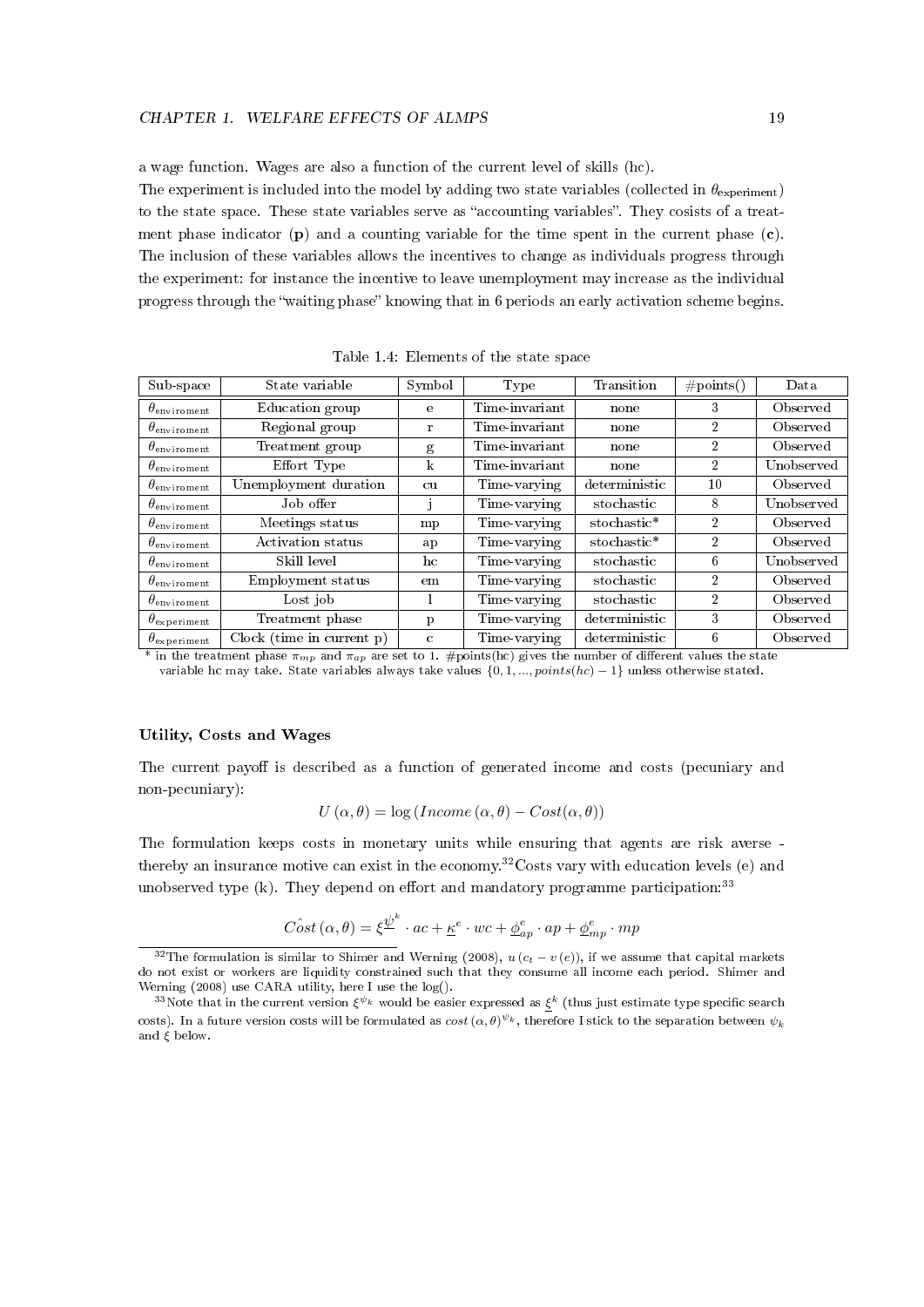|                           |           | Preference or wage parameters |             |
|---------------------------|-----------|-------------------------------|-------------|
| Symbol                    | Model     | Note                          | Dimensions  |
| ξ                         | Utility   | Search cost                   |             |
| $\underline{\kappa}^e$    | Utility   | Work cost                     | dim(e)      |
| $\underline{\phi}^e_{mp}$ | Utility   | Meetings cost                 | dim(e)      |
| $\underline{\phi}_{ap}^e$ | Utility   | Activation cost               | dim(e)      |
| $\psi^k$                  | Utility   | Leisure preference            | dim(k)      |
| $\underline{\pi}_k^{r,e}$ | Type      | Fraction of type 2            | $dim(e^*r)$ |
| $\mu$                     | Wages     | Wage constant                 |             |
| $\underline{\sigma}^e$    | Wages     | Return to J                   | dim(e)      |
| $\eta$                    | Wages     | Return to ho                  |             |
| $\rho$                    | Smoothing | Smoothing kernel              |             |

|  |  |  | Table 1.5: Estimated parameters: |
|--|--|--|----------------------------------|
|--|--|--|----------------------------------|

 $*\dim(k)$ : variable varies with the number of unobserved types  $(2)$ 

\*\* To ensure the existence of an ergodic distribution this parameter must be strictly larger than 0

|                            |             | Transition functions           |            |
|----------------------------|-------------|--------------------------------|------------|
| Symbol                     | Model       | Note                           | Dimensions |
| $\pi^r_{w,1}$              | Job offers  | Duration dependence            | dim(r)     |
| $\underline{\pi}_{w,2}^e$  | Job offers  | Long term job offer**          | dim(e)     |
| $\pi_{w,mp}$               | Job offers  | Productive effect (meeting)    |            |
| $\pi_{w,ap}$               | Job offers  | Productive effect (activation) |            |
| $\mathcal{I}_{lj,1}^e$     | Job loss    | Risk of job loss, hc impact**  | dim(e)     |
| $\pi_{lj,1}^r$             | Job loss    | Regional effect**              | dim(r)     |
| $\underline{\pi}_{hc,1}^e$ | Skill level | Appreciation of hc             | dim(e)     |
| $\pi_{hc,2}$               | Skill level | Loss of $he^{**}$              |            |

 $*\dim(r)$ : variable varies with the number of regions  $(2)$ 

\*\* To ensure the existence of an ergodic distribution this parameter must be strictly larger than 0

Costs are incurred from exerting effort either through search activity  $(ac \neq 0)$ , working (wc = 1) or participation in programmes. Costs are linearly increasing in the intensity of effort. The education specific cost connected to the participation in ALMPs  $(\underline{\phi}_i^e)$  depends on the type of programme (i.e. either meetings or activation) as programmes are different in content and scope. The costs associated with working are education specific while the  $\xi$  is the same for all individuals. The total cost associated with searching  $(\xi^{\psi_k})$  vary across types and change according to the estimate of  $\underline{\psi}^k$  which is estimated separately for each type (k). One type has linear costs as  $\psi^{k=1}$  is normalized to 1.

Utility is only meaningfully defined when income succeed costs. To avoid taking the log of a negative number and to keep parameters in the relevant area for optimization,<sup>34</sup> costs are expressed as a fraction of maximum attainable earnings for an individual with the highest education level, wage offer and skills.  $W_{max}^{35}$  therefore does not vary between different types of agents. Total

 $34$ I.e. in the range where changes in parameters leads to changes in actual behaviour and thus changes in the fit between data and model. Even in the absence of log utility any parametrization of costs exceeding income generates predictions by the model which are indistinguishable. In the optimization process  $\xi, \underline{\kappa}, \underline{\phi}_{nn}, \underline{\phi}_{mn}$  are therefore restricted to  $[-1, 1]$ .

<sup>&</sup>lt;sup>35</sup> $W_{max}(\alpha, \theta) = \exp \left(\mu + \underline{\sigma}^{e=3} 1 + \eta \cdot 1\right)$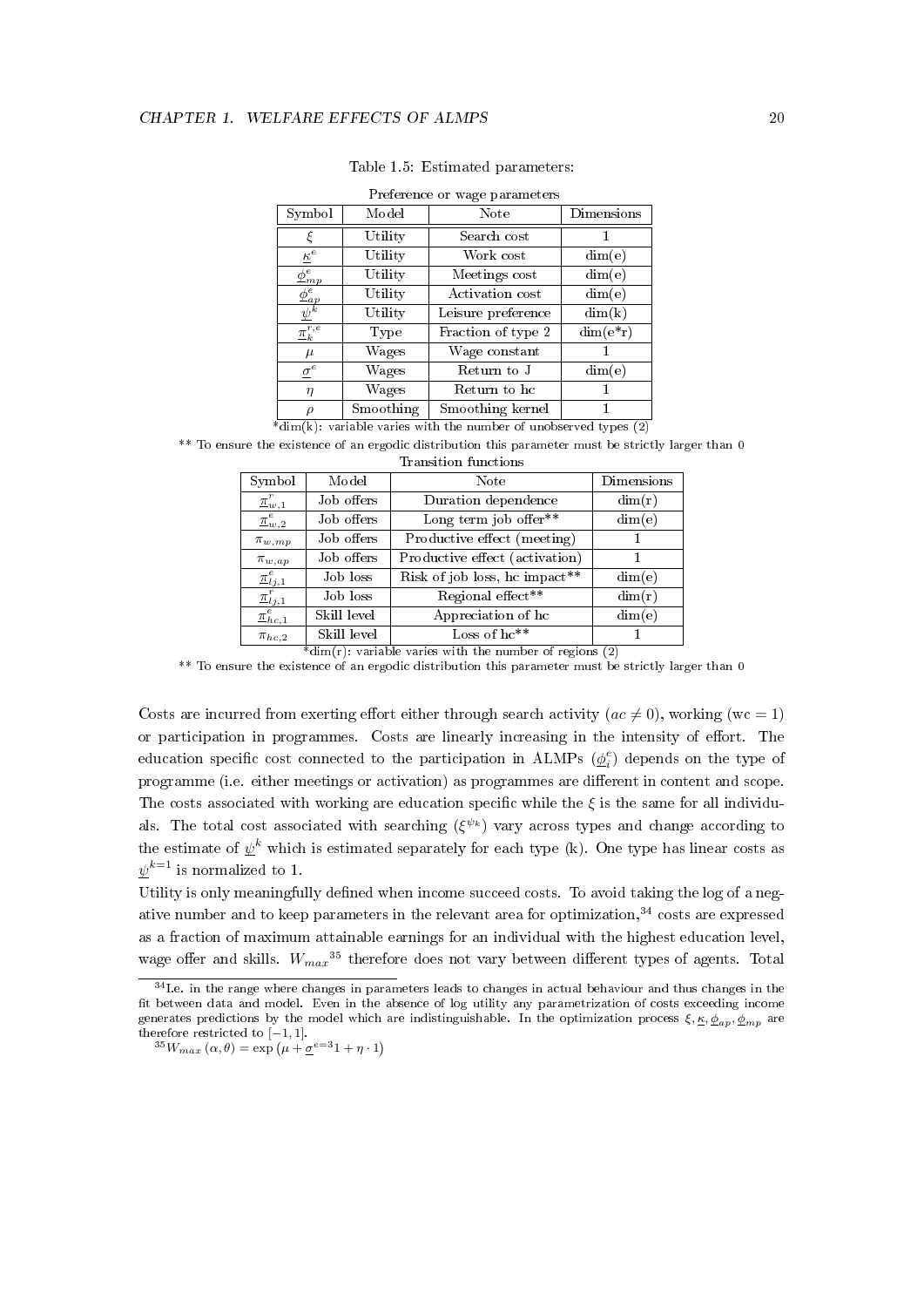costs are therefore expressed as:

$$
Cost(\alpha, \theta) = W_{max} \cdot \hat{Cost}(\alpha, \theta)
$$

Income consists of the wage when working and UI when unemployed:

$$
Income\left(\alpha, \theta\right) = \begin{cases} W(\alpha, \theta) & \text{if we=1} \\ UI & \text{if we=0} \end{cases}
$$

When unemployed individuals receive UI which is determined as a fixed amount assuming that all individuals qualify for the maximum amount of benets. Lentz (2009) estimates that around  $90\%$  of the unemployed workers in the labour market qualifies for this amount.<sup>36</sup> UI eligibility is not modelled here since enrolled unemployed are newly unemployed (with some deviations as documented above), the study period is relatively short and eligibility is 4 years in this period. The wage function is similar in some dimensions to Ferrall (2012), and is modelled as:

$$
W(\alpha, \theta) = \begin{cases} 0 & \text{if } j=0\\ \exp\left(\mu + \underline{\sigma}^e \Phi^{-1}\left(\frac{j}{\text{\#points}(j)}\right) + \eta \cdot \left(\frac{hc}{\text{\#points}(hc)}\right)\right) & \text{if } j > 0 \end{cases}
$$

 $\mu$  is a wage constant and represents the deterministic part of wages,  $\eta$  measures the return to skills and  $\underline{\sigma}^e$  measures the importance of the frictional or search sensitive component of wages  $(a \text{ draw of firm productivity})$ . The transformation of values of j into percentiles of the normal cdf ensures that the distribution of wages is not uniform and that the wage dispersion does not depend on the dimension of job offers. The presence of a search sensitive component in wages (through different job offers) implies that individuals form reservation wages as optimal stopping rules. The reservation wage will be revised as unemployment duration increase and therefore an analytical expression is not obtainable as in the more standard case (see e.g. Wolpin (1987)). Differences in wages across educational levels are generated by differences in skill accumulation (presented below) and in the return to search. As  $\sigma^e$  varies across educational groups it allows the within group variance to be different and this is also an important channel through which experimental impacts can differ as the cost of accepting lower wage offers differs depending on the estimate of  $\underline{\sigma}^e$ .

#### Jobs and Skills

At inflow into unemployment individuals have no job offers  $(j = 0)$ , thereafter a job offers arrive each period with probability  $\pi_w$ . Arrival rates are determined as a function of search activity, unemployment duration and programme participation. Following the literature on endogenous search (see e.g. Mortensen and Pissarides (1999)) job offer rates are proportional to search activity:

<sup>36</sup>The replacement level of a worker earning 150% above average earnings is around 0.6, see Bjoern and Hoej (2014). Therefore UI is set to  $0.6 \cdot W_{max}$  in the model.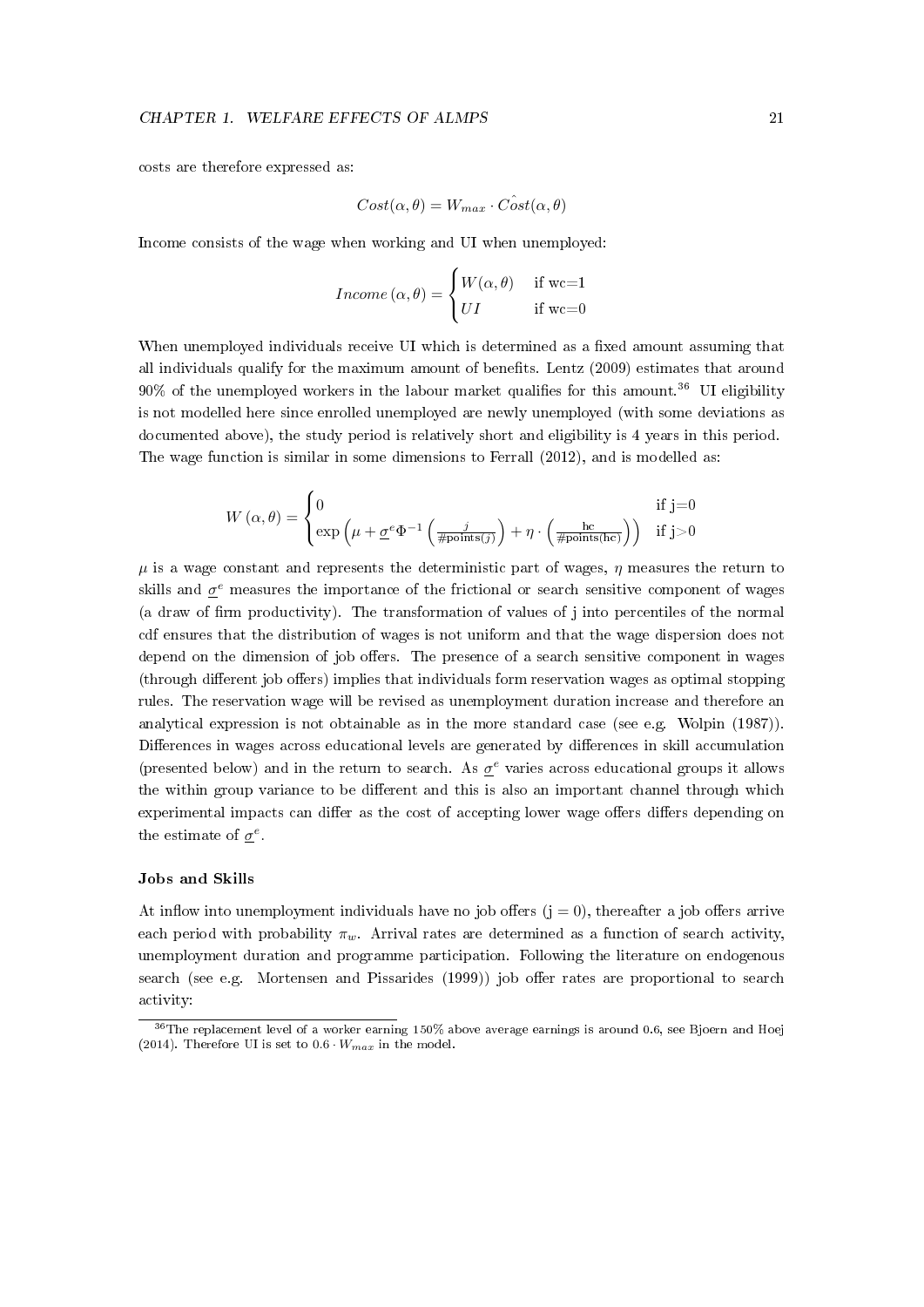$$
\pi_w = \mathrm{ac} \cdot \left[ \Phi \left( \underline{\pi}_{w,1}^r \cdot \mathrm{uedur} \right) + \underline{\pi}_{w,2}^e + \pi_{w,mp} \cdot \mathrm{mp} + \pi_{w,ap} \cdot \mathrm{ap} \right]
$$

The probability of receiving an offer consists of a regional specific duration dependent term  $(\underline{\pi}_{w,1}^r)$  and constant terms  $\underline{\pi}_{w,2}^r, \pi_{w,mp}$  and  $\pi_{w,ap}$ .  $\pi_{w,mp}$  ( $\pi_{w,ap}$ ) represents a potential increase in job offer arrival rates the period after participation in a meeting (activation). The duration dependent term is similar to Wolpin (1987). If employers use duration in unemployment as a screening device, which has been suggested in the literature (see e.g. Kroft et al. (2013) and Belzil (1995)),  $\pi_{w,1}^r$  will be negative. In this case the first term goes to 0 as uedur increase and  $\pi_{w,2}^e$  is then the probability that a long term unemployed receives a job offer. Note that the model also allows for "spurious" negative duration dependence in the form of dynamic selection generated by changes in the composition of unobservable types and the stock of skills across remaining unemployed individuals. The observation that outflow rates are declining with unemployment duration (as documented in Figure 1.2) can thereby also result from the more "able" (high paid or low cost) types leaving unemployment early, while the remaining stock consists of a consecutively weaker group of unemployed.

The concept of skills included in this model can be thought of as a mixture of general and specific skills - sometimes skills are transferable to new jobs, other times skills are specific to past jobs.<sup>37</sup> Skills are included to generate differences in the value of a job (both through payment and stability) across agents which are unobserved and change over time. It is an important channel through which the incentive to leave unemployment differs across both time and individuals. While employed the stock of skills appreciates every period with an education specific probability  $\underline{\pi}^e_{hc,1}$  reflecting skill improvements through learning on the job. When separated from a job, skills are lost with probability  $\pi_{hc,2}$ . This captures that acquired skills have become obsolete in the market and therefore expected future wages will be lower for instance because individuals will have to start in a new job without any prior experience in the specific tasks.

Finally, the level of skills also affects the expected duration of a job. Jobs end with probability  $\pi_{li}$ :

$$
\pi_{lj} = \underline{\pi}_{lj,2}^r \cdot \left[ \underline{\pi}_{lj,1}^e \cdot \left( 1 - \frac{\text{hc}}{\text{\#points (hc)}} \right) \right]
$$

The job separation process is allowed to differ between education levels and regions where the region with meetings is set as the reference category  $(\pi_{lj,2}^{meeting} = 1)$ . Job separation probabilities decline (or increase) in how skilled workers are. This generates a source of duration dependence in employment as workers who have been employed for longer periods are also likely to have accumulated more skills and thus less (more) likely to exit to unemployment. The link between skills and job destruction implies that a random sample of workers at inflow at a given point in time will be a selected from the underlying ergodic distribution of workers in terms of skills and willingness to work.

 $37$ Since I do not focus on human capital accumulation in general, lasting experience or life cycle effects are not included in the model (a time period in the model is 2 weeks). The ergodic distribution of skills is therefore constant over time (while some individuals loose skills and others accumulate skills) although individuals in the sample become older (here 80 weeks). In larger samples workers could potentially be distinguished by age groups to allow for differences in the level of skill.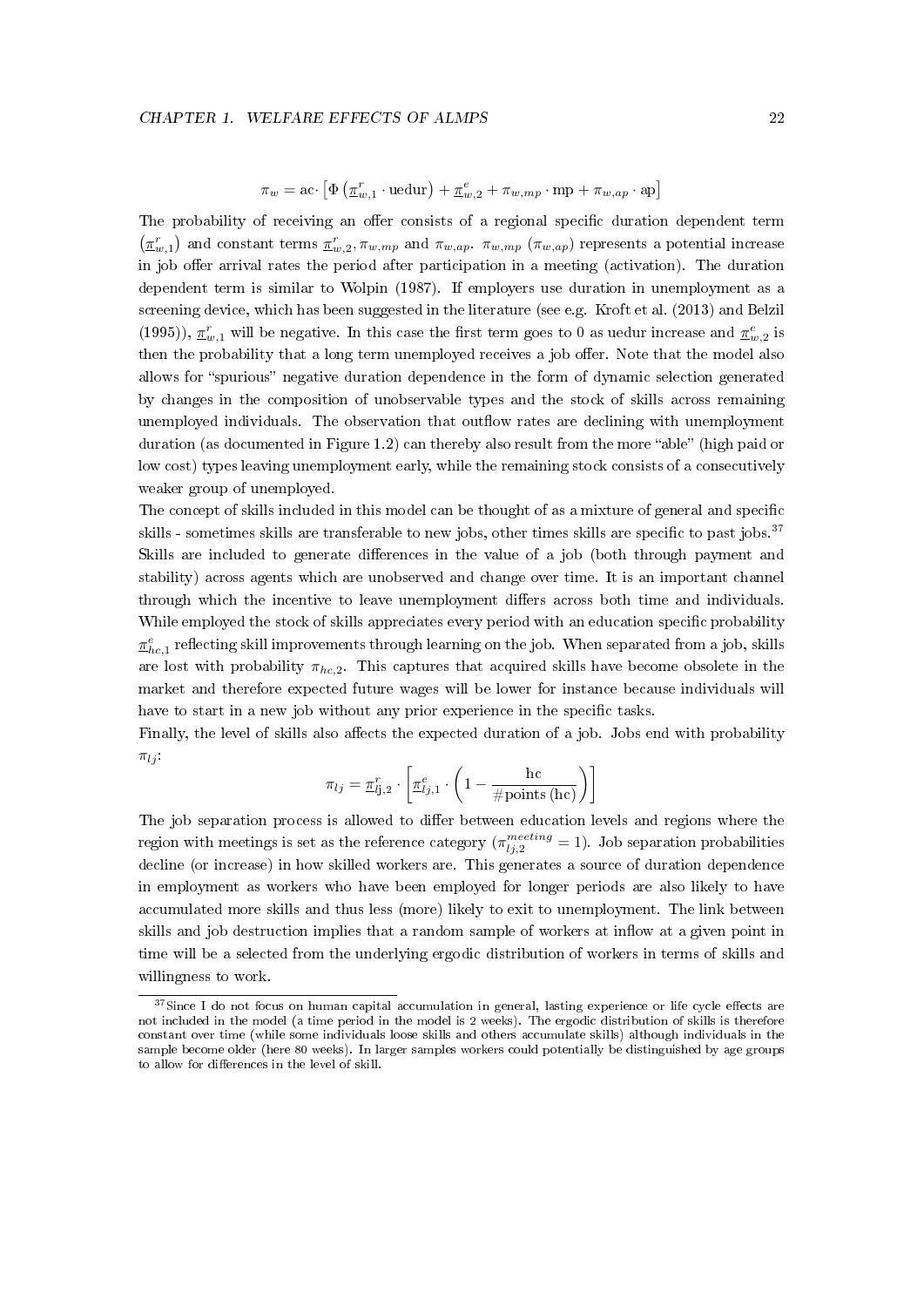#### Active Labour Market Programs

ALMPs enter the model in two ways. Firstly programme participation is associated with extra effort and lost leisure measured by  $\phi_i$  in the utility function.<sup>38</sup> Secondly there can be productive effects  $(\pi_{w,mp}, \pi_{w,ap})$  from programme participation through an increase in job offer arrival rates. Individuals have to participate in ALMPs and the only way to escape programme participation is by becoming employed. In both control groups meeting participation is random and happens with probability  $\pi_{mp} = 0.15$ . The probability of participation in an activation programme is 0 during the first 10 weeks of unemployment, hereafter it increases with unemployment duration until an intensity of 0.35. The parameters are chosen in order to match the meetings and activation intensity in the control group documented in Maibom et al. (2015). The treatment group face the same participation probabilities as the control group in the waiting and post-treatment phase (see Table 1.1). In the treatment phase they participate in programmes with certainty.

### Dynamic Program and Choices

The value of a  $(\alpha, \theta)$  combination at a given point in time is the sum of the current reward and an expected future reward which is affected by current choices and the position in the state space. Individuals have perfect knowledge with regard to the probability distribution from which future realizations will be drawn (each element of  $\alpha, \theta, U$ ) and P () has been presented above):

$$
\forall \alpha \in A(\theta), \quad v(\alpha, \theta) = U(\alpha, \theta) + \delta E[V(\theta')]
$$
  
=  $U(\alpha, \theta) + \delta \sum_{\theta'} P{\theta'|\theta, \alpha} V(\theta')$ 

At each point in time the individual solves this decision problem choosing the actions that give him the highest value. The value function can be determined as:

$$
\forall \theta, \ V(\theta) = \max_{\alpha} v(\alpha, \theta) \tag{1.1}
$$

Conditional on a position in the state space  $\theta$  (and ignoring even cases) the model generates a strong prediction about individual behaviour as one action maximizes the equation above. There are two approaches in the literature to allow "observationally" similar agents to make different choices and thus increase the correspondence with real data. One approach adds further dimensions of unobserved heterogeneity to  $\theta$  while the other introduces uncertainty in the predictions of behaviour ex post. In particular Rust (1987) add a 'taste shifter' - an additive and unobserved continuous state variable to the utility function - while Eckstein and Wolpin (1999) smooth choice probabilities ex post. The procedure followed here is a mixture. Firstly, the existence of discrete unobserved state variables (human capital and wage offers) provides an explanation for why two observationally similar individuals make different choices. Secondly,

<sup>&</sup>lt;sup>38</sup>Note that in principle  $\phi_i$  could also be negative (and this is allowed for in the estimation) such that programme participation generates utility gains. If this is the case a reverse threat effect may exist for individuals who unexpectedly experience an increase in the intensity of interactions (a so called attraction effect). The empirical literature suggests effects in the opposite direction.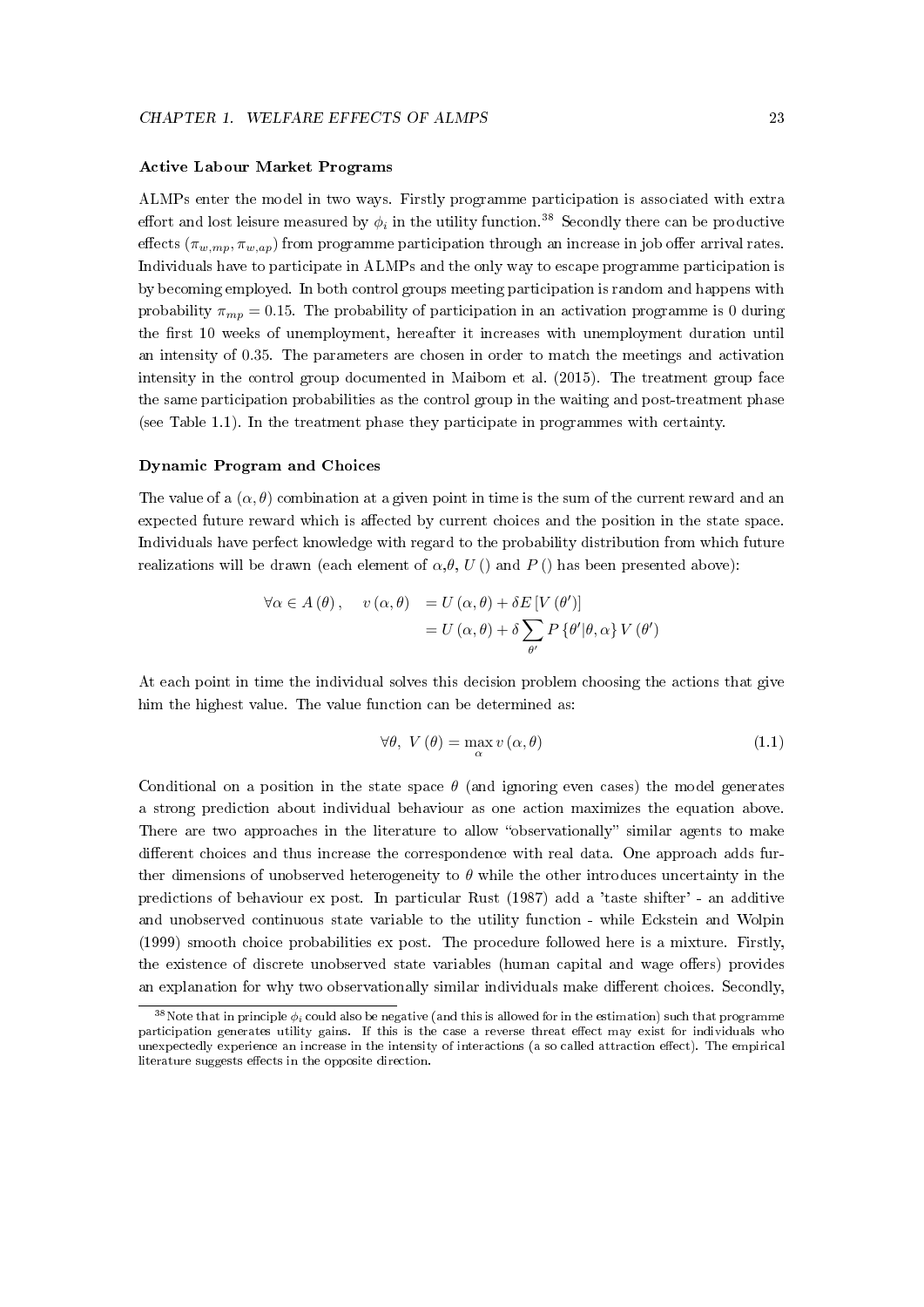to allow for zero-probability or unanticipated events choice probabilities are smoothed ex post. Choice probabilities are smoothed using a logistic kernel  $(\rho > 0)$ :

$$
\tilde{v}(\alpha, \theta) = \exp \{ \rho \left[ v(\alpha, \theta) - V(\theta) \right] \}
$$
\n
$$
P \{ \alpha | \theta \} = \frac{\tilde{v}(\alpha, \theta)}{\sum_{\alpha} \tilde{v}(\alpha, \theta)} \tag{1.2}
$$

where  $\rho$  determines the importance of smoothing. The smoothing of choice probabilities implies that if the value associated with an in-optimal choice is close to the value of an optimal choice  $(\tilde{v}(\alpha, \theta) \approx 1)$  the probability of either choice will be similar. Choice probabilities connected to actions which are far from optimal  $(\tilde{v}(\alpha, \theta) \approx 0)$  will be close to zero. As  $\rho$  increase the probability that agents make unexpected/in-optimal choices decrease, as the distance from optimal values receives higher weight and  $\tilde{v}(\alpha, \theta)$  is pushed towards zero.<sup>39</sup> Smoothing ex post introduces a wedge between the decision rule agents *anticipate* to follow and what happens in reality. Basically the current formulation allows agents to make zero probability or unanticipated events.

# Timing

Figure 1.4 illustrates the timing of the model: from the ergodic distribution the outflow from employment into unemployment in a given period is selected into either control or treatment groups. Due to the design of the experiment the distribution over both observable and unobservable states is identical at inflow into the experiment. Individuals in the control group enter an environment without treatment (post-treatment world) and progresses through unemployment making choices according to the structure laid out above. Conditional on  $\theta_{environment}$  their environment is stationary. For the treatment group this does not hold as the accounting variables in  $\theta_{experiment}$  variables c and p change over time which affects the likelihood of present or future programme participation. At inflow into the experiment, individuals in the treatment group enter the waiting phase (see Table 1.1). Their future differs from what was expected at outflow from employment: while unemployed they will go through a waiting phase and a treatment phase before they enter the phase without treatment. In the later phase the environment is identical to the control group, but the distribution over states is potentially different due to the impact of the experiment.

# 1.6 Solution, Estimation and Identification

This section contains a brief presentation of how the model is solved. It is discussed in more detail how previous work is extended with additional calculations that increases the set of predictions

<sup>39</sup>While the expression of choice probabilities above looks almost identical to the one in Rust (1987) there is one fundamental difference. Here smoothing is ex post while the standard Rust model adds a taste shifter to the model such that individuals take the existence of shocks to utility into account when they solve for optimal values. When this taste shifter follows the extreme value distribution an expression of the choice probabilities can be analytically solved for. This leads to a slight modification of the contraction mapping (it now becomes a log sum instead of the sum above) in the calculation of choice probabilities of the model. The main argument for adding the taste shifter is to smooth choice probabilities.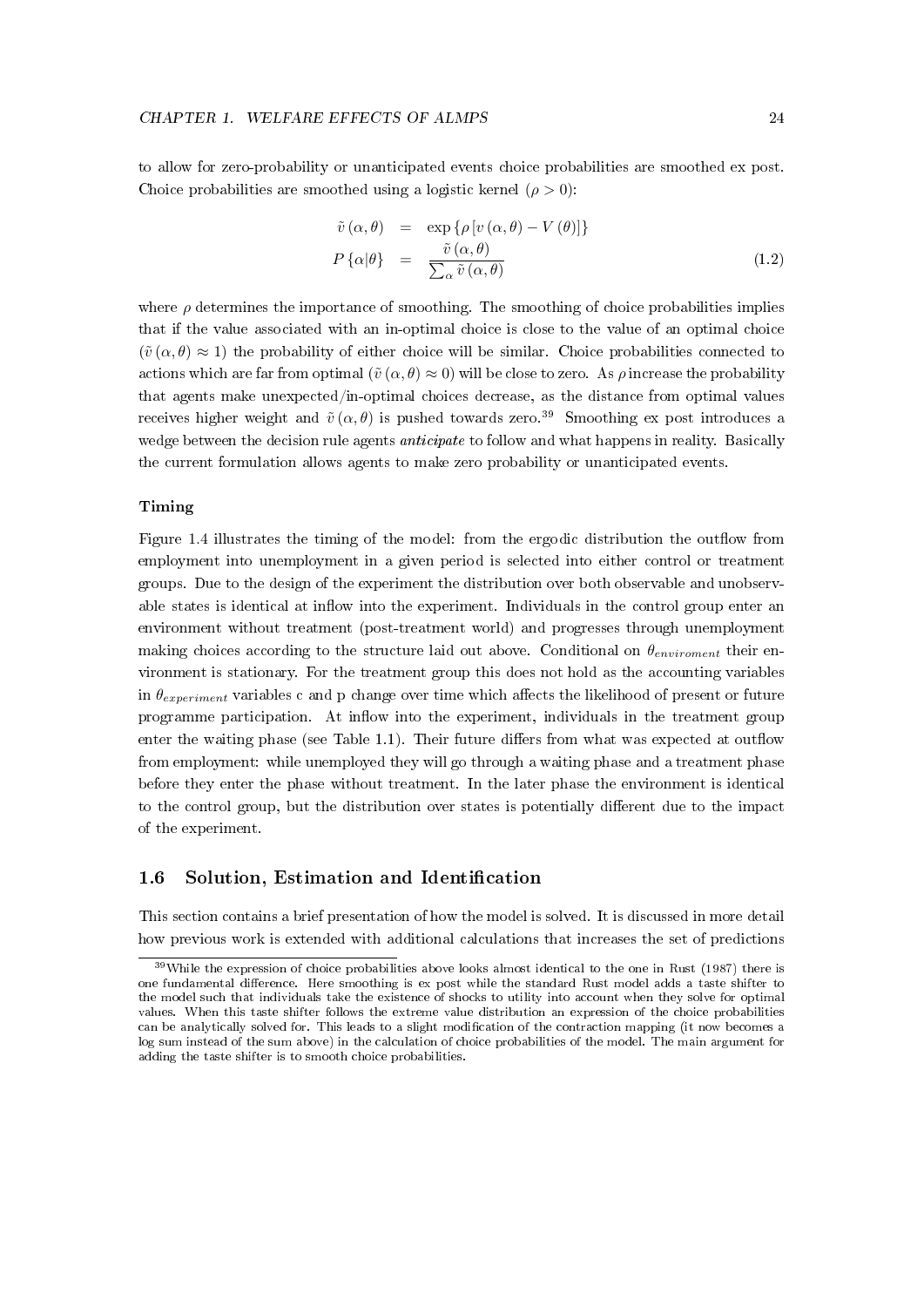Figure 1.4: Timing in the model



from the model which can be compared with data. Next the estimation procedure is presented, and a discussion of identification of central parameters of the model is provided. The model is estimated using the method of moments. Table 1.6 contains a summary of the chosen moments including the mean and standard deviation of the time series of moments. The moments capture employment, unemployment and wage dynamics which are informative about the structural parameters of the dynamic program.

#### Solution of the model and initial conditions

To generate predictions to compare with data the model is solved in a series of steps which will be briefly commented on below. More details are outlined in Appendix A. The solution procedure consists of 5 steps, similar to the steps presented in Ferrall (2002), and one additional step which will be presented in the last paragraph of this subsection:

i) Solve for  $V(\theta)$  in (1.1).

ii) Calculate the policy function  $P(\alpha|\theta)$  as given in (1.2).

iii) Use the transition function for state variables  $(P(\theta'|\theta,\alpha))$  and the policy function (from ii) to solve for how the distribution over states evolve from one period to the next unconditional on choices  $(P(\theta'|\theta))$ .

iv) Use the state-to-state transition matrix (determined in iv) to solve for the ergodic distribution across states. <sup>40</sup>

v) From the ergodic distribution and the state-to-state transition matrix create a sample of unemployed workers which matches the data on observables (e.g. unemployment duration) and also takes account of the dynamic selection on unobservables.

Step v) takes into account that the data is not a random sample of workers from the ergodic distribution, but endogenously sampled as to enter the experiment individuals had to become unemployed - and some even had to remain unemployed for a longer period of time (see the Data section above). This makes the sample negatively selected in terms of both observables and unobservables compared to the average worker in the ergodic distribution. Naturally neither of the above invalidates the experimental design but it is important to take into account in an analysis focused on quantifying parameters in the decision process and extrapolating the results into other settings with different individuals or policies. If this initial conditions problem (see e.g. Aguirregabiria and Mira (2010)) is not accounted for, estimates of the decision parameters will be biased as unobservables correlate with observables and decisions in ways which are unaccounted

<sup>&</sup>lt;sup>40</sup>To solve for the ergodic distribution solve for the fixed point (vector) in  $\pi(\theta) = P(\theta'|\theta) \pi(\theta)$ . Ferrall (2002) shows the conditions which are required for the existence of an ergodic distribution - the main requirement is that transitional dynamics for each state variable is either ergodic, invariant or dependent.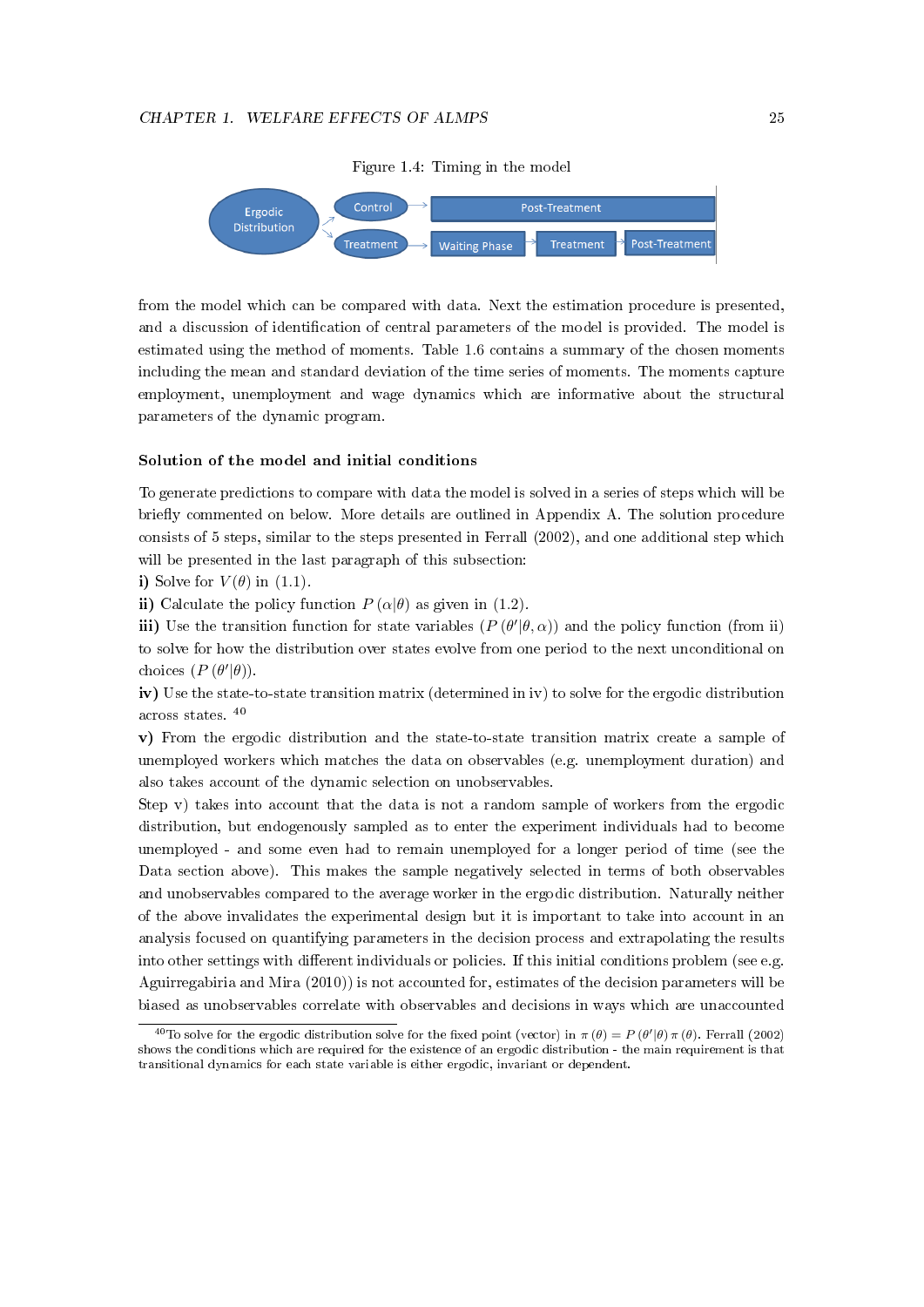for  $41$ 

The five steps outlined above can be used to solve for  $\Omega(\theta|t)$ , the distribution over states at time t since inflow into the experiment for the selected group of individuals enrolled into the experiment.  $\Omega(\theta|t)$  can be solved for by iterating on the initial distribution across states defined in v) using the state-to-state transition matrix defined in iv).  $42$ 

Finally a further step vi) is added to the solution procedure. In order to increase the number of predictions from the model which can be compared to data, the fraction of individuals which have followed specific paths or spells and thier distribution across spells can be determined by extending the solution procedure outlined above.

vi) Determine the fraction of workers satisfying certain spell requirements and determine their distribution across state variables for each t

This final step is illustrated by example. To economize on state variables there is no state variable which counts employment duration in the model presented above. In order to calculate moments related to employment duration the inflow into employment for each t, and the distribution across states, is determined. This implies that the distribution of employment durations for each period t can be obtained. In practice an inner "reduced" Markov chain is added to the solution of the model which determines  $\Omega^{RED}\left(\theta|t\right)$ , the distribution across states satisfying certain spell requirements (here employment for a period of time).<sup>43</sup> These calculations thereby allow me to include moments which are only indirectly linked to a state variable.<sup>44</sup>In relation to the model specified above, these calculations allow the inclusion of moments describing both employment durations and wages conditional on employment durations to the set of moments which is matched on. Adding these moments has the advantage that the unobserved state variable human capital is now more directly linked to data moments which strengthens the identication of the job separation and skills accumulation processes.

# Estimation

The parameters of the model are estimated using the method of moments. The estimation proceeds as follows: For a set of parameters the model generates a series of behavioural predictions which are translated into moments and compared to data. The difference between these moments is now minimized by changing the parameters, and resolving the model to generate new predic-

 $^{41}$  For example individuals with long unemployment spells at inflow into the experiment, may accept low wages either because they have a low cost of working or low skills. If we do not take into account that this group is a negatively selected group in terms of skills we prescribe all behaviour to the former.

 $^{42}\Omega(\theta|t) = P(\theta'|\theta)^t \omega(\theta)$  where  $\omega(\theta)$  denotes the initial distribution over states at the start of the experiment.  $^{43}\Omega^{RED}\left(\theta|t+k\right)=P^{RED}\left(\theta'|\theta\right)^k\omega_{t}^{INFLOW}\left(\theta\right)$  where  $\omega_{t}^{INFLOW}\left(\theta\right)$  denotes the inflow into employment in period t.  $P^{RED}(\theta'|\theta)^k$  is a transition matrix which have non-zero entries for transitions which implies that the individual stays employed.  $\Omega^{RED}(\theta | t + k)$  gives the fraction of individuals who has been employed for k periods at time t+k and the distribution across statevariables  $\theta$ .

<sup>&</sup>lt;sup>44</sup>The procedure is basically the method of moment equivalent to the *simulated* method of moment estimators where the simulated data enables the researcher to condition on moments not directly linked to the model. The inner chain calculates the distribution of e.g. employment duration over time although employment duration is not a state variable in the model. The modification shows how further moments can be added to the model without increasing the state space or having to simulate the model (but naturally it still affects computational speed). A recent paper by Eisenhauer et al. (2015) documents that the simulation error that exists in models exploiting simulated moments can affect the estimates in non-trivial ways.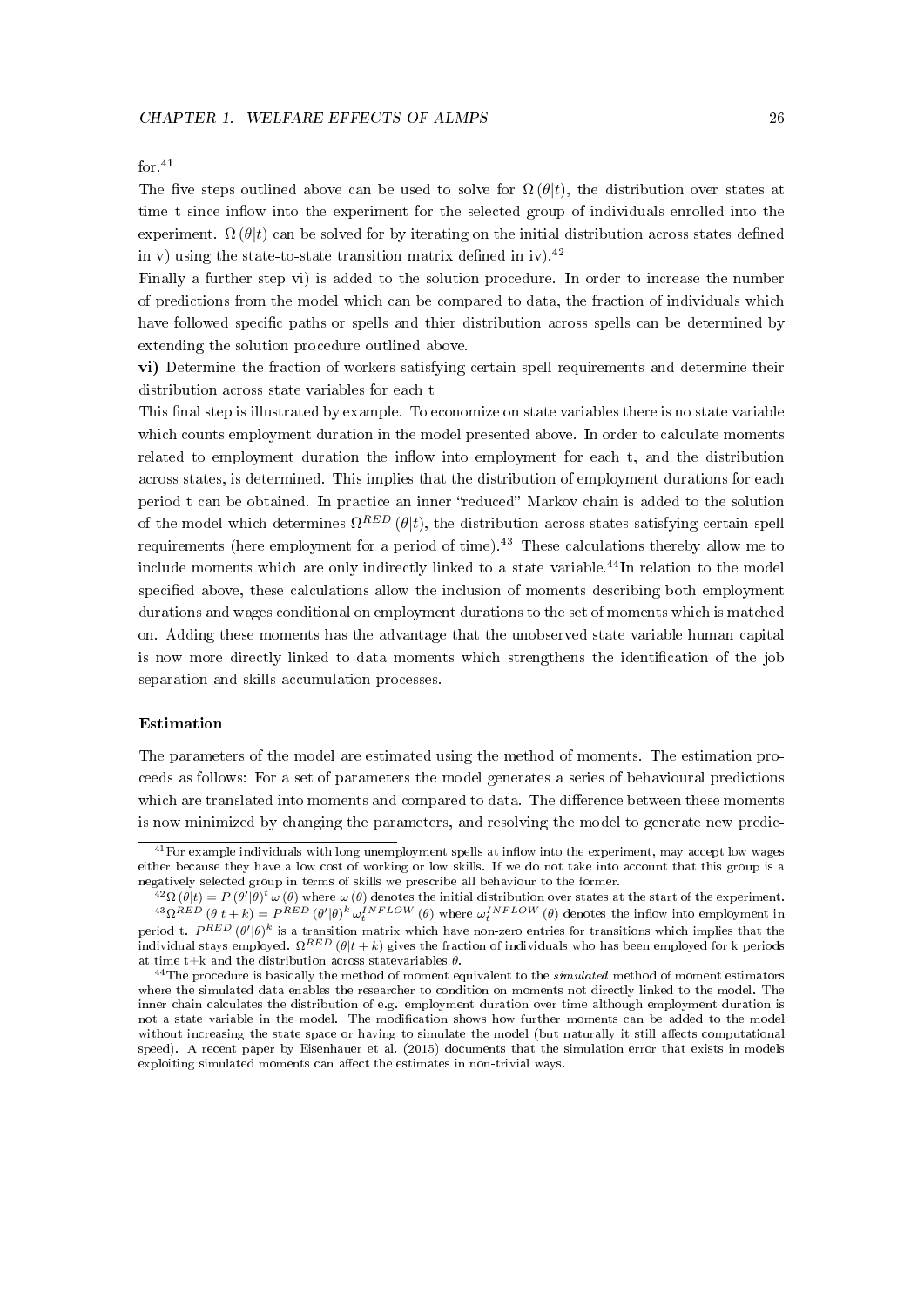tions, until a minimum is found. To calculate the predictions of the model start by calculating the expected value of a certain outcome (for instance the wage) conditional on a position in the state space  $\theta$ .

$$
E(Y|\theta) = \sum_{\alpha} P(\alpha|\theta) Y(\alpha, \theta)
$$

Where  $Y(\alpha, \theta)$  is a given outcome which may vary with both choices and position in the state space.  $E(Y|\theta)$  gives us the expected value of a moment conditional on a position in the state space. The initial distribution over states and the Markovian structure of the problem determine how the conditional moment evolves over time. Next the conditional moments are weighted with the corresponding distribution over states at a given point in time. Predictions are determined conditional on time (t) and also conditional on the time invariant states: unobserved type  $(k)$ , educational (e), regional (r) and treatment groups  $(g)$ .<sup>45</sup> This results in a time series of moments:

$$
E[Y_M|t, e, r, g, k] = \sum_{\theta_{|k, e, r, g}} \Omega(\theta_{|k, e, r, g}|t, k, e, r, g) E(Y|\theta)
$$

Where to calculate moments related to employment duration (#12-#14 in Table 1.6)  $\Omega(\theta|t, k, e, r, q)$ is substituted with  $\Omega_{RED}(\theta|t, k, e, r, q)$  which was defined above. Next, moments are weighted with the distribution over unobserved types (k):

$$
E[Y_M|t,e,r,g] = \sum_{k} \lambda(k,e,r) E[Y_M|t,e,r,g,k]
$$

where  $\lambda(k, r, e)$  is the proportion of type k individuals within educational group e and region r. Finally model predictions are compared to data predictions:

$$
(E[Y_D|t,e,r,g] - E[Y_M|t,e,r,g])'W(E[Y_D|t,e,r,g] - E[Y_M|t,e,r,g])
$$

The weight matrix is an inverted diagonal matrix with the variance of the data moments in the sample. The method of moments now proceeds by minimizing this objective. Standard errors are calculated for the standard one stage GMM case (see e.g. Cameron and Trivedi (2005)):

$$
Var(\Theta) = \frac{1}{N \cdot T} (\hat{G}' W \hat{G})^{-1} \hat{G}' W \hat{S} W \hat{G} (\hat{G}' W \hat{G})^{-1}
$$

where  $\Theta$  denotes the vector of parameters to be estimated,  $\hat{G}$  is the Jacobian matrix and  $\hat{S}$  the sample variance covariance matrix of the matrix of moments over time.

# Identification

The parameters of the model are identified by restrictions (of both the behavioural and functional form) generated by the model on how the moments can vary over time, within and across educational and regional groups. The existence of experimental variation generates exogenous

<sup>&</sup>lt;sup>45</sup>The notation  $\theta_{\parallel e}$  therefore refers to the set of state variables excluding the state variable e.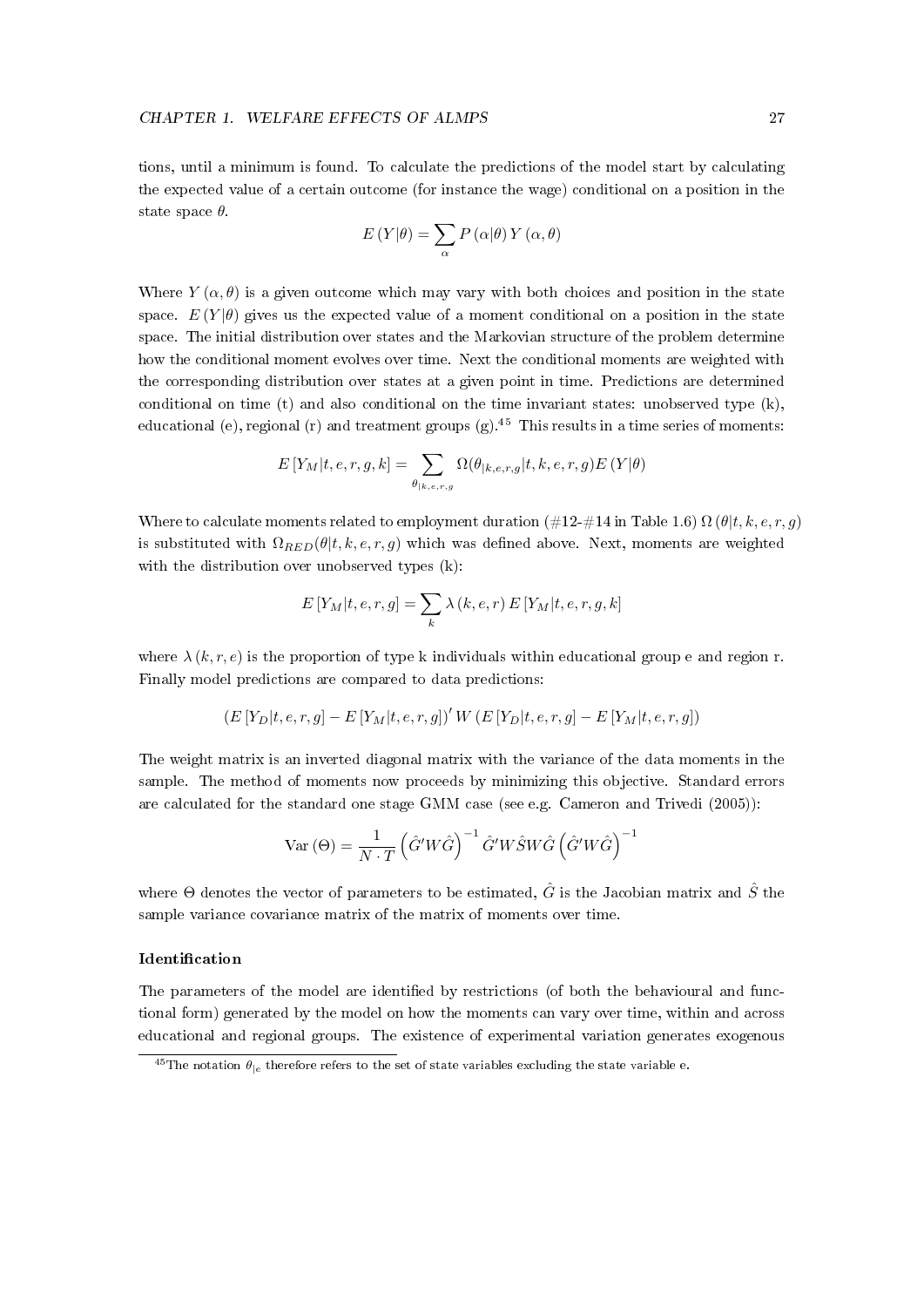|               |                                     |                                                                                                                                                                                                                                                                                                                            |                   | Meetings     |                 |               | Activation    |               |
|---------------|-------------------------------------|----------------------------------------------------------------------------------------------------------------------------------------------------------------------------------------------------------------------------------------------------------------------------------------------------------------------------|-------------------|--------------|-----------------|---------------|---------------|---------------|
|               |                                     |                                                                                                                                                                                                                                                                                                                            | <b>NOT</b>        | Medium       | High            | <b>NOT</b>    | Medium        | High          |
| $\#$          | Data Moment                         | loment<br>Model N                                                                                                                                                                                                                                                                                                          | Mean (S.D)        | Mean (S.D)   | Mean (S.D`      | Mean (S.D)    | Mean (S.D)    | Mean(S.D)     |
|               | Job separations                     |                                                                                                                                                                                                                                                                                                                            | 0.026 (0.08)      | 0.027(0.09)  | 0.022(0.09)     | 0.026 (0.09)  | 0.027(0.10)   | 0.025(0.11)   |
| 2             | Wages Squared                       | $\theta$ <sup>2</sup><br>$W(\alpha,$                                                                                                                                                                                                                                                                                       | 4322 (986)        | 6150(1355)   | 7747 (2156)     | 3570 (689)    | 5255 (1192)   | 6833 (1932)   |
| S             | Wages                               | $W\left(\alpha,\theta\right)$                                                                                                                                                                                                                                                                                              | 45.89 (8.36)      | 60.39(10.50) | 73.46 (16.99)   | 37.14 (5.31)  | 53.52(9.79)   | 65.81(15.38)  |
| 4             | UE dur squared                      | ť                                                                                                                                                                                                                                                                                                                          | 64.74 (19.90)     | 46.30(13.81) | 31.27(5.64)     | 76.00 (26.00) | 53.32 (18.15) | 40.36(9.06)   |
| ĥО            | $E\text{-}\mathrm{inflow}^*$ UE dur | $e) \cdot cue^2$<br>$wc \cdot (1 - \epsilon$                                                                                                                                                                                                                                                                               | 1.68(0.86)        | 1.56(0.76)   | 2.09(1.75)      | 1.35(1.11)    | 1.50(0.62)    | 1.73(0.76)    |
| $\circ$       | $\Box$                              | $(1 - em) + wc \cdot 1$                                                                                                                                                                                                                                                                                                    | 0.51(0.09)        | 0.41(0.11)   | $0.30\; (0.16)$ | 0.57(0.06)    | 0.45(0.10)    | 0.36(0.14)    |
| Ņ             | 囜                                   | g                                                                                                                                                                                                                                                                                                                          | 0.46(0.11)        | 0.57(0.13)   | 0.67(0.18)      | 0.40(0.08)    | 0.52(0.12)    | 0.61 (0.16)   |
| ∞             | Inflow into E                       | $wc \cdot (1 - em)$                                                                                                                                                                                                                                                                                                        | 0.02(0.03)        | 0.02(0.03)   | 0.02(0.03)      | 0.02(0.03)    | 0.02(0.03)    | 0.02(0.02)    |
| $\circ$       | Inflow wages (iw)                   | $wc \cdot (1 - em) \cdot W (\alpha, \theta)$                                                                                                                                                                                                                                                                               | 2.26(2.68)        | 2.49(3.32)   | 2.44(2.80)      | 1.99(2.83)    | 2.24(2.72)    | 2.21(2.41)    |
| $\Xi$         | $iw * UE dw$                        | $wc\cdot(1-\text{em})\cdot W\left(\alpha,\theta\right)\cdot\text{cu}$                                                                                                                                                                                                                                                      | 15.58(8.51)       | 15.70 (9.99) | 18.92 (16.88)   | 12.09(9.43)   | 14.85(8.13)   | 16.34(8.74)   |
|               | Wages for E only                    | #3/#7                                                                                                                                                                                                                                                                                                                      | $91.03$ $(26.05)$ | 96.89(27.53) | 100.43(28.69)   | 88.15 (25.17) | 93.60(26.61)  | 98.86 (28.11) |
| $^{12}$       | E Dur                               | emdur                                                                                                                                                                                                                                                                                                                      | 7.65(4.16)        | 10.40(6.09)  | 13.26(8.53)     | 6.33(3.65)    | 9.37(5.53)    | 11.70(7.70)   |
| $\mathbf{r}$  | $Wages * E dur$                     | emdur<br>$W(\alpha, \theta)$ .                                                                                                                                                                                                                                                                                             | 722(390.32)       | 1063 (628)   | 1435.93 (955)   | 584.27 (331)  | 918.82(551)   | 1241 (839)    |
| $\frac{4}{1}$ | $Wages * E dur2$                    | $W\left(\alpha,\theta\right)\cdot\mathrm{endur}^{2}$                                                                                                                                                                                                                                                                       | 20267 (17377)     | 31028(27807) | 43430 (41712)   | 15607 (13559) | 26557 (24281) | 36723 (35725) |
|               |                                     | Wages are after imputed taxes. UE: unemployment, B: employment, dur: duration, emdur: is not a state variable in the model but calculated for each period<br>Note: The table contains the subgroup specific means and standard deviations on the time series of moments exploited in estimation (time series is 80 weeks). |                   |              |                 |               |               |               |

Table 1.6: Included time series of moments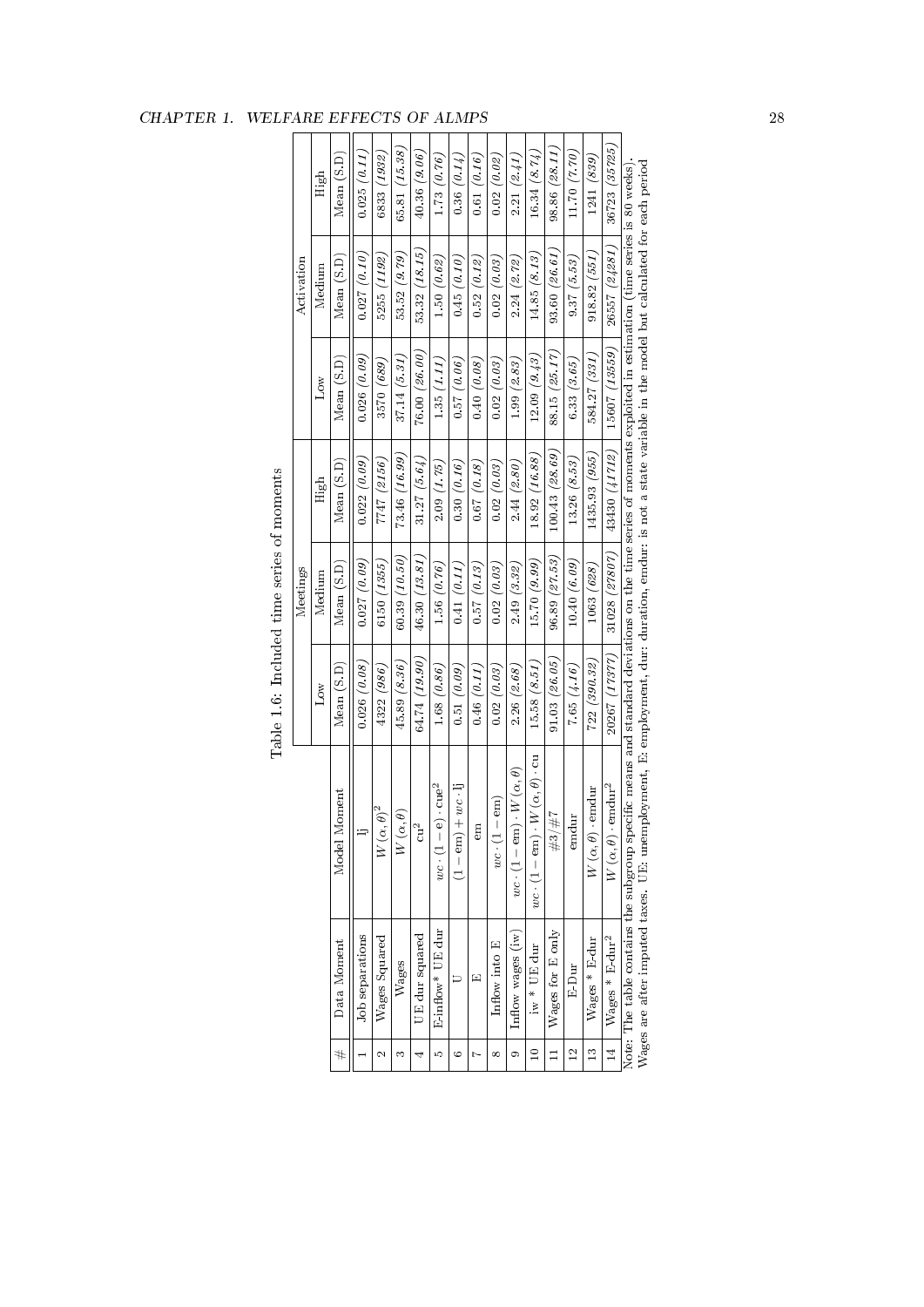variation in programme participation which is useful in the identification of costs,  $\phi_i$ , and the experiment also generates variation in incentives across time which can be useful to separate  $\pi_{w,i}$  and  $\phi_i$ . To assess whether the imposed structure and the selected moments are sufficient to recover the structural parameters a "baby-version" of the model, with the main central mechanisms, have been simulated and subsequently the generated data were used to confirm that the chosen parameter values could be recovered from estimation. Although this is by no means a formal proof of identification nor an actual Monte Carlo exercise it still provides a good indication of whether the model is identified.

Some central issues related to identification can be illustrated by discussing some "exclusion restrictions" in the model (see e.g. Wolpin  $(2013, 1987)$ ). For instance, the model predicts that unemployed individuals are unemployed *either* because a job offer has been rejected or because no job offer was available. As the data contain no information on whether the unemployed received a job offer nor the size of the wage offered, the two explanations should be distinguished using data on job finding and accepted wages only. This distinction requires either functional form restrictions or the existence of a variable which affects the availability of job offers without directly affecting the decision to accept a job offer or not, and similarly a state variable in the wage function should affect wages without affecting preferences. Here the impact of unemployment duration on job offer rates, the impact of skills on wage offers serve as such restrictions. Furthermore the restrictions across regions, time<sup>46</sup> and educational groups, and the functional form of duration dependence implies that the probability of receiving a job offer and the parameters of the wage function can be separated from preferences. This also serve as motivation for why some of the moments matched on are unemployment duration squared and duration dependent outflow rates from unemployment. If two individuals are identical besides different unemployment duration and they have different inflow rates, this is thus informative about how the probability of a job offer changes with unemployment duration. Similarly information on the level and evolution of skills provides information regarding the parameters of the wage function and thus provides further justification for the importance of step vi) outlined in the solution procedure above. This step ensures that unobserved state variables can be linked to certain patterns in the data which improves identification of the parameters of the process. In particular, the (squared) interaction between employment duration and wages is informative of how the distribution of human capital evolves over time while matching on employment duration and the rate of job loss is informative of the parameters determining job loss.

However, the most important source of variation is generated by the existence of the experiment. The experiment generates exogenous variation in the cost of being unemployed which allows us to distinguish between competing cost structures. The experimental variation allows a separation of different environments such as i) an environment with large costs of programme participation and search intensity from ii) an environment with low costs. These two explanations could gen-

<sup>46</sup>Repeated spells of unemployment are also useful in this context since tastes are constant over time in the model. Magnac and Thesmar (2002) show how stationarity of the utility function serve as another exclusion restriction in dynamic models. In particular, as the utility of choices does not change with time itself observing individuals make choices at different points in time (and in different enviroments (e.g. after longer spells of employment or unemployment)) therefore also serves as identifying variation.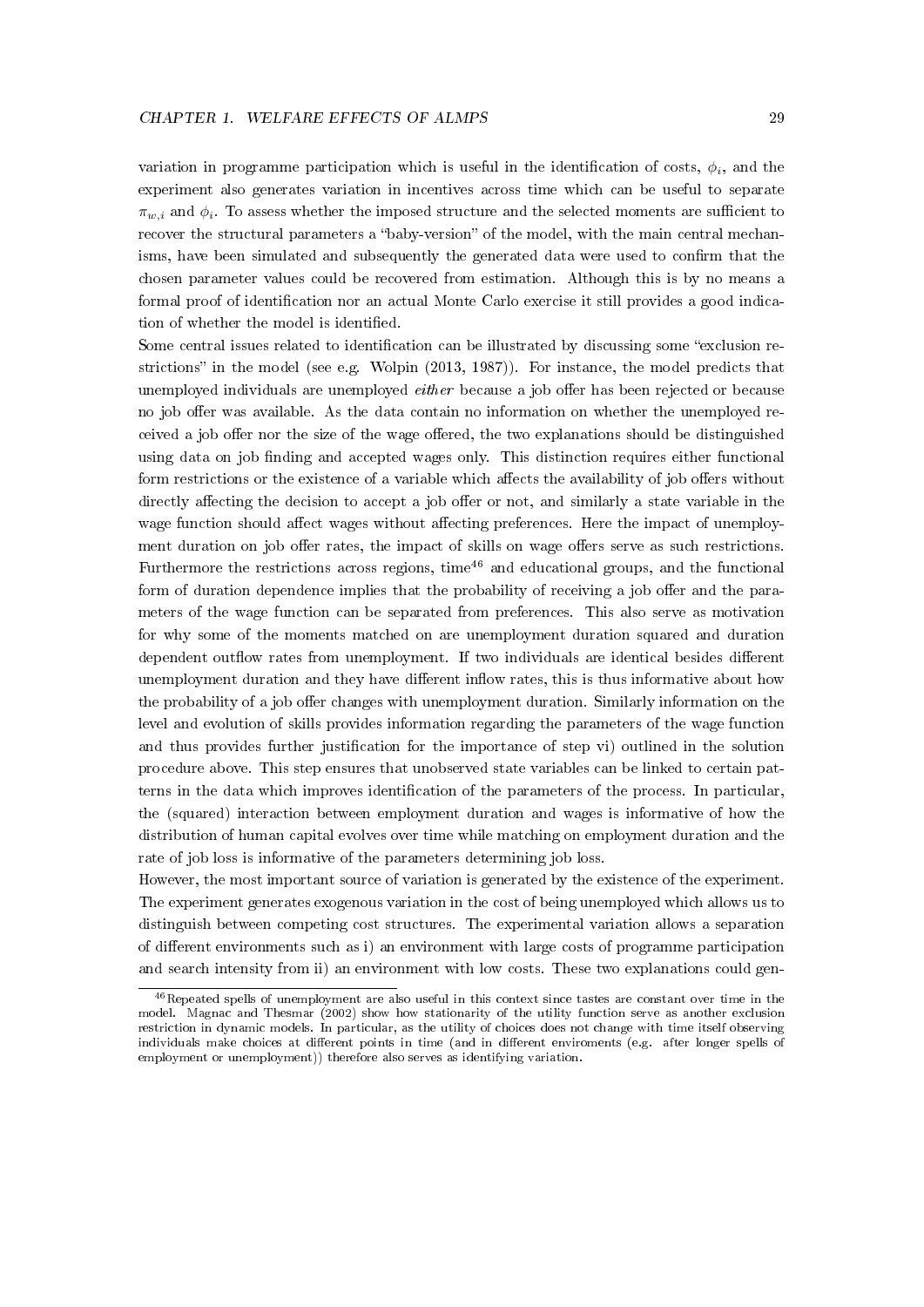erate the same size of impact but will have very different welfare implications: in i) agents incur substantial utility costs as they have to participate in "harmful programmes" without us directly observing it in the data, whereas in ii) the agents utility changes very little. Non-experimental data on individuals participating in ALMPs will not allow us to distinguish these explanations without assumptions that allow us to evaluate what individuals would have done in the absence of treatment. Identifying costs thus requires a comparison of participants with non-participants at a given point in time, and conditional on a limited set of state variables. This requires the assumption that agents are similar in all other dimensions than programme participation.

Furthermore the experimental variation in incentives generates an additional channel of variation which is useful. One way to distinguish between  $\phi_i$  and  $\pi_{w,i}$  (two different explanations for why programmes work) is by looking at the time profile of individual behaviour. An increase in the inflow to employment in the weeks prior to programme participation or within the first weeks is informative of the size of the utility cost component, whereas outflow rates after programme participation informs us about the qualification effect.

Overall the experiment generates the opportunity to observe identical agents in different settings and from their differential behaviour and, by the imposed structure of the model, to analyse the way that the treatment affects individuals. Contrasting moments from the treatment group with the control group allow us to keep other time varying confounders such as duration dependence and differences in skills fixed and attribute differences in behaviour to the exogenous difference in programme participation. The model and the experimental data therefore allow us to assess the importance of utility costs in an environment which is very rich in terms of heterogeneity between participants: some will face different returns to searching (due to different cu), some will face different wage offers (hc or j differences) or different job stability (differences in hc), some will differ in preferences for leisure etc. This also affects the size and distribution of the compensating variation associated with the experiment or other policies as it introduces differences in the prospects (and thus in the value associated with alternative choices) for future employment across individuals.

### 1.7 Results

Below some evidence on the fit of the model are presented with a series of figures that compare model predictions with data. Initially focus is on the fit of the model in the control group. Subsequently some key implications of the estimated model are shown and the long term predictions of the model is compared to data. The section proceeds by comparing the impact of the experiment generated by the model with data, and then some key channels through which participation in ALMPs affect job finding are presented. Next the implications of the estimates and the importance of the individual level costs of participating in ALMPs is discussed. The section concludes with a welfare analysis of the experiments under investigation incorporating the costs associated with increased production and participation in ALMPs. To incorporate the later the compensating variation is calculated.

Table 1.7 presents the estimated parameters and associated standard errors. The table shows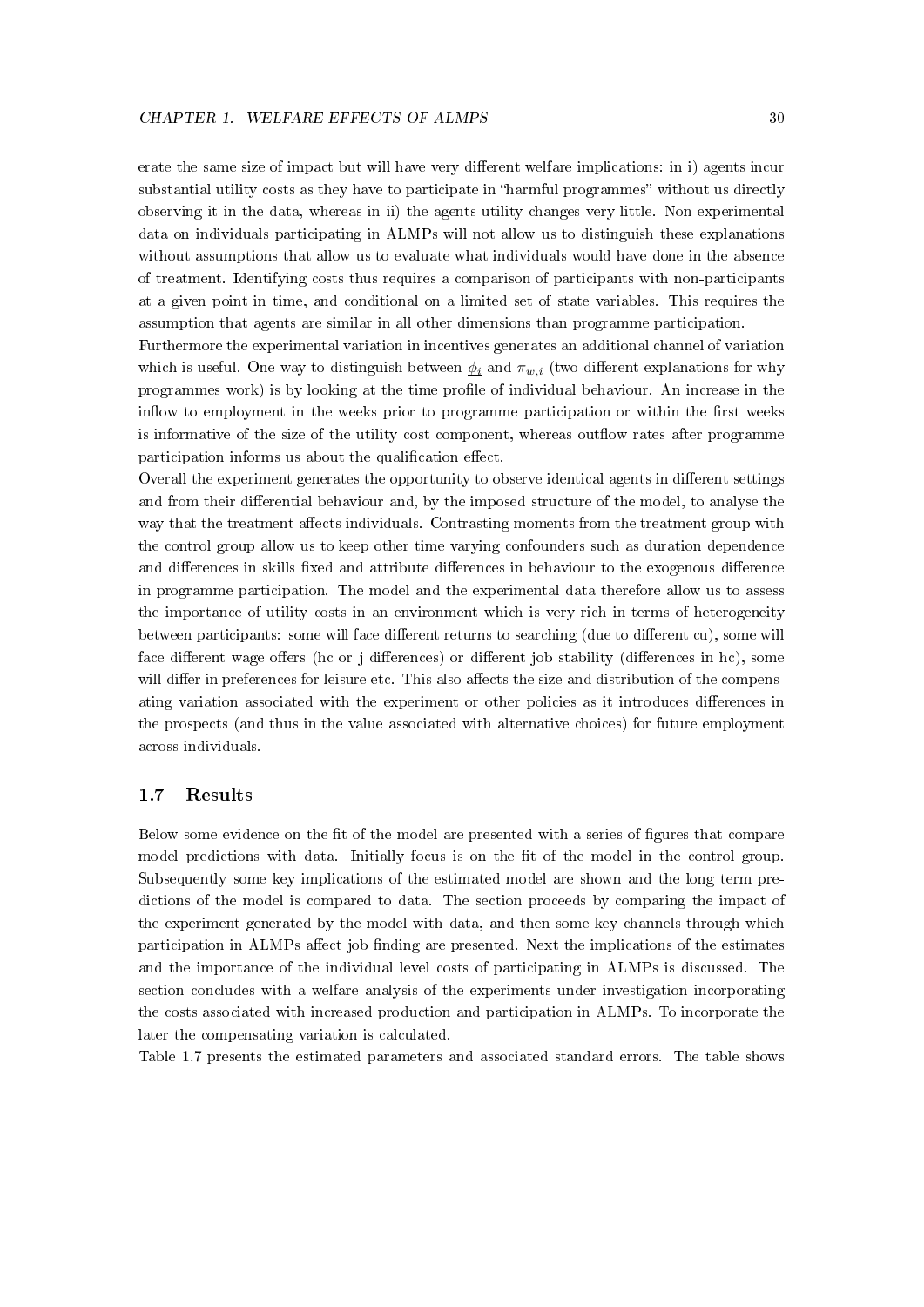that wages are generally increasing in the education level of individuals. The return to job offers  $(\underline{\sigma}^e)$  is higher for high educated individuals which increases both the average wage offer and the dispersion in the wage offer distribution for high educated workers. There are also differences in the cost of working  $(\underline{\kappa}^e)$  across educational levels - while low educated workers get lower wages their cost associated with working is also lower. There are substantial costs associated with participation in ALMPs, and the gains in terms of an increase in job offers are very small and insignificant (below I discuss the implications in more detail). The estimates also show that the environment is composed of two different types with different search costs determined by  $\xi^{\psi_k}$ : T1 with linear costs have the highest costs of searching which amounts to around 25 % of his UI, while T2 incur lower costs  $(\xi^{\psi^{k=2}})$  of around 10 % of his UI when searching at the highest intensity.

# Model fit

Below some evidence on the fit of the model for the control group is presented. For comparison Appendix  $C$  contains the same graphs for the treatment group, the difference between control and treatment predictions will be discussed in the subsection on the impact of the experiment. Figure 1.5 shows the correspondence between predictions of the model and the data for employment rates (see Appendix B Figure 1.19 for more figures on the inflow rate). Generally the fit is reasonable and the figure shows that the model is able to generate both high initial outflow and subsequently decreasing inflow rates. The model fits inflow rates in the long run suggesting that the main predictions in terms of in and outflow to employment are well explained by the model (I show evidence on job separations below). Figure 1.6 shows that the model matches the distribution of unemployment durations reasonably well although beyond 20 weeks the model predicts too high unemployment duration in the region with meetings (this is related to the fact that the model does not fit inflow rates sufficiently well in this region). Fitting unemployment duration is important as the model presents duration dependence as an important characteristic of the labour market. Figure 1.24 shows the fit of the model with the distribution of accepted squared wages and Figure 1.20 in Appendix B shows the fit of the interaction between duration in employment and wages. Generally the model fits both moments well, but wages for highly educated are too high initially. Finally Figure 1.8 shows the fit in terms of job loss. The figure shows that job loss in the data is generally very volatile due to a limited number of observations. The model predictions are smoother but seems to predict the average level of job loss in the data reasonably well. There is a clear educational ordering in terms of the fraction of individuals in the sample who are separated from a job. Since employment levels are also increasing in the education level, and more individuals are therefore at risk of losing their job, the difference in individual probabilities of a job loss across education groups must be substantial.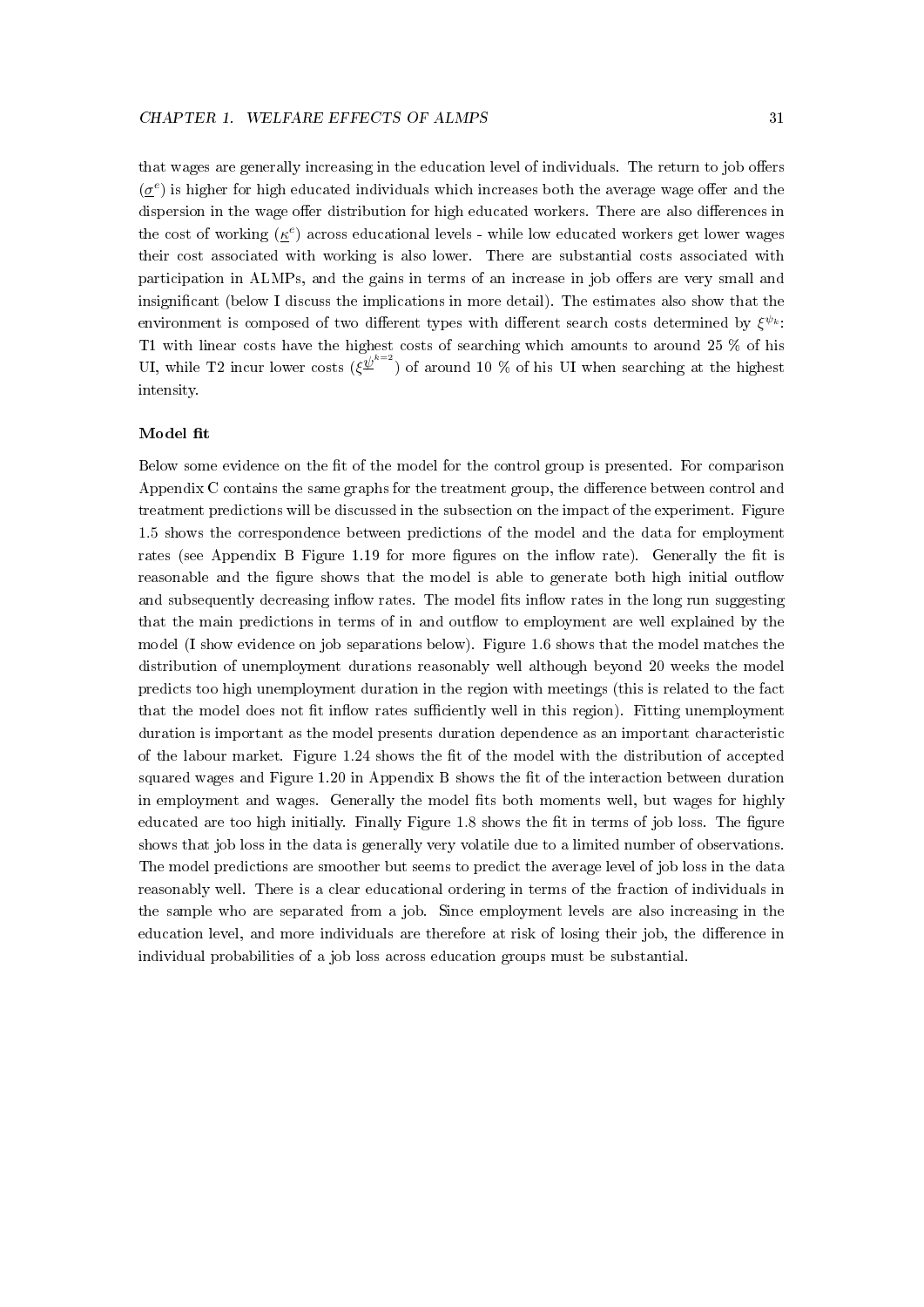| Parameter                        | Model                         | Note                                                                                                                           | Region      | $_{\rm Low}$         | Medium             | High                 |
|----------------------------------|-------------------------------|--------------------------------------------------------------------------------------------------------------------------------|-------------|----------------------|--------------------|----------------------|
| w                                | Utility                       | Search cost                                                                                                                    | <b>Both</b> | $0.147(0.02)$ **     |                    |                      |
| $\overset{\circ}{\approx}$       | Utility                       | Work cost                                                                                                                      | Both        | $0.231(0.011)$ **    | $0.358~(0.014)$ ** | $0.375 (0.017)$ **   |
| $\varphi_{mp}^e$                 | Utility                       | Meetings cost                                                                                                                  | Both        | $0.241(0.099)$ **    | $0.192(0.013)$ **  | $0.288$ $(0.021)$ ** |
| $\frac{\phi_{ap}^e}{\psi^{k=2}}$ | Utility                       | Activation cost                                                                                                                | Both        | $0.123 (0.019)$ **   | $0.246 (0.010)$ ** | $0.287 (0.015)$ **   |
|                                  | Utility                       | Leisure preference                                                                                                             | Both        | $1.665 (0.155)$ **   |                    |                      |
| $\frac{k=2}{\pi k}$              | $Type\ Proportion$            | Fraction of type 2                                                                                                             | Meetings    | $0.607(0.023)$ **    | $0.777(0.034)$ **  | $0.791 (0.057)$ **   |
|                                  |                               |                                                                                                                                | Activation  | $0.584$ $(0.035)$ ** | $0.730(0.051)$ **  | $0.718~(0.048)$ **   |
| ュ                                | Wages                         | Wage constant                                                                                                                  | Both        | $3.645(0.040)$ **    |                    |                      |
| $\mathfrak{g}^{\mathfrak{e}}$    | Wages                         | Return to J                                                                                                                    | Both        | $0.237(0.018)$ **    | $0.366 (0.110)$ ** | $0.475(0.100)**$     |
| $\overline{a}$                   | Wages                         | Return to ho                                                                                                                   | <b>Both</b> | $0.715 (0.15)$ **    |                    |                      |
| ρ                                | Smoothing                     | Smoothing kernel                                                                                                               | <b>Both</b> | $15.554 (1.228)$ **  |                    | $\mathbf{I}$         |
| $\pi_w^r$ .1                     | Job offers                    | Duration dependence                                                                                                            | Meetings    | $0.160(0.16)$ **     |                    |                      |
|                                  |                               |                                                                                                                                | Activation  | $-0.376$ $(0.09)$ ** |                    |                      |
| $\frac{\pi^e}{\omega}$ .2        | Job-offers                    | Long term job offer                                                                                                            | Both        | $0.089(0.009)$ **    | $0.102(0.009)$ **  | $0.155~(0.012)**$    |
| $\pi_{mp,3}$                     | Job-offers                    | Productive effect (meeting)                                                                                                    | <b>Both</b> | $0.002$ $(0.012)$    |                    |                      |
| $\pi_{ap,\,4}$                   | Job-offers                    | Productive effect (activation)                                                                                                 | <b>Both</b> | 0.014~(0.029)        |                    |                      |
| $\pi_{i,j,1}^e$                  | $Job-loss$                    | Impact from hc                                                                                                                 | Both        | $0.102 (0.008)$ **   | $0.053 (0.001)$ ** | $-0.071(0.001)$ **   |
| $\bar{\pi}_{i,1}^r$              | Job-loss                      | Regional effect                                                                                                                | Meetings    |                      |                    |                      |
|                                  |                               |                                                                                                                                | Activation  | $0.91358 (0.069)$ ** |                    |                      |
| $\frac{\pi^e_{hc,1}}{\pi^e}$     | g<br>Skills evolutio          | Appreciation of hc                                                                                                             | Both        | $0.160~(0.012)**$    | $0.027\ (0.03)$    | $0.012 \; (0.016)$   |
| $\pi_{hc,2}$                     | g<br>Skills evolutic          | Loss of <sub>hc</sub>                                                                                                          | <b>Both</b> | $0.076$ $(0.026)$ ** |                    |                      |
|                                  | Note: Estimation window is 80 | weeks. Standard Error in parenthesis, ** denotes significance at the 5 $\%$ level, * denotes significance at the 10 $\%$ level |             |                      |                    |                      |

Table 1.7: Estimated parameters Table 1.7: Estimated parameters  $\Theta$ :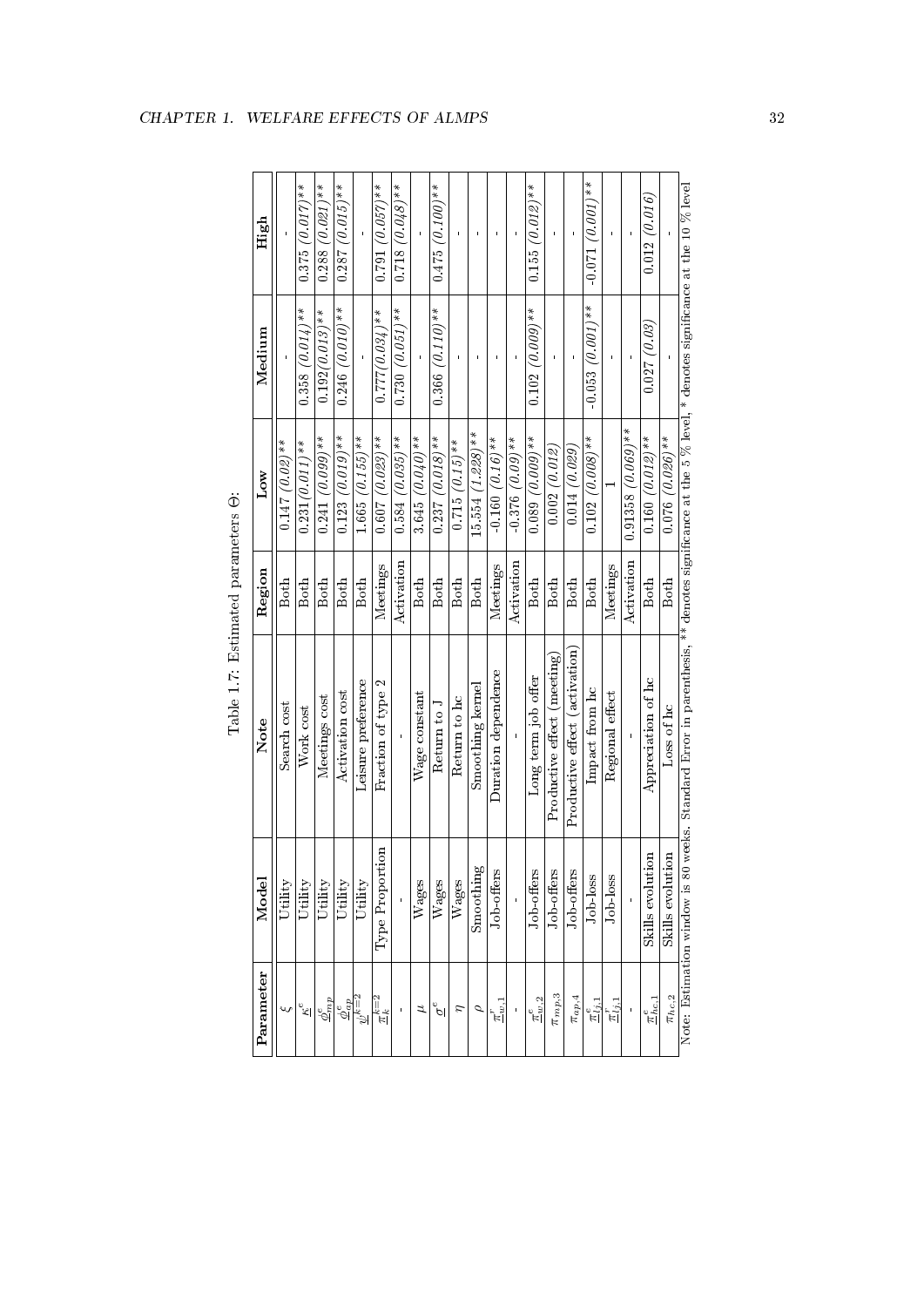

Figure 1.5: Employment (data and model comparison)

Note: see the appendix for further graphs on inflow rates for later weeks. See Appendix C Figure 1.22 for the same set of figures for the treatment group.

Figure 1.6: Average (squared) unemployment duration (data and model comparison)



Note: See Appendix C Figure 1.23 for the same set of figures for the treatment group.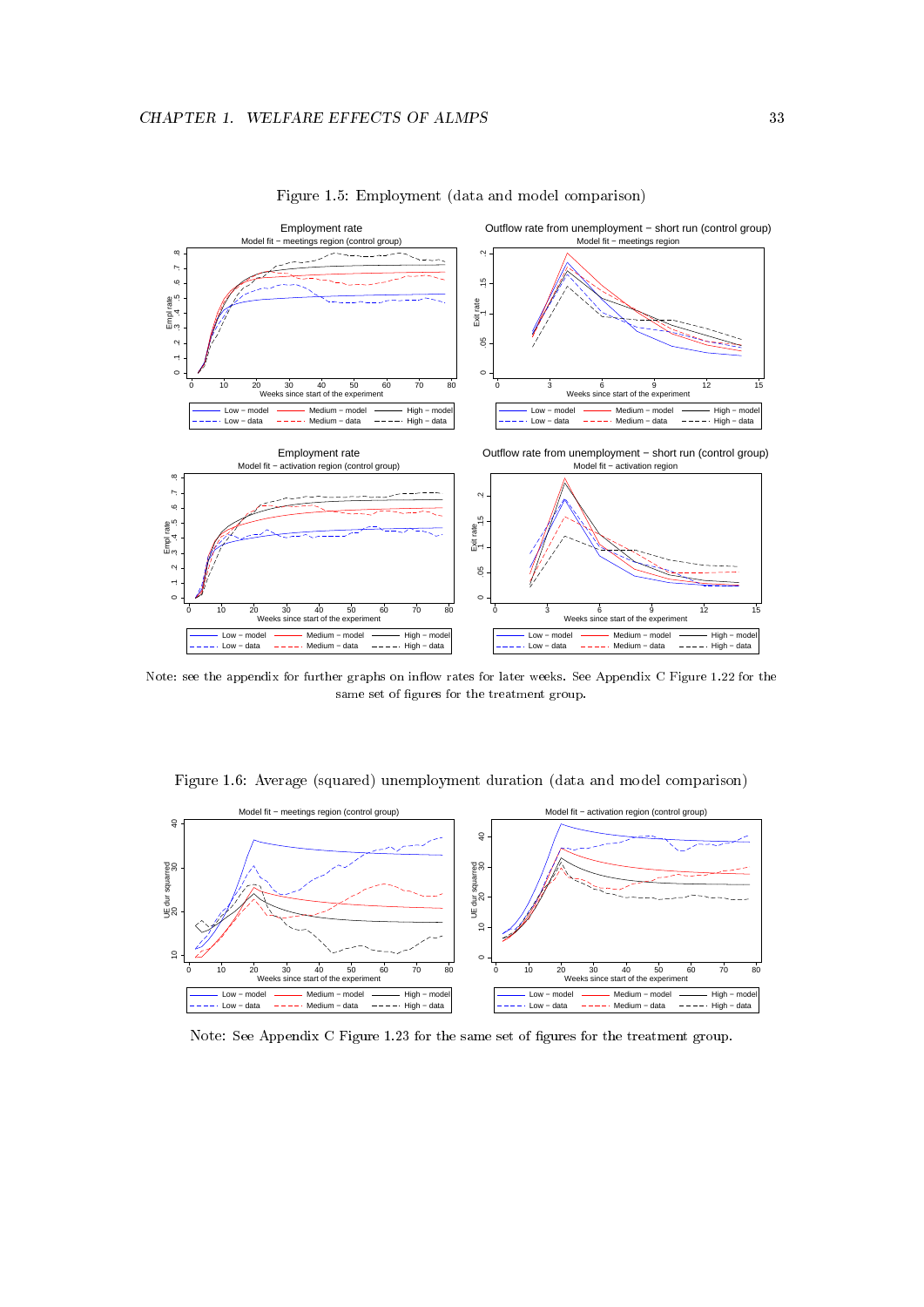

Figure 1.7: Squared wages (data and model comparison)

Note: See Appendix C Figure 1.24 for the same set of figures for the treatment group.





Note: See Appendix C Figure 1.25 for the same set of figures for the treatment group.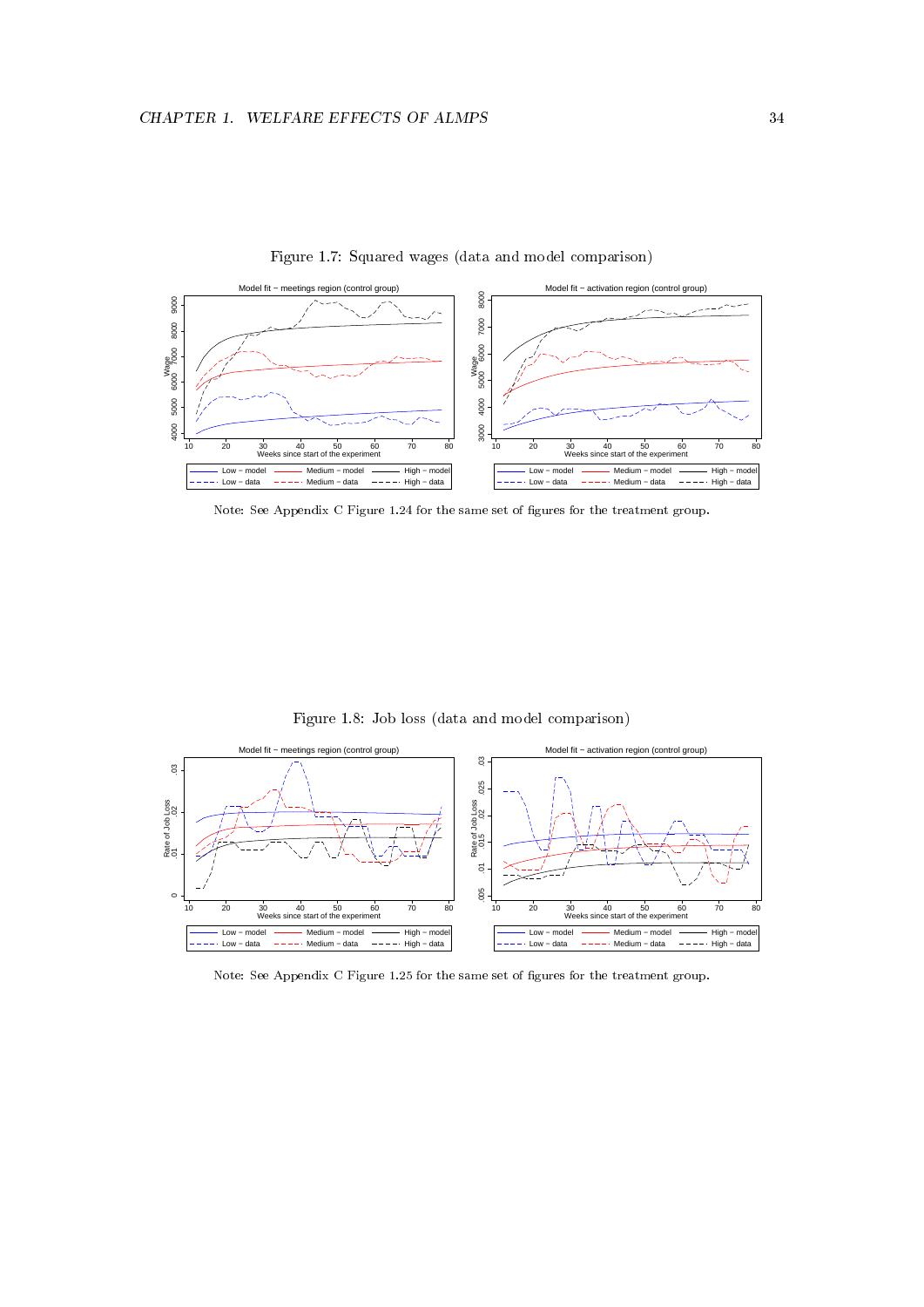#### Primitives of the model

Figure 1.9 presents how job offer arrival rates varies with the duration in unemployment. The figure displays clear duration dependence in job offer rates - after 20 weeks of unemployment the likelihood that a job offer arrives is around 20  $\%$  of the rate at inflow into unemployment. Duration dependence implies that the return to job search substantially decreases over time and therefore individuals are likely to search more in the initial phases of unemployment. Negative duration dependence (see Figure 1.9) is an important part of the explanation for the decrease in outflow rates documented above. Figure 1.21 in Appendix B shows the fit of the model in an environment without duration dependence. This specification is not able to generate the spike initially in outflow rates and subsequently lower rates in the longer run. Either the initial outflow from unemployment is too low or alternatively the model predicts that long run employment levels will be too high. By including duration dependence in job offers the model fits outflow rates in both the short and longer run.

Figure 1.10 shows how wage offers vary as a function of the level of skills. There is a clear difference in wages across education levels and it is growing in the level of skills due to the education specific returns to skills. The level of skills also affects the probability of a job separation, Figure 1.11 presents the rate of job loss as a function of skills. Generally high skilled individuals face around 50 % of the risk of losing their job than low skilled. The risk of a job loss is declining in the level of education. Thus, although Table 1.7 shows that skill accumulation is faster for low educated workers, the higher risk of job separations also makes the risk of losing skills larger. As can be seen from the figures on model fit and model primitives, the environment therefore produces substantial returns to education - highly educated individuals receive higher wages, more stable employment and higher wage growth.

Table 1.8 presents some key moments in the ergodic distribution across education level, regions and types. As mentioned earlier, the environment consists of two very different types of individuals. In particular one type (with linear costs) have high costs of searching and therefore chooses not to search and instead just claim UI. This implies that they have high levels of unemployment duration and low skills. The table documents large differences in employment rates and skills both across and within educational levels. The heterogeneity across individuals is likely to generate heterogeneity in the effectiveness of ALMPs.

Finally the figures and table presented above show that there are some differences across regions  $(R1 \text{ and } R2)$ : job offer rates are generally lower in the region with early activation programmes (R2) and duration dependence is more pronounced. The probability of losing a job is also slightly smaller in this region. The environment is therefore less dynamic which is likely to affect the impact of the treatment and suggests that a "raw" comparison of the size of impacts across regions should be done with caution. This concern is further attenuated by the fact that the distribution of types differs slightly between the regions.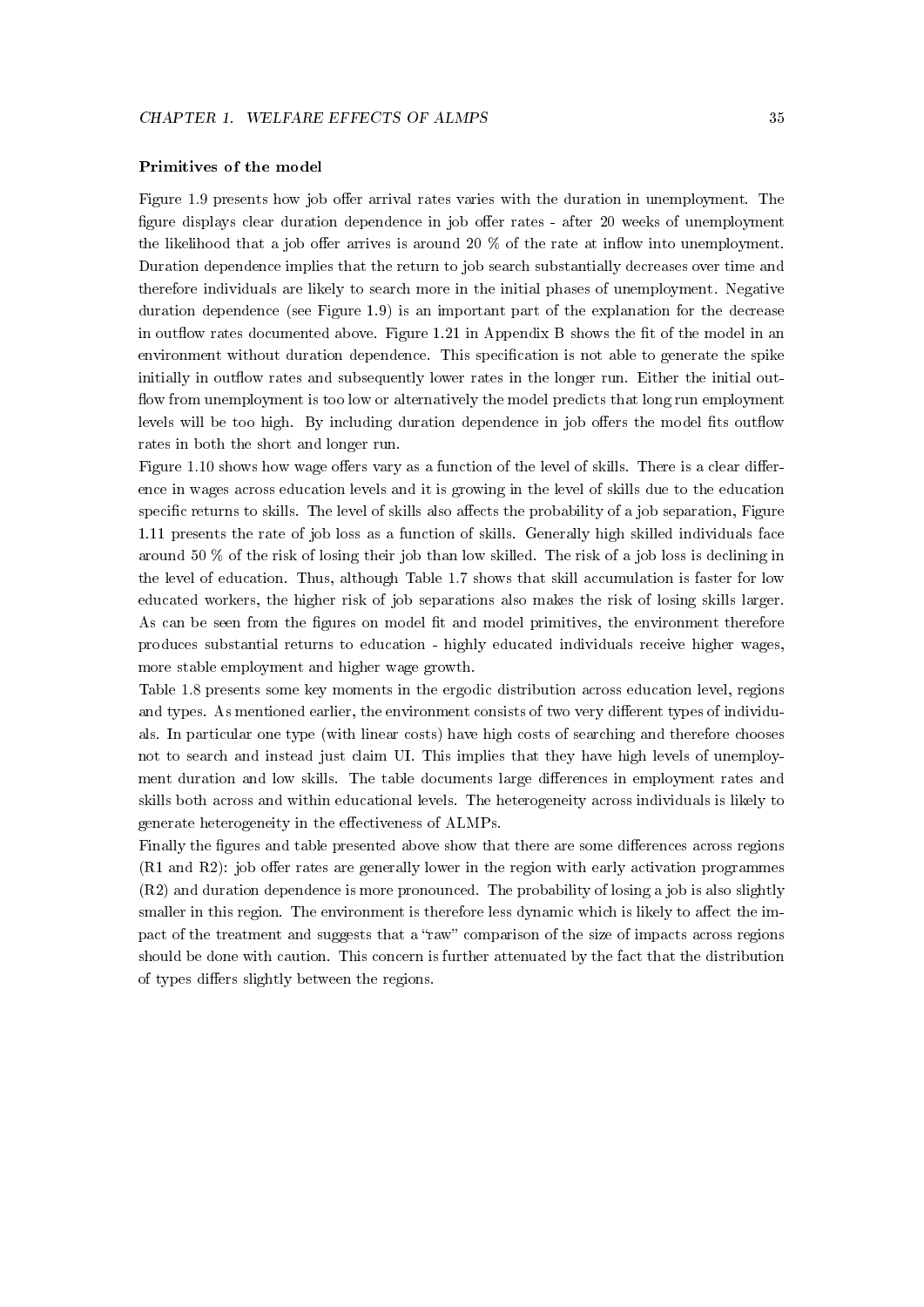

Figure 1.9: Job offer rates

Note: The figure gives the probability of receiving a job offer next period if searching at the lowest  $(ac = \frac{1}{7},$ left), and the highest  $(ac = 1,$  right) level in the current period

Figure 1.10: Wage offer function



Left: The figure shows the offered wage across education levels as a function of skills  $(hc)$  for two different draws of j.

Right: The figure shows the offered wage for different draws of  $j$  across education levels.

# Out of sample fit

Figure 1.12 illustrates how the model matches the data out of the current sample window. To generate predictions the time series of moments is solved beyond the estimation window of the first 80 weeks. The predictions are then compared to corresponding moments in the data. The figure shows how employment rates continue to decline beyond the estimation window in the data, and the model is not able to capture this decline fully. To the extent that this decline is not driven by changes in the environment after the experiment, this implies that the predictions of the ergodic distribution may be upward biased implying the future employment prospects of individuals are overstated.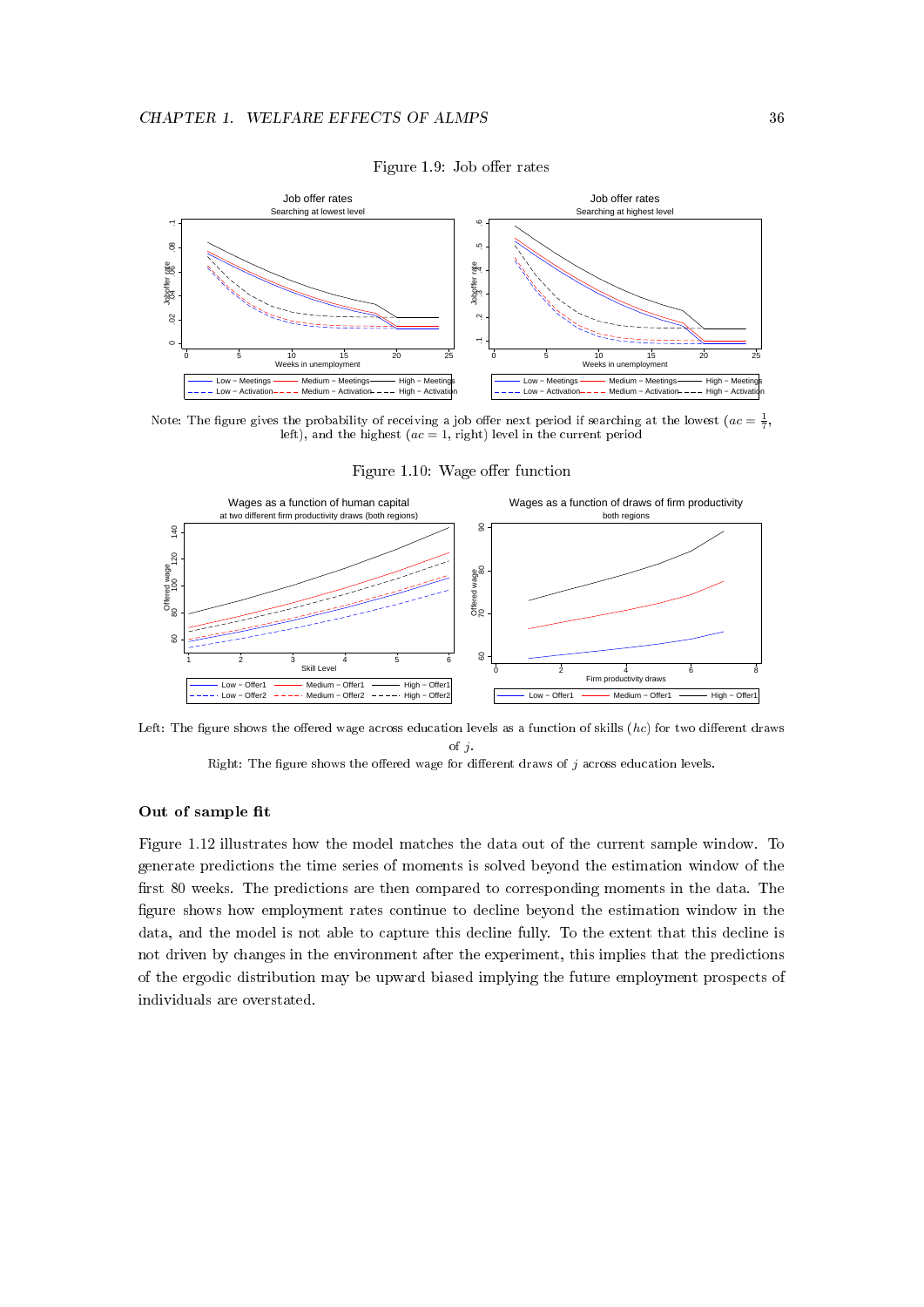Figure 1.11: Job Loss



Table 1.8: Key moments describing the ergodic distribution

| Region                       |      |                |      | Meetings       |      |                |
|------------------------------|------|----------------|------|----------------|------|----------------|
| Educational group            | Low  | (R1)           |      | Median(R1)     | High | (R1)           |
| Preference for leisure group | Τ1   | T <sub>2</sub> | T1   | T <sub>2</sub> | Τ1   | T <sub>2</sub> |
| Job loss rate                | 0.00 | 0.02           | 0.01 | 0.02           | 0.01 | 0.01           |
| Employment rate              | 0.01 | 0.67           | 0.39 | 0.88           | 0.29 | 0.89           |
| Unemployment duration***     | 8.99 | 2.19           | 5.22 | 0.56           | 6.19 | 0.56           |
| Average skill level**        | 0.01 | 3.48           | 1.85 | 4.38           | 1.07 | 3.75           |
| Region                       |      |                |      | Activation     |      |                |
| Educational group            | Low  | (R2)           |      | Medium $(R2)$  | High | (R2)           |
| Preference for leisure group | T1   | T <sub>2</sub> | T1   | T <sub>2</sub> | T1   | T <sub>2</sub> |
| Job loss rate                | 0.00 | 0.02           | 0.01 | 0.01           | 0.01 | 0.01           |
| Employment rate              | 0.01 | 0.45           | 0.20 | 0.85           | 0.25 | 0.87           |
| Unemployment duration***     | 8.99 | 4.39           | 7.02 | 0.85           | 6.59 | 0.73           |
| Average skill level**        | 0.01 | 2.29           | 0.93 | 4.18           | 0.85 | 3.60           |

Note: The table describes the ergodic distribution from which the inflow into unemployment is sampled (see estimation-section). R1: meetings region, R2: activation region,

\* T1: high preference for leisure types  $(\psi_k = 1)$ , T2: low preference for leisure types  $(\psi_k \neq 1)$ , \*\* ce grid is {0, ...5}, \*\*\* cu grid is {0, ..., 9}

#### Impact of the experiment

Figure 1.13 compares the impact of the experimental intervention in the model to the data. The figure shows that there are clear regional differences in the response to being enrolled into the experiment in both the model and the data. In the model, individuals in the activation region display smaller responses as participation lies further in the future. In both regions the current t of the model generates too small impacts, especially for low educated individuals. The impacts are largest in the region with meetings where employment increases with up to 15 % within the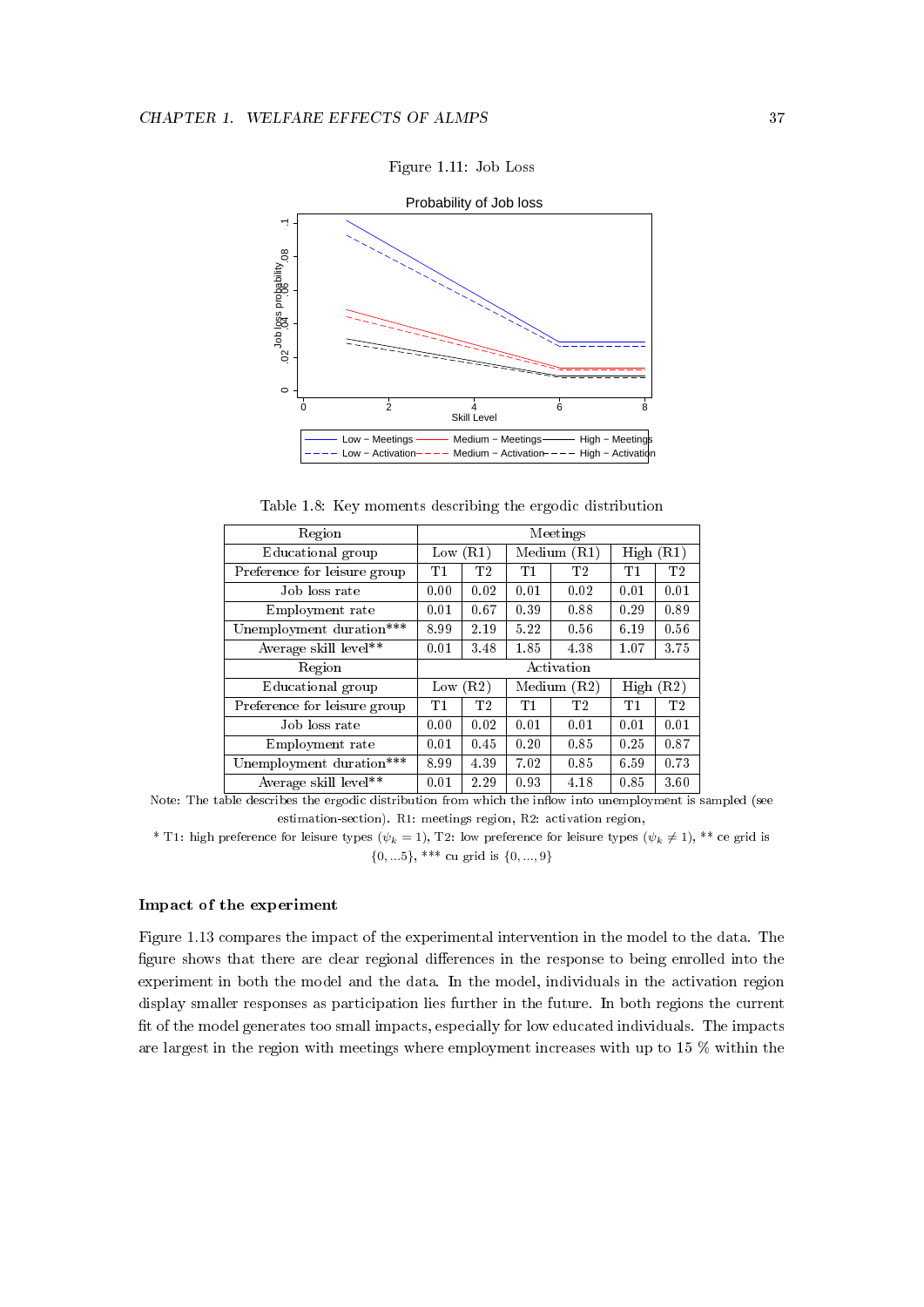

Figure 1.12: Out sample predictions

\* The vertical bar (at 80 weeks) marks the end of the estimation window

first 5 weeks. The lower panel in the figure displays the impact on average wages for employed workers. Both in the data and in the model impacts are very small. In the meetings regions average wages are slightly lower initially both in the model and the data - over time the difference disappears.

The impact of the experiment - or an increase in ALMP participation - is generated through several behavioural changes in the model. Figure 1.14 shows the policy function (defined in 1.2) over different levels of search activity and wage offers for members in the treatment and control groups at inflow into the experiment in the meetings region. Two things emerge from the figures: individuals in the treatment group change both their reservation wage and search behaviour in response to future participation in programmes which entails utility costs. The policy function over search intensities shows that treated individuals search more, and at higher levels. The likelihood of searching at the highest intensity is around 0.8 for high and low educated treated individuals compared to 0.2 in control group. The lower panel in Figure 1.14 shows that individuals in the treatment group also have lower reservation wages.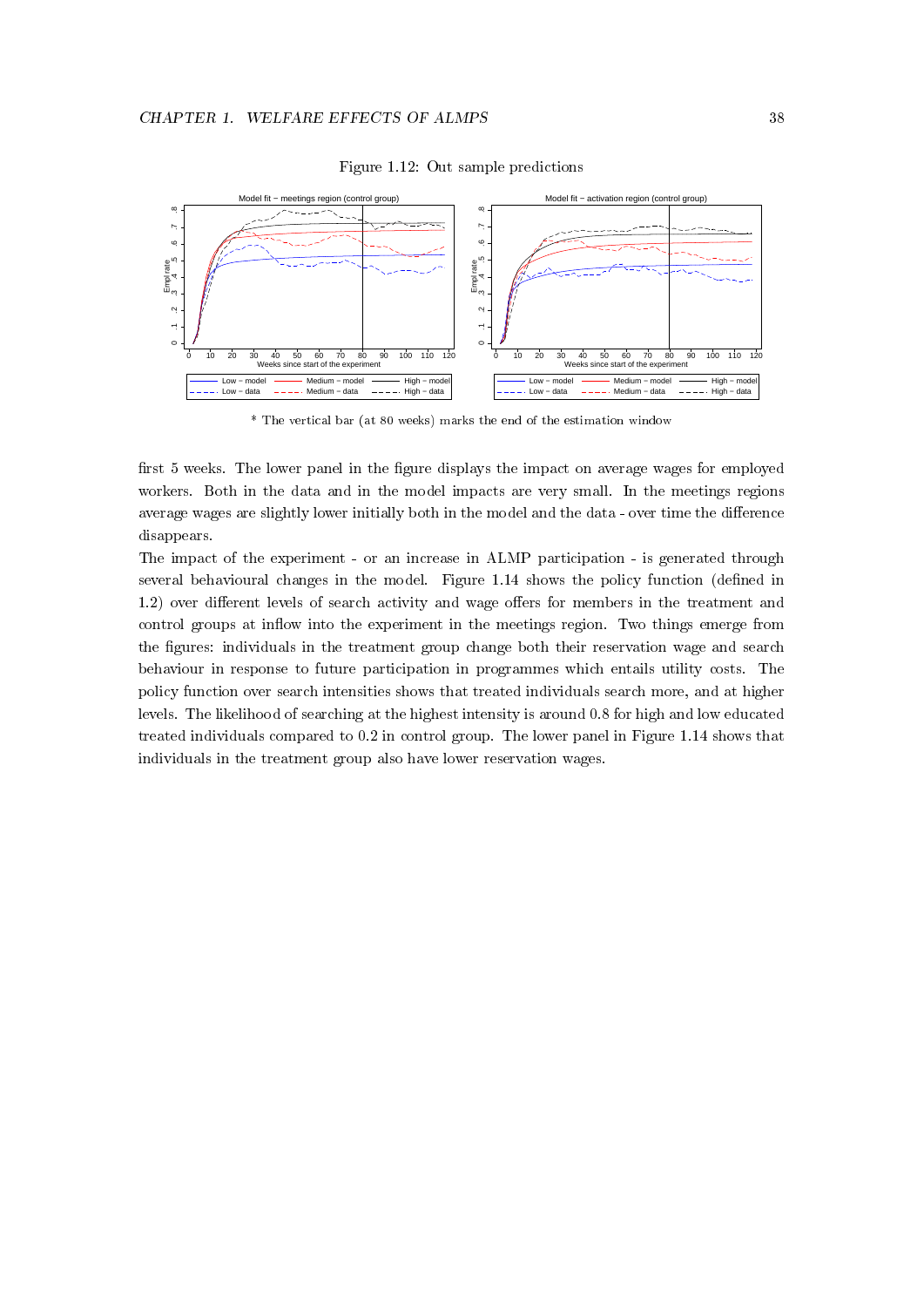Figure 1.13: Impact of the experiment



Note: The upper panel gives the difference in employment rates for treatment and control groups in the model and data. The lower panel gives the difference in wages scaled with the fraction in employment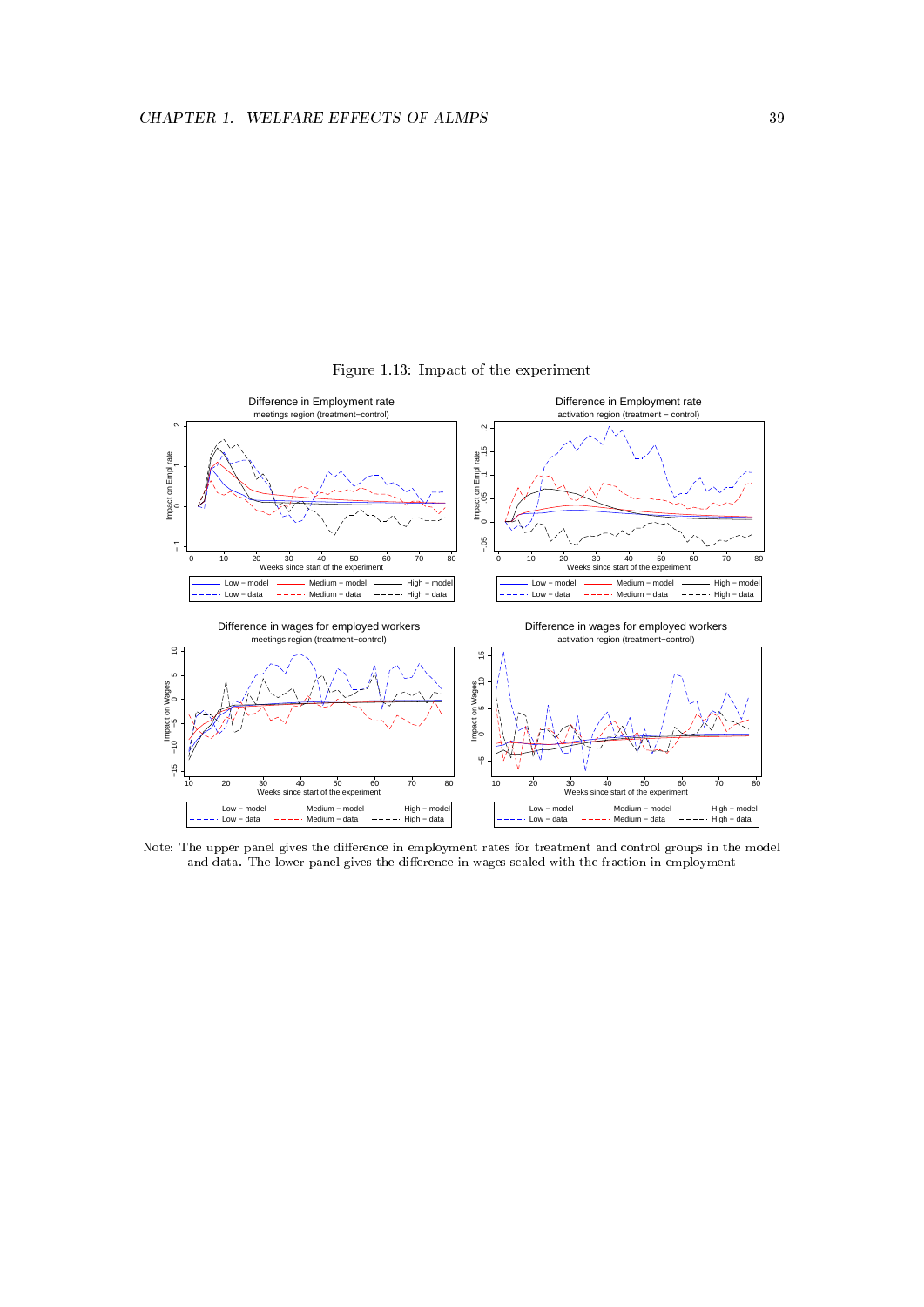



\* The figure shows the probability that agents choose either a given search level (upper panel) or to accept a given wage offer (lower panel). The figures show the policy function for individuals of type 2 (non-linear costs) in treatment and control groups. The response from Type 1 is generally smaller as effort is more costly and skills are lower.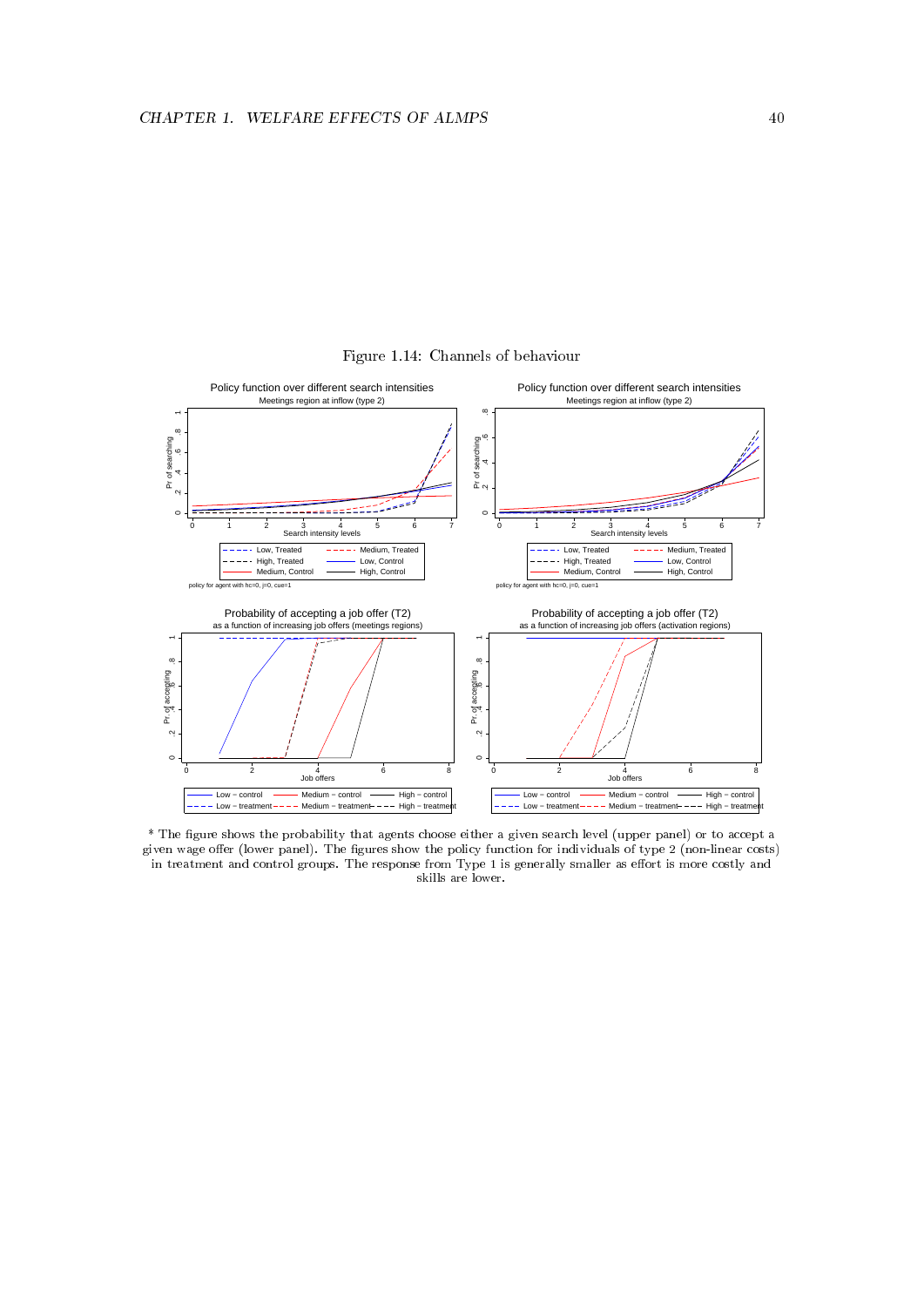## Welfare calculations

Table 1.9 reports the monetary estimates of  $\phi_{ap}, \phi_{mp}$  and the equivalent reduction in UI. The estimates imply that individuals would be willing to reduce the level of UI with up to 50 % in the week of participation in order to escape participation.<sup>47</sup> The costs are increasing in the education level. The cost of participating in a meeting is higher than the corresponding one for activation when it is taken into account that a meeting is a much shorter intervention. Therefore unemployed would prefer an hour in activation compared to an hour in a meeting.

| Meetings                   | Low | Medium | High |
|----------------------------|-----|--------|------|
| $W_{max} \cdot \phi_{mp}$  | 32  | 30     | 45   |
| Equivalent reduction in UI | 35% | 32%    | 49%  |
| Activation                 | Low | Medium | High |
| $W_{max} \cdot \phi_{ap}$  | 25  | 45     | 43   |
| Equivalent reduction in UI | 27% | $49\%$ | 48%  |

Table 1.9: Estimates of the cost of ALMP participation

 $\phi_{mp}$  and  $\phi_{ap}$  measure the utility cost associated with *participating* in a programme in a given period. In order to calculate the total impact on treated individuals in the experiment under investigation further calculations are required. Generally two relevant calculations can be performed: i) the impact of the experiment on realized cost and ii) the effects on expected utility. i) only includes costs associated with actual programme participation in the treatment group, whereas ii) use the change in the value functions between treated and controls at inflow into the experiment as an estimate of the total effect on treated individuals. ii) therefore also includes the impact of the threat of future participation although such costs may never be realized because individuals change behaviour and increase their efforts to leave unemployment. The importance of this later channel depends crucially on the value of alternative actions; if for instance the cost associated with leaving unemployment earlier than "planned" is small the compensation needed to equalize the value functions is also smaller.

To calculate the monetary equivalent of the difference in expected utility the compensating variation (CV) is calculated for each value of  $\theta$  and weighted with the distribution over states at inflow into the experiment. The CV is the monetary compensation which leaves individuals in the treatment groups indifferent between belonging to the treatment or control group at inflow into the experiment. It can be defined as:

 $V\left(\theta_{\text{environment}|g}+CV\left(\theta_{\text{environment}|g}\right)|\text{g=treatment},\text{ p=0, c=0}\right) = V\left(\theta_{\text{environment}|g}|\text{g=cont(bl)}\right)$ 

Note: The table reports the monetary value  $(W_{max} \cdot \phi_i)$  and the corresponding equivalent reduction in UI in the week of participation in ALMPs.

 $\frac{1}{47}$  For comparison Svarer (2011) reports that the size of sanctions related to failure to meet eligibility criteria (e.g. participating in a meeting) ranges from a loss of benets for 2-3 days to 3 weeks (in severe cases benets may be removed until new eligibility through employment has been established). The cost associated with not attending a meeting should be an upper bound on the size of utility costs (else participants should simply not attend).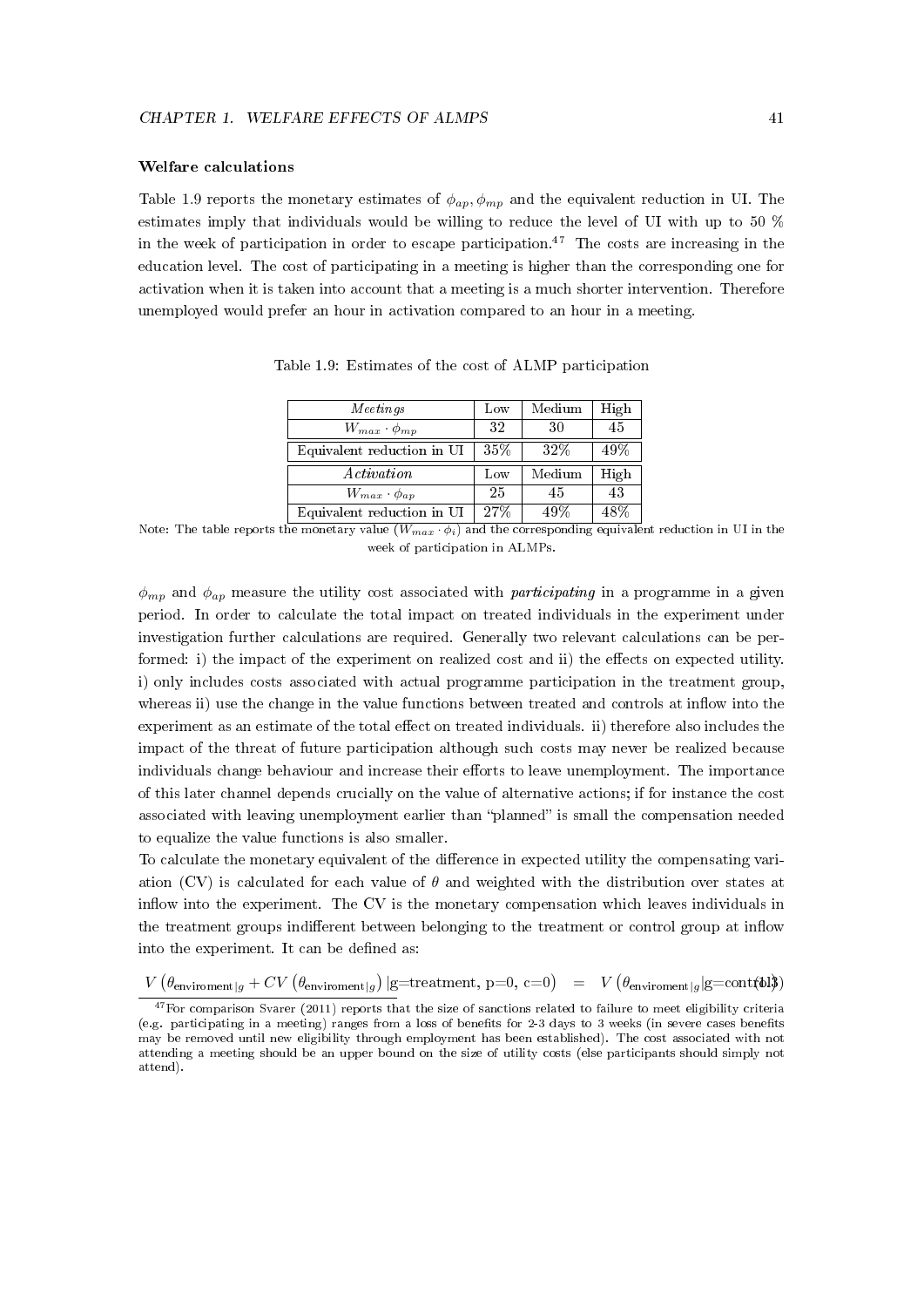where the LHS is equal to:

$$
\max_{\alpha} \left\{ \log \left( Income\left(\alpha,\theta\right)-Cost(\alpha,\theta)+CV\left(\theta\right) \right)+\delta E\left[V\left(\theta^{\prime}\right)\right] \right\}
$$

In practice the state specific parameter  $(CV)$  is solved for in an optimization problem where the objective is the difference in value functions between treated and controls. Under a given set of monetary compensation levels the value function for individuals in the treatment group is calculated and compared it to the control group, This continues until the difference is  $0<sup>.48</sup>$ Table 1.10 presents the average CV (within education, region and preference for leisure groups) associated with the experiment under investigation. The table shows that the average CV is substantial and up to 28 times larger than the monetary costs associated with participation in programmes in a given week. The compensation differs across educational groups and types where types with lower costs of searching require lower compensation. Furthermore the compensating variation is larger in the region with meetings as the probability of future participation is higher and closer in time (participation starts immediately after inflow).

Several features of the environment explain the high CV. Most importantly, as individuals are risk averse the utility function displays declining marginal utility of income which implies that the efficiency of compensation at inflow (before programme participation) is lower than giving it at the time of actual programme participation. This implies that the compensation exceeds expected future costs because the outcomes are risky and individuals prefer an environment without risks (the control group). Furthermore the average group specific CV masks substantial heterogeneity within groups. Table 1.18 in the appendix displays how the CV varies for different durations of unemployment (cu) and skills (hc) for low educated individuals in the meetings region. The table documents substantial heterogeneity in the CV, and two findings emerge. First the CV is increasing in unemployment duration and secondly it is declining in the level of skills or the value of future employment. A long term unemployed (cu=9) needs twice as high compensation as a newly unemployed. Similarly a high skilled individual only needs 50 % of the compensation given to a low skilled counterpart. The table thereby shows that the high average compensating variation is partly driven by individuals with low employment prospects who needs to be compensated much more.

#### Welfare analysis

The estimates of the CV can be used to analyse the overall impact on welfare associated with the experiment under investigation. The impact on welfare is analysed incorporating the value of lost non-market time both in terms of costs associated with participation in ALMPs and in terms of costs from an increase in production. In the CBA the gains to society of running the

 $48$ Since the utility function is non-linear solving for the CV implies that the contraction mapping should be resolved for each guess of compensation. Any compensation may change current actions and thus the expectations about the future. Furthermore, this calculation cannot be performed solving for the value functions in the control group due to the ergodic structure of the problem which implies that individuals eventually end up in the same state as their inflow state and thus receive the compensation again (individuals take this into account calculating the value associated with the given state). To ensure a one time compensation the compensation should therefore be calculated for the treatment group at inflow into the experiment.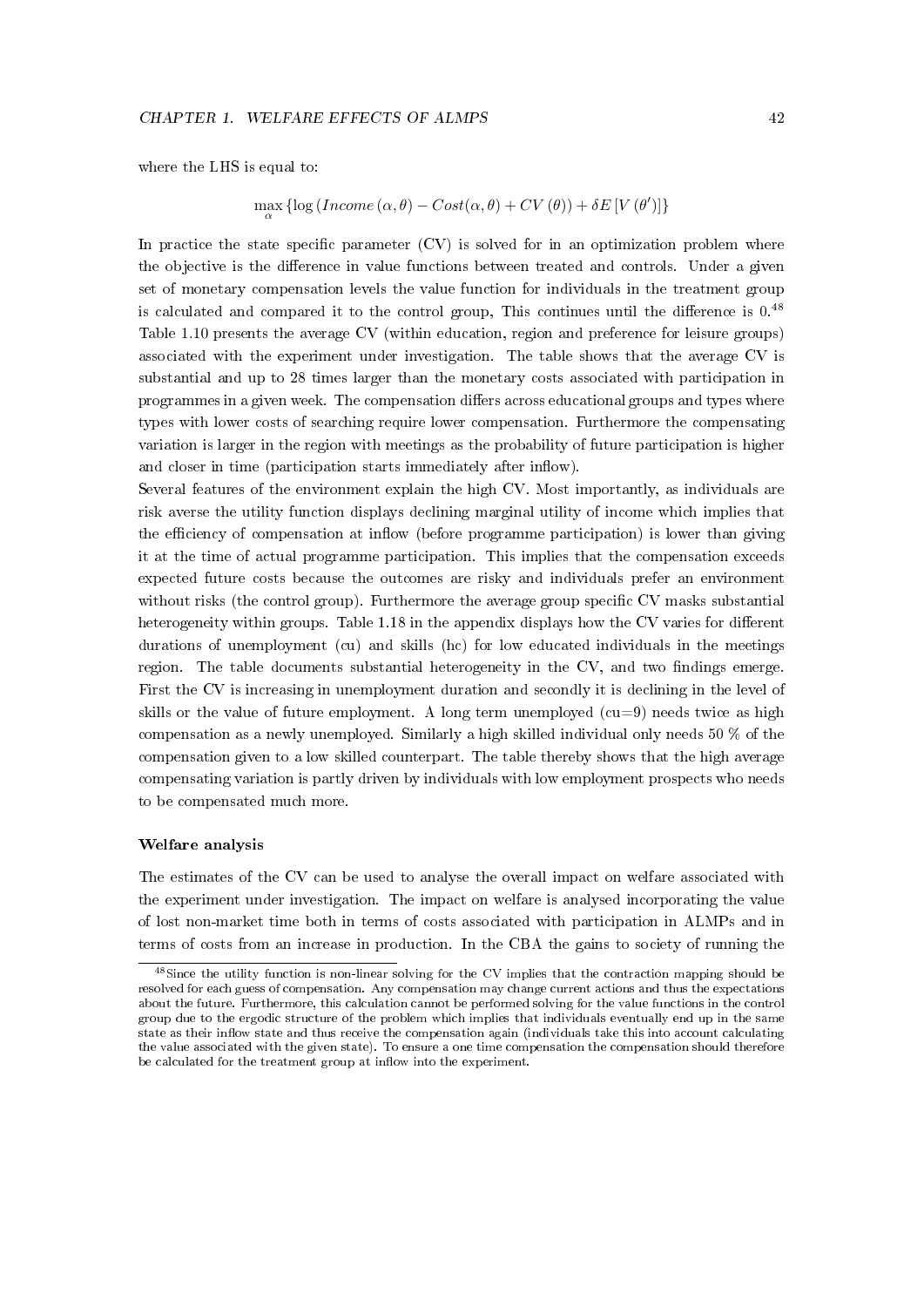|                               | Meetings Region |                |                |                |      |                |  |
|-------------------------------|-----------------|----------------|----------------|----------------|------|----------------|--|
| <b>Education</b> groups       |                 | Low            |                | Medium         | High |                |  |
| Type                          | T1              | T2             | T <sub>1</sub> | T <sub>2</sub> | T1   | T2             |  |
| Compensating variation $(CV)$ | 912             | 634            | 794            | 434            | 941  | 314            |  |
| CV relative to utility cost   | 28.5            | 19.8           | 26.5           | 14.5           | 20.9 | 6.9            |  |
| Activation Region             |                 |                |                |                |      |                |  |
| <b>Education</b> groups       |                 | Low            | High<br>Medium |                |      |                |  |
| Type                          | T1              | T <sub>2</sub> | T1             | T <sub>2</sub> | T1   | T <sub>2</sub> |  |
| Compensating variation        | 227             | 67             | 444            | 181            | 796  | 204            |  |
| CV relative to utility cost   | 9.1             | 2.7            | 9.9            | 4.0            | 18.5 | 4.7            |  |

Table 1.10: Compensating variation associated with the experiment

Note: The CV (defined in 1.3) is weighted with the initial distribution across states at inflow into the experiment. T1: high preference for leisure types ( $\psi_k = 1$ ), T2: low preference for leisure types ( $\psi_k \neq 1$ )

experiments are calculated. The gains include the value of increased production and in addition it is assumed that the marginal cost of public funds is either  $20\%$  or  $0\%$ <sup>49</sup>. The former means that to finance a given transfer to the unemployed the loss to society is 20%. When reducing transfers (by bringing individuals into employment) the gain to society amounts to  $20\%$  (0%) of the saved transfers. The saved transfers as such are not included in the CBA as this is simply a transfer internally in society. The costs are the direct costs of running the programme and in addition to the marginal costs of public funds needed to finance the extra costs. $^{50}$  The calculations are reported in Table 1.11. The table shows that a traditional CBA substantially overestimates the value of social programmes by assuming that the value of lost leisure is 0. This is especially true in cases where the programme requires some effort from the individual which he regards as unpleasant, as in such cases the non-market wage is substantially different from 0. In the case of meetings the gain of the programme falls by 50% and in the case of activation the gain is reduced with 80 % and is close to 0.

<sup>&</sup>lt;sup>49</sup>There is a discussion in the literature (see e.g. Kreiner and Verdelin (2012)) on whether marginal costs of public funds should be included. Below calculations with 20 % and 0 % are therefore presented

 $50$ See Maibom et al. (2015) for further details. The same employment definition as reported in their paper is used for determining the increase in production. Maibom et al. (2015) analyse the impact of the experiment on government budgets and a simple welfare analysis (assuming that individuals do not value leisure) is conducted.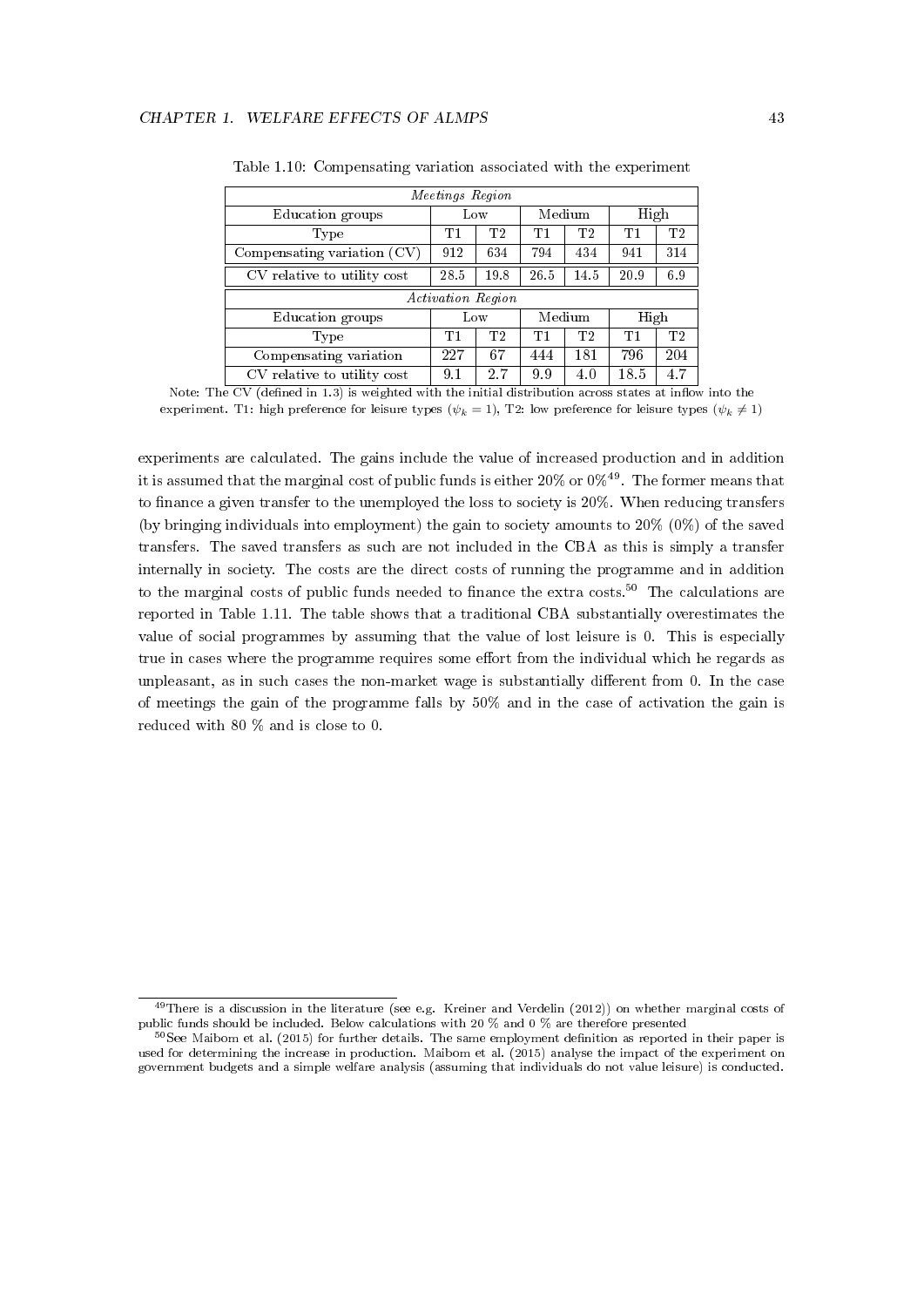| in EURO pr. participant                                                                                                                                                            | Input     | $\text{Costs} \ \text{MCPF} = 20\%$ | $Costs \text{ MCPF=}0$            |
|------------------------------------------------------------------------------------------------------------------------------------------------------------------------------------|-----------|-------------------------------------|-----------------------------------|
| Meetings: ***                                                                                                                                                                      |           |                                     |                                   |
| Saved income transfers                                                                                                                                                             | 3631      | 726                                 | 0                                 |
| Saved programme costs                                                                                                                                                              | $-47$     | -57                                 | $-47$                             |
| Saved total costs                                                                                                                                                                  |           | 669                                 | $-47$                             |
| Acc. gain in employment (weeks)                                                                                                                                                    | 7.44      |                                     |                                   |
| Gain of increased production                                                                                                                                                       |           | 6508                                | 6508                              |
| Costs from increase in production*                                                                                                                                                 |           | $-1130$                             | $-1130$                           |
| Value of increased production                                                                                                                                                      |           | 5378                                | 5378                              |
| CBA before welfare effects (in $\mathbf{\epsilon}$ )                                                                                                                               |           | 6047                                | 5331                              |
| Loss in welfare**                                                                                                                                                                  |           | 3007                                | 3007                              |
| Net result of CBA (in $\epsilon$ )<br>the contract of the contract of the contract of the contract of the contract of the contract of the contract of<br>$\mathbf{1}$ $\mathbf{1}$ | $\sim$ 1. | 3040<br><b>T</b><br>$\epsilon$      | 2291<br>$\mathbf{1}$ $\mathbf{1}$ |

| Table 1.11: Cost Benefit Analysis |  |  |
|-----------------------------------|--|--|
|-----------------------------------|--|--|

\*Costs associated with the increase in production are the average value of  $K$  averaged over types and education \*\*I use the average cost (compensating variation) obtained by averaging over types and educational groups. \*\*\* The time frame is 237 weeks as in Maibom et al. (2015)

| in EURO pr. participant | Input | $\vert$ Costs MCPF=20% $\vert$ Costs MCPF=0 |  |
|-------------------------|-------|---------------------------------------------|--|
| Activation:             |       |                                             |  |

Table 1.12: Cost Benefit Analysis

| Activation:                                 |        |        |        |
|---------------------------------------------|--------|--------|--------|
| Saved income transfers                      | 1392   | 278    | 0      |
| Saved programme costs                       | $-440$ | $-528$ | $-440$ |
| Saved total costs                           |        | $-250$ | $-440$ |
| Acc. gain in employment (weeks)             | 2.98   |        |        |
| Gain from increased production              |        | 2607   | 2607   |
| Costs from increase in production*          |        | 484    | 484    |
| Value of increased production               |        | 2123   | 2123   |
| CBA before welfare effects (in $\epsilon$ ) |        | 1873   | 1683   |
| Loss in welfare**                           |        | 1482   | 1482   |
| Net result of CBA (in $\epsilon$ )          |        | 391    | 201    |

\*Costs associated with the increase in production is the average value of  $\kappa$  averaged over types and education (work week 37 hours) \*\*I use the average cost (compensating variation) obtained by averaging over types and educational groups. \*\*\* The time frame is 237 weeks as in Maibom et al. (2015)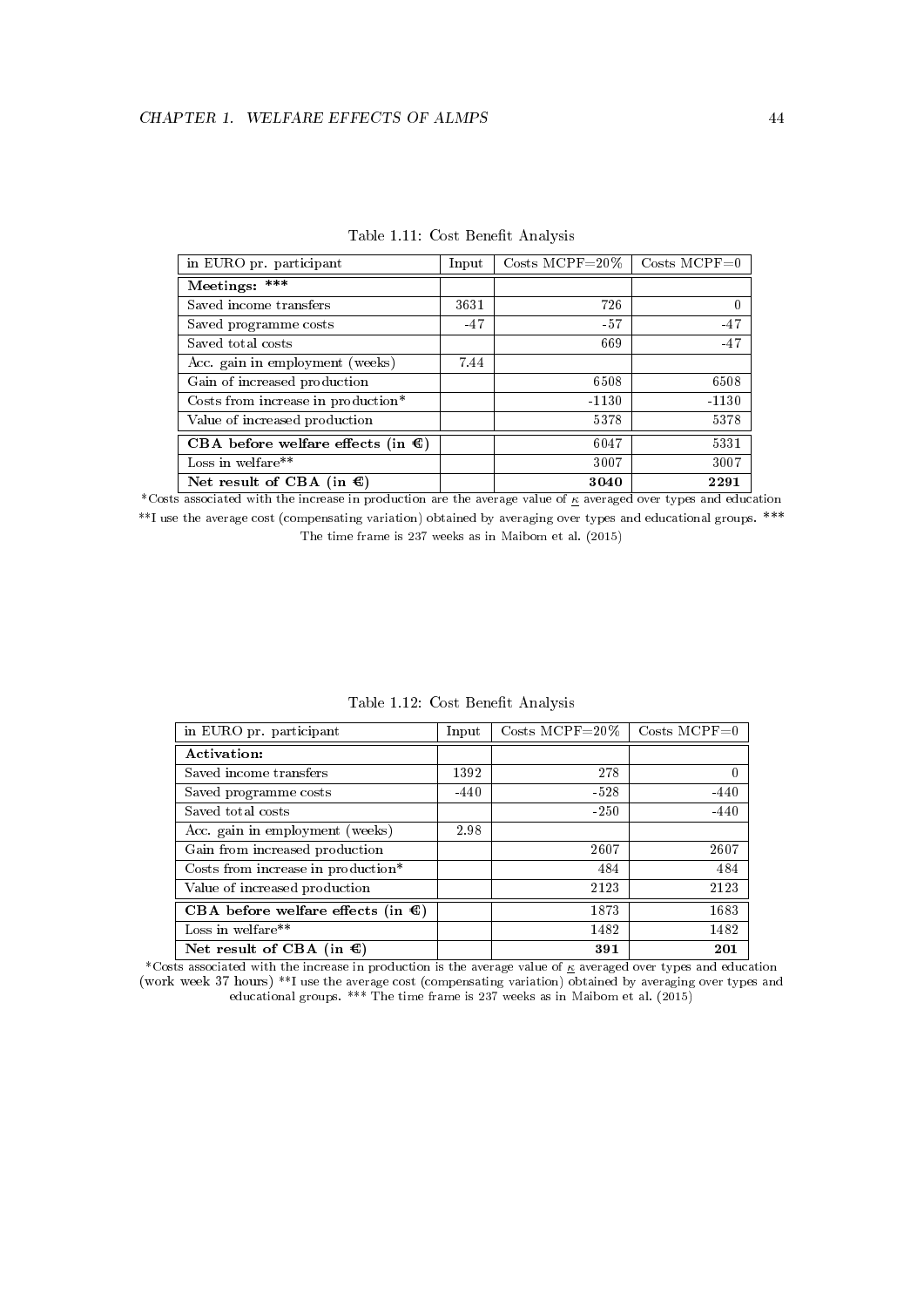# 1.8 Conclusion

Active Labour Market Programs (ALMPs) such as meetings at the job centre or shorter workfare (activation) programmes have been presented as a way to improve efficiency and reduce moral hazard in the labour market. The empirical literature has documented the existence of so-called threat effects which are consistent with the existence of a costs associated with programme participation. These costs arise because individuals spend a part of their non-market time at the job centre where they have to exert effort and potentially do unpleasant work (and maybe even feel stigmatized). Although costs are an important driver behind generated impacts, the previous literature has mainly focused on the gains of these programmes in terms of increasing job finding rates. However, in order to assess whether such programmes are indeed worthwhile social investments and whether better alternatives exist, gains associated with the programmes should be contrasted to costs including individual level costs. Therefore knowledge about the magnitude and distribution of such costs is needed.

Determining individual level costs is challenged by the fact they are generally unobservable. Furthermore since these programmes often serve as conditionalities for receiving UI the individual valuation is not directly observable from the individual decision of whether to enter the programme or not. Costs therefore have to be determined indirectly from individual behaviour such as job finding rates and accepted wages. In order to generate a link between behaviour and individual level costs an economic model of behaviour and an accurate description of the incentives faced by potential participants must be specified.

In order to quantify how individuals value ALMPs this paper developed a dynamic model with discrete choices capturing key behavioural channels which can be affected through interactions between unemployed and public authorities (the job centre). The model was estimated using data from a Danish randomized experiment which provides exogenous variation in the intensity of interactions. Thereby the costs agents incurs when they have to go into either activation or a meeting at the job centre can be estimated. To analyse effects on welfare, the structure of the model is used to calculate the compensating variation associated with the experimental intervention. The model incorporates several sources of heterogeneity and the analysis shows that the corresponding estimates of the compensating variation varies greatly among states. In particular some individuals require very large compensations at inflow into the experiment.

Overall the results suggest that traditional CBA calculations which do not take the individual loss of non-market time into account overstate the gain from having these programmes. The individual level costs are substantial and amounts to up to 50  $\%$  of UI in a given week of participation. The analysis shows that individual costs and associated compensating variation are important to quantify in order to assess whether the current mix between ALMPs and UI is optimal. Ignoring the existence of these costs implies that we put excessive weight on the efficiency of UI systems while overall welfare may be deteriorated.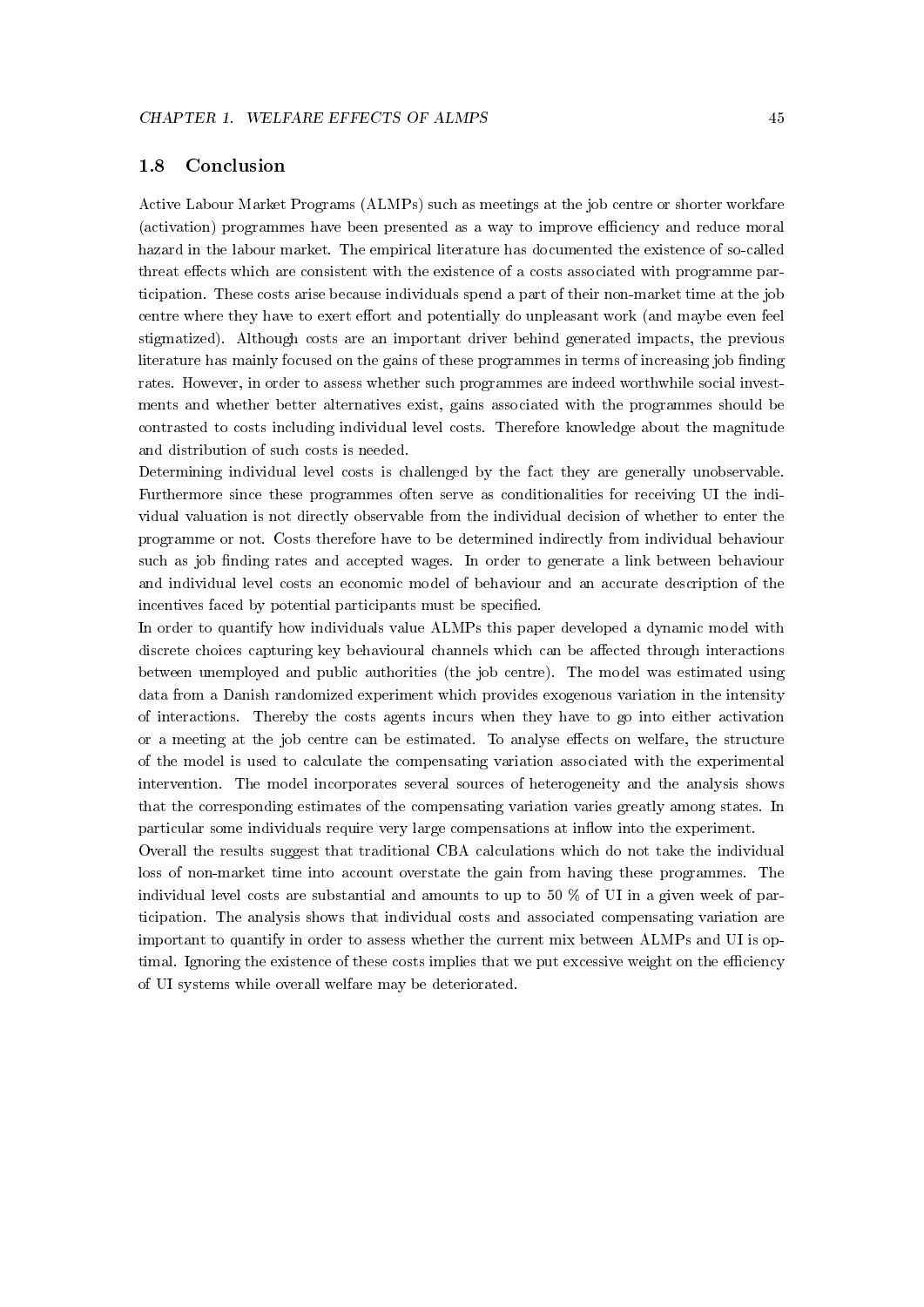- Adda, J., Costa Dias, M., Meghir, C., Sianesi, B., 2007. Labour market programmes and labour market outcomes: a study of the swedish active labour market interventions. Tech. rep., Working Paper, IFAU-Institute for Labour Market Policy Evaluation.
- Aguirregabiria, V., Mira, P., 2010. Dynamic discrete choice structural models: A survey. Journal of Econometrics 156 (1), 38 67, structural Models of Optimization Behavior in Labor, Aging, and Health.
- Albrecht, J., van den Berg, G. J., Vroman, S., 2009a. The aggregate labor market effects of the swedish knowledge lift program. Review of Economic Dynamics  $12$  (1),  $129 - 146$ .
- Andersen, T., Svarer, M., 2007. Flexicurity labour market performance in denmark. CESifo Working Paper Series, CESifo Group Munich 2108, CESifo Group Munich.
- Andersen, T. M., Svarer, M., 2014. The role of workfare in striking a balance between incentives and insurance in the labour market. Economica 81  $(321)$ , 86-116.
- Attanasio, O. P., Meghir, C., Santiago, A., 2012. Education Choices in Mexico: Using a Structural Model and a Randomized Experiment to Evaluate PROGRESA. Review of Economic Studies 79 (1), 3766.
- Beaudry, P., Blackorby, C., Szalay, D., 2009. Taxes and employment subsidies in optimal redistribution programs. American Economic Review 99 (1), 216-42.
- Belzil, C., 1995. Unemployment duration stigma and re-employment earnings. The Canadian Journal of Economics / Revue canadienne d'Economique 28 (3), pp. 568-585.
- Besley, T., Coate, S., March 1992. Workfare versus Welfare Incentive Arguments for Work Requirements in Poverty-Alleviation Programs. American Economic Review 82 (1), 249-61.
- Bjoern, N. H., Hoej, A. K., 2014. Underst Ažttelse ved ledighed i syv lande. Tech. rep., Danish Economic Council.
- Black, D. A., Smith, J. A., Berger, M. C., Noel, B. J., 2003a. Is the threat of reemployment services more effective than the services themselves? evidence from random assignment in the ui system. American Economic Review 93 $(4)$ , 1313-1327.
- Board, A., 2014. Veje til job en arbejdsmarkedsindsats med mening. Tech. rep., Ministry of Employment.
- Cameron, A. C., Trivedi, P. K., 2005. Microeconometrics: methods and applications. Cambridge university press.
- Card, D., Kluve, J., Weber, A., 2010. Active labour market policy evaluations: A meta-analysis. The Economic Journal 120 (November), F452-F477.
- Chetty, R., Finkelstein, A., 2013. Chapter 3 social insurance: Connecting theory to data. In: Alan J. Auerbach, Raj Chetty, M. F., Saez, E. (Eds.), handbook of public economics, vol. 5. Vol. 5 of Handbook of Public Economics. Elsevier, pp. 111 - 193.
- Cohen-Goldner, S., Eckstein, Z., May 2010. Estimating the return to training and occupational experience: The case of female immigrants. Journal of Econometrics  $156$  (1),  $86-105$ .
- Commission, E., 2007. Towards common principles of flexicurity: More and better jobs through flexibility and security. Tech. rep., Directorate-General for Employment, Social Affairs and Equal Opportunities, Brussels.
- Cuff, K., 2000. Optimality of workfare with heterogeneous preferences. Canadian Journal of Economics 33 (1), 149-174.
- Eckstein, Z., Wolpin, K. I., August 1999. Estimating the effect of racial discrimination on first job wage offers. The Review of Economics and Statistics 81  $(3)$ , 384-392.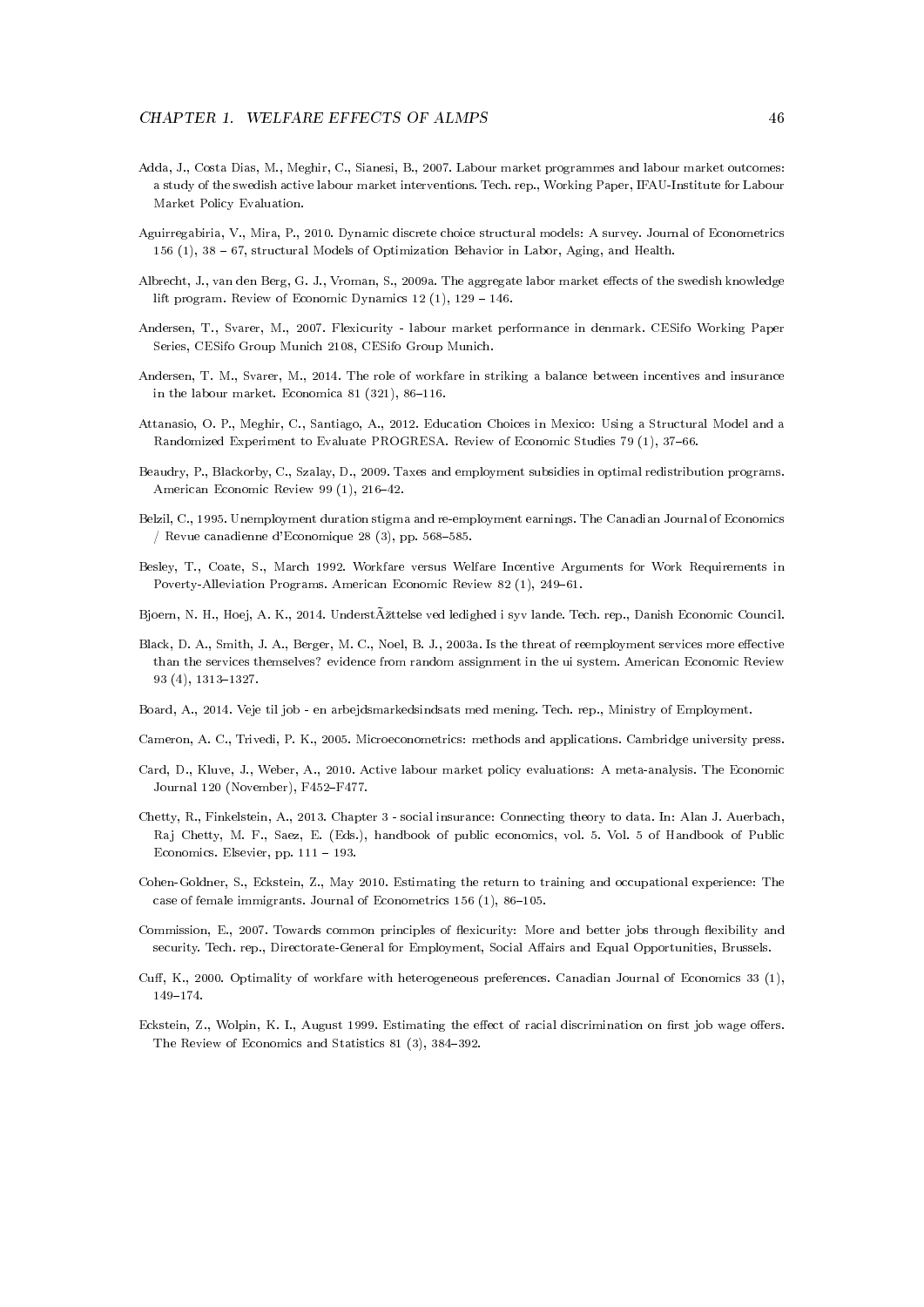- Eisenhauer, P., Heckman, J. J., Mosso, S., 2015. Estimation of dynamic discrete choice models by maximum likelihood and the simulated method of moments. International Economic Review 56  $(2)$ , 331-357.
- Ferrall, C., 2002. Estimation and inference in social experiments. Queen's University, Institute for Economic Research.
- Ferrall, C., 2012. Explaining and Forecasting Results of the Self-sufficiency Project. Review of Economic Studies 79 (4), 1495-1526.
- Fredriksson, P., Holmlund, B., 2006. Improving incentives in unemployment insurance: A review of recent research. Journal of Economic Surveys 20  $(3)$ , 357-386.
- Gautier, P. A., Muller, P., van der Klaauw, B., Rosholm, M., Svarer, M., 2012. Estimating equilibrium effects of job search assistance, IZA Discussion Paper No. 6748.
- Graversen, B., van Ours, J. C., 2008a. Activating unemployed workers work: Experimental evidence from denmark. Economics Letters 100, 308-310.
- Greenberg, D. H., Robins, P. K., April 2008. Incorporating nonmarket time into benefit-cost analyses of social programs: An application to the self-sufficiency project. Journal of Public Economics 92 (3-4), 766-794.
- Hagglund, P., 2011. Are there pre-programme effects of active placement efforts? evidence from a social experiment. Economics Letters  $112$  (1),  $91 - 93$ .
- Heckman, J. J., Lalonde, R., Smith, J., 1999. The Economics and Econometrics of ALMP. Vol. 3 of Handbook of Labor Economics. North-Holland, Amsterdam.
- Judd, K. L., June 1998. Numerical Methods in Economics. Vol. 1 of MIT Press Books. The MIT Press.
- Kluve, J., 2010. The effectiveness of european active labor market programs. Labour Economics 17, 904–918.
- Kreiner, C. T., Tranaes, T., 2005. Optimal workfare with voluntary and involuntary unemployment\*. Scandinavian Journal of Economics 107  $(3)$ , 459-474.
- Kreiner, C. T., Verdelin, N., 2012. Optimal provision of public goods: A synthesis\*. The Scandinavian Journal of Economics 114  $(2)$ , 384-408.
- Kroft, K., Lange, F., Notowidigdo, M. J., 2013. Duration dependence and labor market conditions: Evidence from a field experiment\*. The Quarterly Journal of Economics.
- Lamadon, T., Lise, J., Seitz, S., Smith, J., February 2004. Equilibrium policy experiments and the evaluation of social programs. Working Paper 10283, National Bureau of Economic Research.
- Lentz, R., 2009. Optimal unemployment insurance in an estimated job search model with savings. Review of Economic Dynamics 12 (1),  $37 - 57$ .
- Magnac, T., Thesmar, D., 2002. Identifying dynamic discrete decision processes. Econometrica 70 (2), 801–816.
- Maibom, J., Svarer, M., Rosholm, M., 2014. Can active labour market policies combat youth unemployment? Nordic Economic Policy Review.
- Maibom, J., Svarer, M., Rosholm, M., 2015. Experimental evidence of the effects of early meetings and activation. IZA discussion paper DP.
- Moffitt, R., 1983. An economic model of welfare stigma. American Economic Review 73 (5), 1023-1035.
- Mortensen, D. T., Pissarides, C. A., 1999. New developments in models of search in the labor market. In: Ashenfelter, O., Card, D. (Eds.), Handbook of Labor Economics. Vol. 3 of Handbook of Labor Economics. Elsevier, Ch. 39, pp. 2567-2627.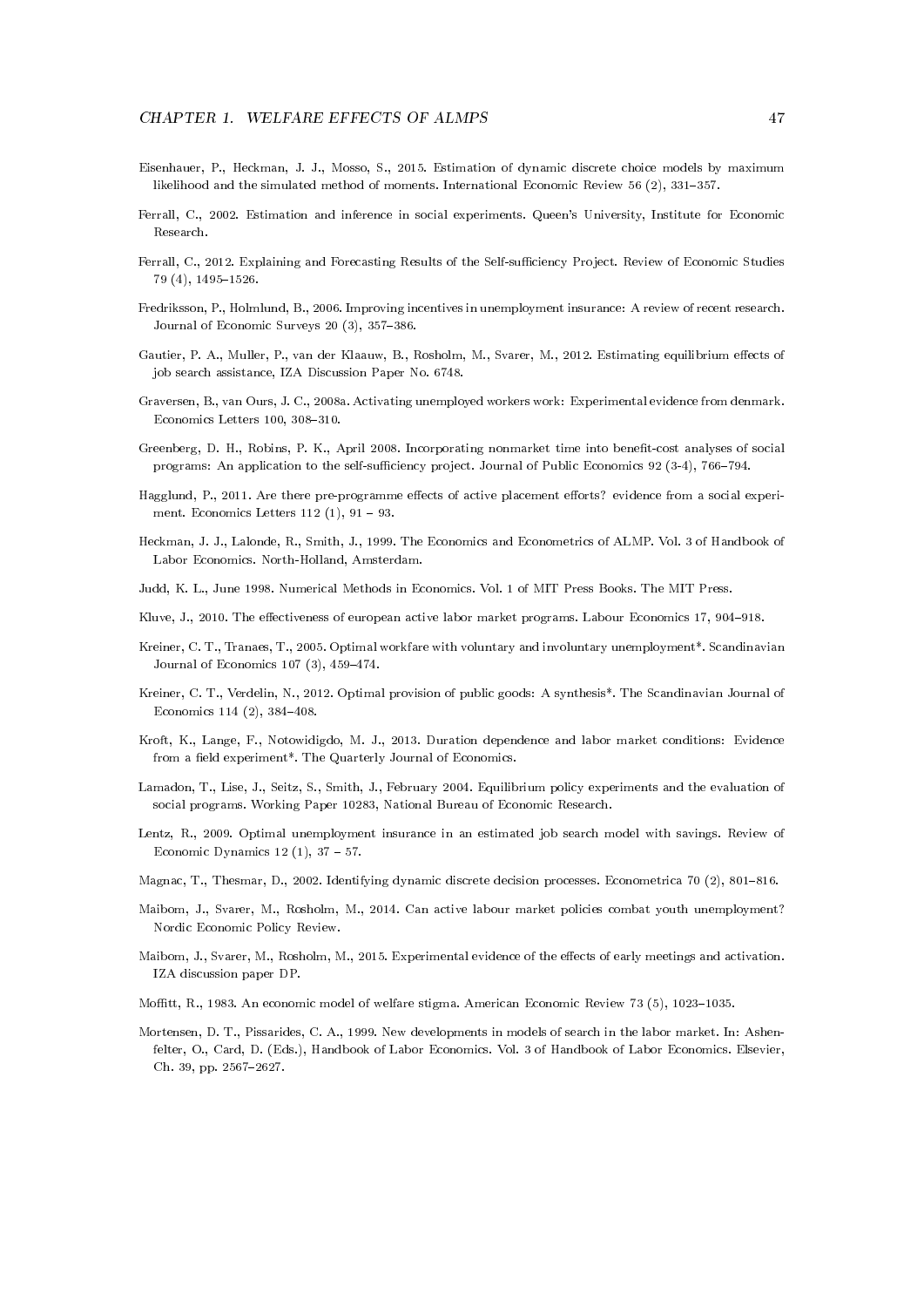OECD, 2009. Oecd employment outlook - tackling the jobs crisis. Tech. rep., OECD.

Roed, K., 2012. Active social insurance. IZA Journal of Labor Policy 1 (1), 8.

- Rust, J., January 1986. Structural estimation of markov decision processes. In: Engle, R. F., McFadden, D. (Eds.), Handbook of Econometrics. Vol. 4 of Handbook of Econometrics. Elsevier, Ch. 51, pp. 3081-3143.
- Rust, J., September 1987. Optimal Replacement of GMC Bus Engines: An Empirical Model of Harold Zurcher. Econometrica 55 (5), 999-1033.
- Shimer, R., Werning, I., December 2008. Liquidity and Insurance for the Unemployed. American Economic Review  $98(5), 1922-42.$
- Svarer, M., 2011. The effect of sanctions on exit from unemployment: Evidence from denmark. Economica 78 (312), 751-778.
- Van Den Berg, G. J., Van Der Klaauw, B., 2006. Counseling and monitoring of unemployed workers: Theory and evidence from a controlled social experiment. International Economic Review 47 (3), 895-936.
- Wolpin, K. I., 1987. Estimating a structural search model: The transition from school to work. Econometrica 55 (4), pp. 801-817.
- Wolpin, K. I., 2013. The Limits of Inference without Theory. Tjalling C. Koopmans Memorial Lectures. The MIT Press.
- Wolpin, K. I., Todd, P. E., December 2006. Assessing the Impact of a School Subsidy Program in Mexico: Using a Social Experiment to Validate a Dynamic Behavioral Model of Child Schooling and Fertility. American Economic Review 96  $(5)$ , 1384-1417.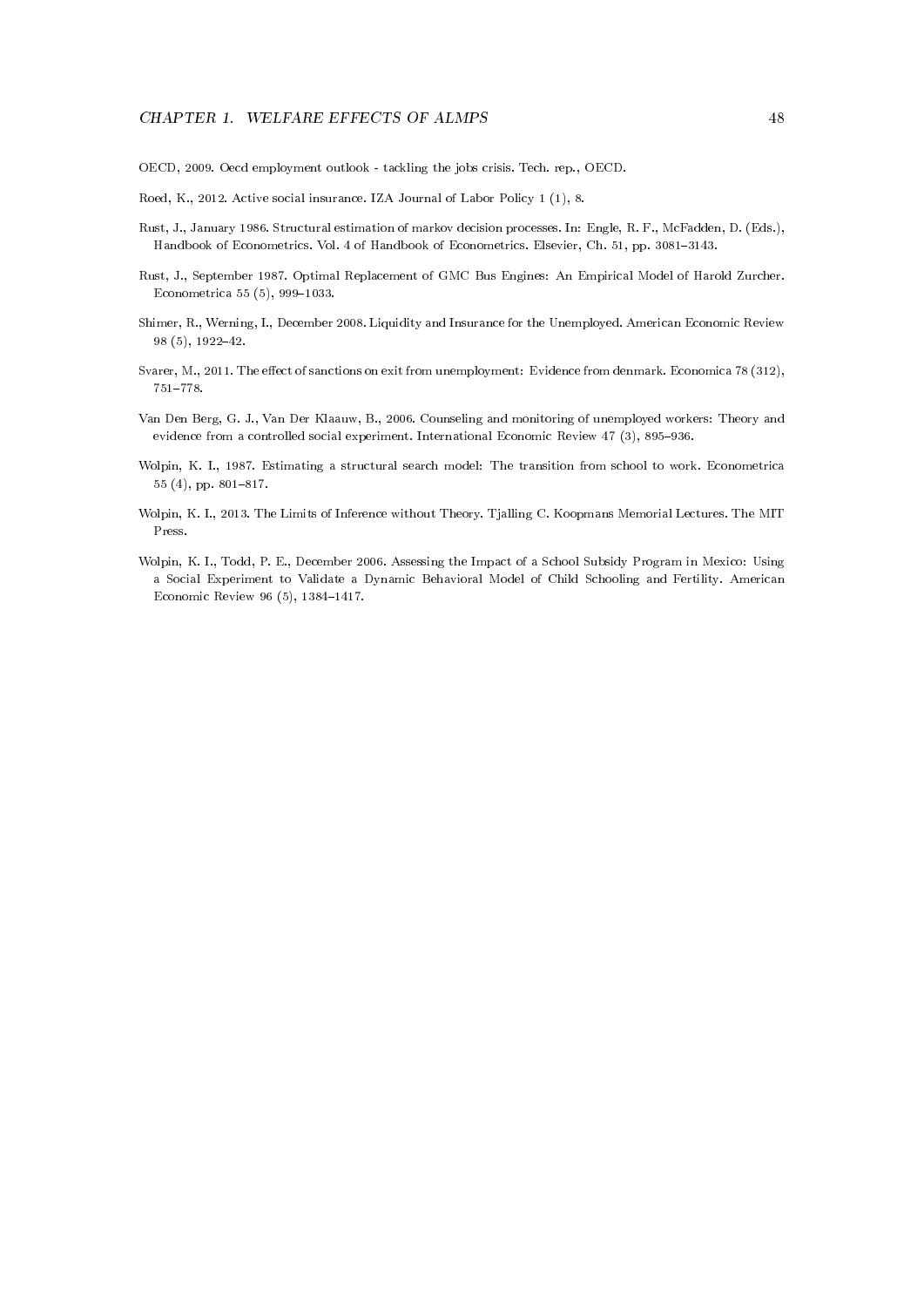# 1.9 Appendix A: Solution of the model

I solve the model in a series of steps outlined below. The solution procedure is similar to the one presented in Ferrall (2002).

i) Solve for  $V(\theta)$  in (1.1) using the contraction mapping properties.

The method of successive approximations and error bounds suggested by McQuad and Porteus is used (see Rust (1986)). Ferrall (2002) gives the conditions under which  $V(\theta)$  is a contraction mapping. This have also been tested numerically by starting the fixed point equation from a series of different initial conditions, the resulting value function is indistinguishable across iterations.

ii) Calculate the policy function,  $P(\alpha|\theta)$  as given in (1.2).

The policy function specifies how agents behave given a position in the state space. Given a distribution across state variables, aggregate behaviour in a given period can be determined (in a later stage this is then compared to data through moments). To determine behaviour across time the policy function and the transition functions presented in the main text can be combined to specify how the distribution over the state space evolves over time.

iii) Solve for the state-to-state transition matrix:

$$
P_{sts}(\theta'|\theta) = \sum_{\alpha} P(\alpha|\theta) P(\theta'|\alpha, \theta)
$$

The state-to-state transition function allows us to track the evolution of the state space from some t to some  $t + k$  exploiting that the model is Markovian (i.e. iterating on a Markov chain). Given an initial distribution over states the distribution of states at a given point in time can be solved for. The remaining challenge is therefore to specify an initial distribution across states. This is further complicated by the fact that some state variables are unobserved and therefore an initial distribution over states is also unobservable. As explained earlier this problem is solved exploiting the existence of an ergodic distribution.

iv) Solve for the ergodic distribution:

$$
P_{ergodic}(\theta) = \sum_{\theta'} P(\theta'|\theta) P_{ergodic}(\theta)
$$
\n(1.4)

The ergodic distribution specifies how individuals are distributed across states in the economy in steady state. From this distribution the inflow into unemployment can be determined. The ergodic distribution is found by solving for the fixed point in $(1.4)$ , see also Judd (1998). The existence and uniqueness of the ergodic distribution have also been tested numerically.

v) Apply sample selection rules to the the ergodic distribution.

This final step creates a sample that matches the data on observable terms (e.g. unemployment duration) but also takes account of the dynamic selection on unobservables since inflow into unemployment. Using the state-to-state transition function and the corrected initial distribution over observable and unobservable states we can now solve for the distribution over states for each time period since  $t=0$ .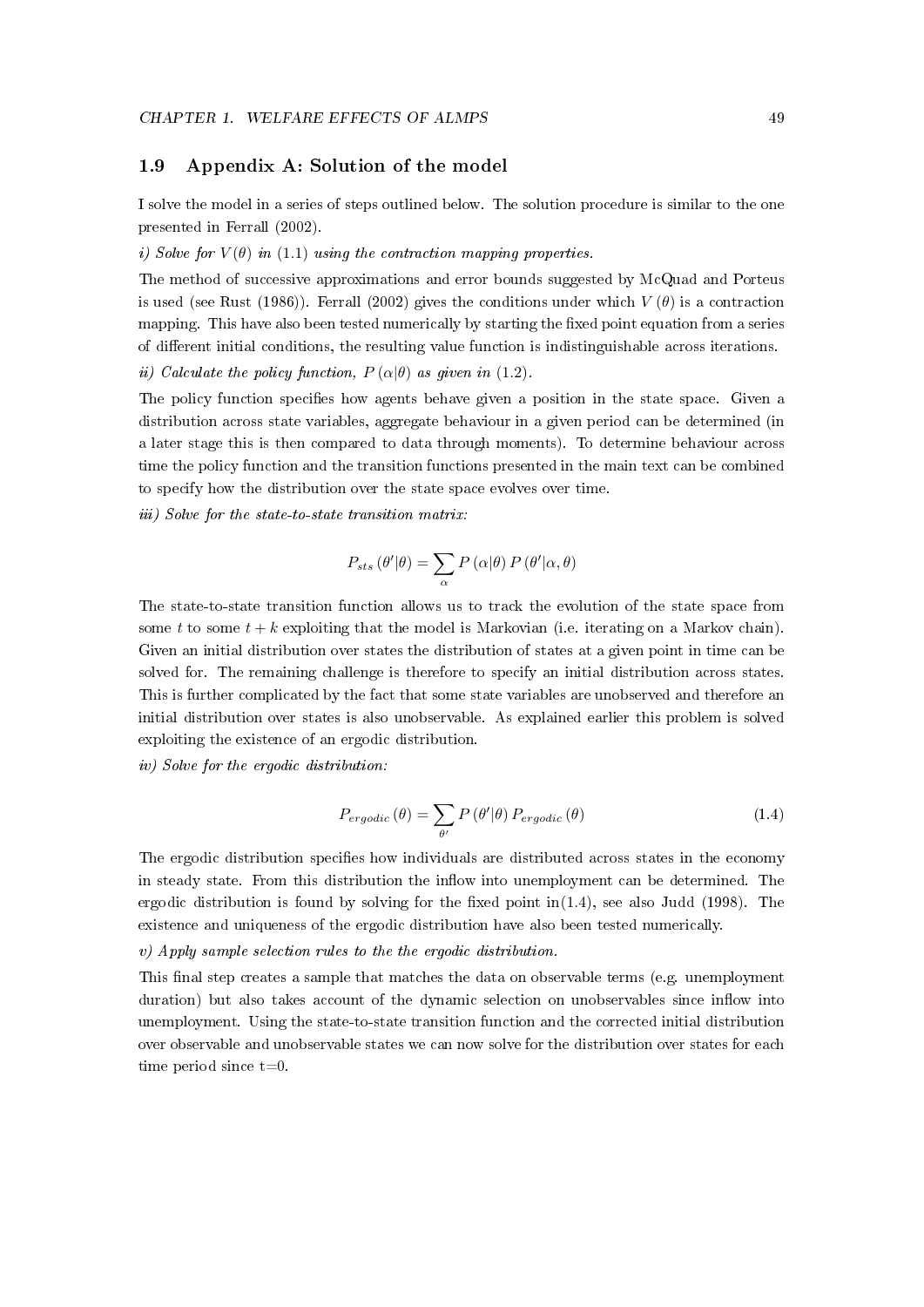These 5 steps now enable me to relate the predictions of the model to the actual data and thus learn about the structural parameters. In the main text the content of a final step vi) is presented:

vi) Determine the fraction of workers satisfying certain spell requirements and determine their distribution across state variables for each t.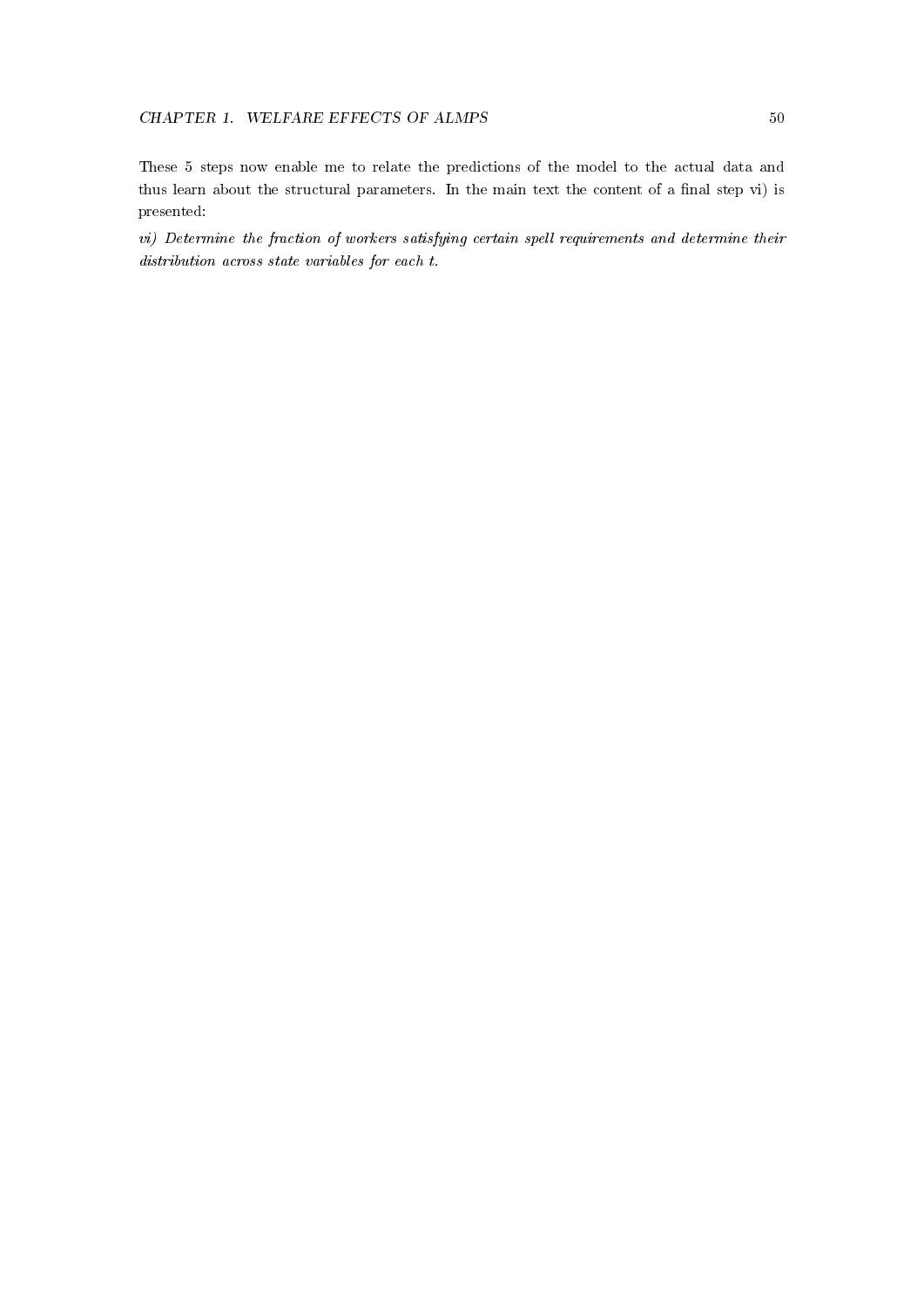# 1.10 Appendix B: Further Figures and Tables

# Further data descriptives

| Variable Type       | Variable                | Treatment | Control | P-value |
|---------------------|-------------------------|-----------|---------|---------|
|                     | Age                     | 39.18     | 39.12   | 0.91    |
|                     | Below 30                | 0.21      | 0.23    | 0.18    |
| Demographics        | Above 45                | 0.27      | 0.29    | 0.39    |
|                     | Fraction Males          | 0.52      | 0.55    | 0.25    |
|                     | Education length        | 11.73     | 11.68   | 0.79    |
|                     | Newly Non-employed      | 0.80      | 0.77    | 0.18    |
|                     | Sick-listed             | 0.12      | 0.12    | 0.89    |
| State before inflow | Education               | 0.04      | 0.03    | 0.30    |
|                     | Earnings 2007           | 283890    | 273857  | 0.22    |
|                     | Hourly Wage 2007        | 192.28    | 187.50  | 0.35    |
|                     | Public sector           | 0.33      | 0.33    | 0.97    |
| Previous Employment | Trade                   | 0.55      | 0.56    | 0.90    |
|                     | Construction            | 0.12      | 0.11    | 0.88    |
|                     | Weeks in $E$ (year -1)  | 40.35     | 39.70   | 0.48    |
|                     | Weeks in $E$ (year -2)  | 37.82     | 39.05   | 0.20    |
|                     | Weeks in $E$ (year -3)  | 36.41     | 36.88   | 0.64    |
|                     | Weeks in $E$ (year -4)  | 35.57     | 36.46   | 0.39    |
| Employment history  | Weeks in $E$ (year -5)  | 36.30     | 36.65   | 0.74    |
|                     | Weeks in $NE$ (year -1) | 11.65     | 112.30  | 0.48    |
|                     | Weeks in $NE$ (year -2) | 14.18     | 12.95   | 0.20    |
|                     | Weeks in $NE$ (year -3) | 15.59     | 15.12   | 0.64    |
|                     | Weeks in $NE$ (year -4) | 16.43     | 15.54   | 0.39    |
|                     | Weeks in $NE$ (year -5) | 15.69     | 15.35   | 0.74    |
| Observations        |                         | 752       | 724     |         |

Table 1.13: Descriptives in the Meetings Region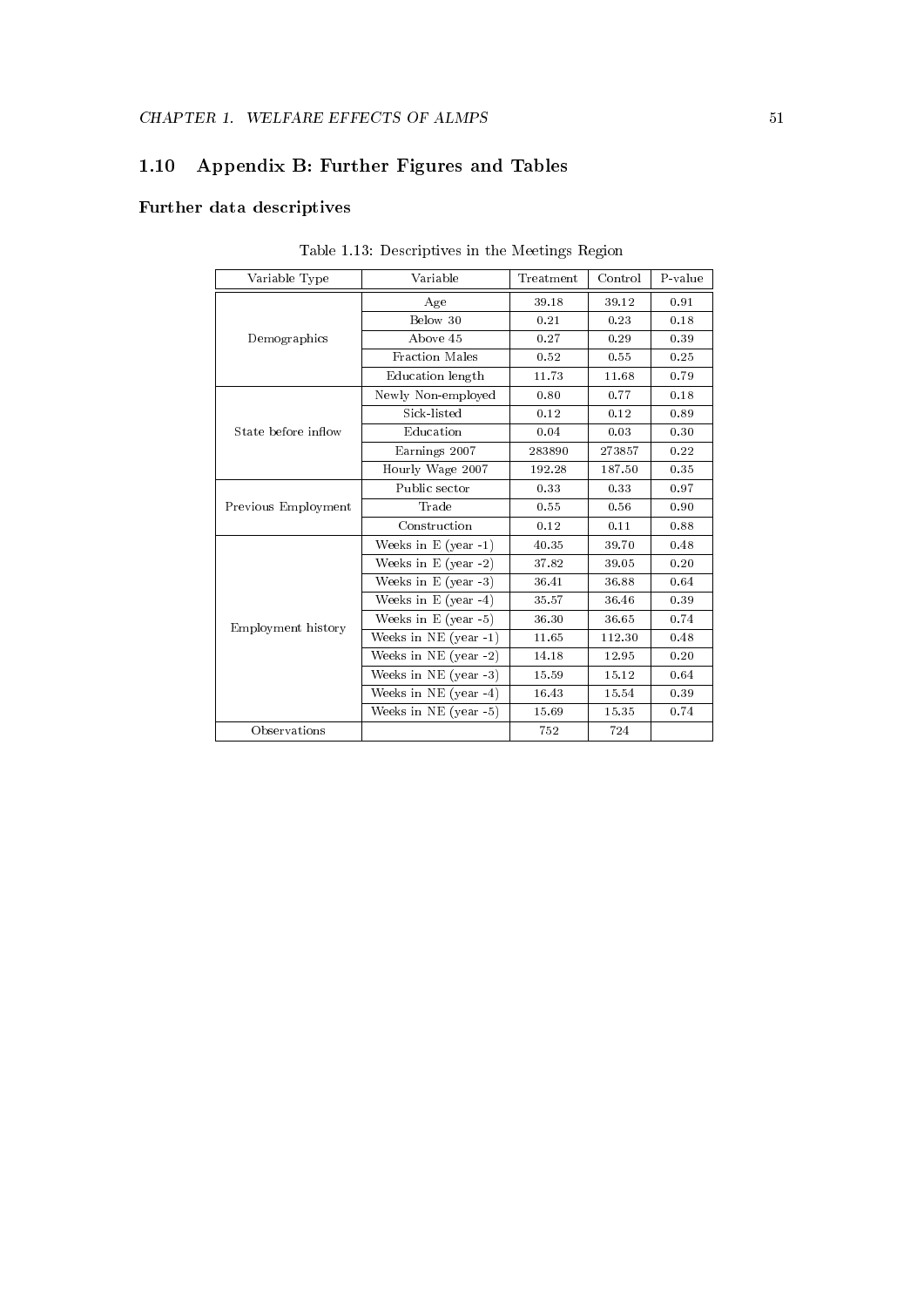| Variable Type       | Variable                | Treatment | Control   | P-value |
|---------------------|-------------------------|-----------|-----------|---------|
|                     |                         |           |           |         |
|                     | Age                     | 35.64     | 35.34     | 0.53    |
|                     | Below 30                | 0.38      | 0.35      | 0.23    |
| Demographics        | Above 45                | 0.20      | 0.17      | 0.17    |
|                     | Fraction Males          | 0.47      | 0.48      | 0.57    |
|                     | Education length        | 13.63     | 13.78     | 0.26    |
|                     | Newly Non-employed      | 0.68      | 0.68      | 0.83    |
|                     | Sick-listed             | 0.06      | 0.07      | 0.77    |
| State before inflow | Education               | 0.21      | 0.21      | 0.74    |
|                     | Earnings 2007           | 234322.17 | 232753.77 | 0.87    |
|                     | Hourly Wage 2007        | 158.30    | 151.50    | 0.28    |
|                     | Public sector           | 0.42      | 0.47      | 0.03    |
| Previous Employment | Trade                   | 0.51      | 0.45      | 0.03    |
|                     | Construction            | 0.07      | 0.8       | 0.87    |
|                     | Weeks in $E$ (year -1)  | 28.70     | 29.58     | 0.44    |
|                     | Weeks in $E$ (year -2)  | 26.69     | 26.13     | 0.63    |
|                     | Weeks in $E$ (year -3)  | 25.02     | 23.49     | 0.18    |
|                     | Weeks in $E$ (year -4)  | 23.10     | 21.53     | 0.16    |
|                     | Weeks in E (year -5)    | 24.63     | 23.21     | 0.24    |
| Employment history  | Weeks in $NE$ (year -1) | 23.30     | 22.41     | 0.44    |
|                     | Weeks in NE (year -2)   | 25.31     | 25.87     | 0.63    |
|                     | Weeks in $NE$ (year -3) | 26.98     | 28.51     | 0.18    |
|                     | Weeks in NE (year -4)   | 28.91     | 30.47     | 0.16    |
|                     | Weeks in $NE$ (year -5) | 27.37     | 28.68     | 0.24    |
| Observations        |                         | 796       | 827       |         |

Table 1.14: Descriptives in the Activation region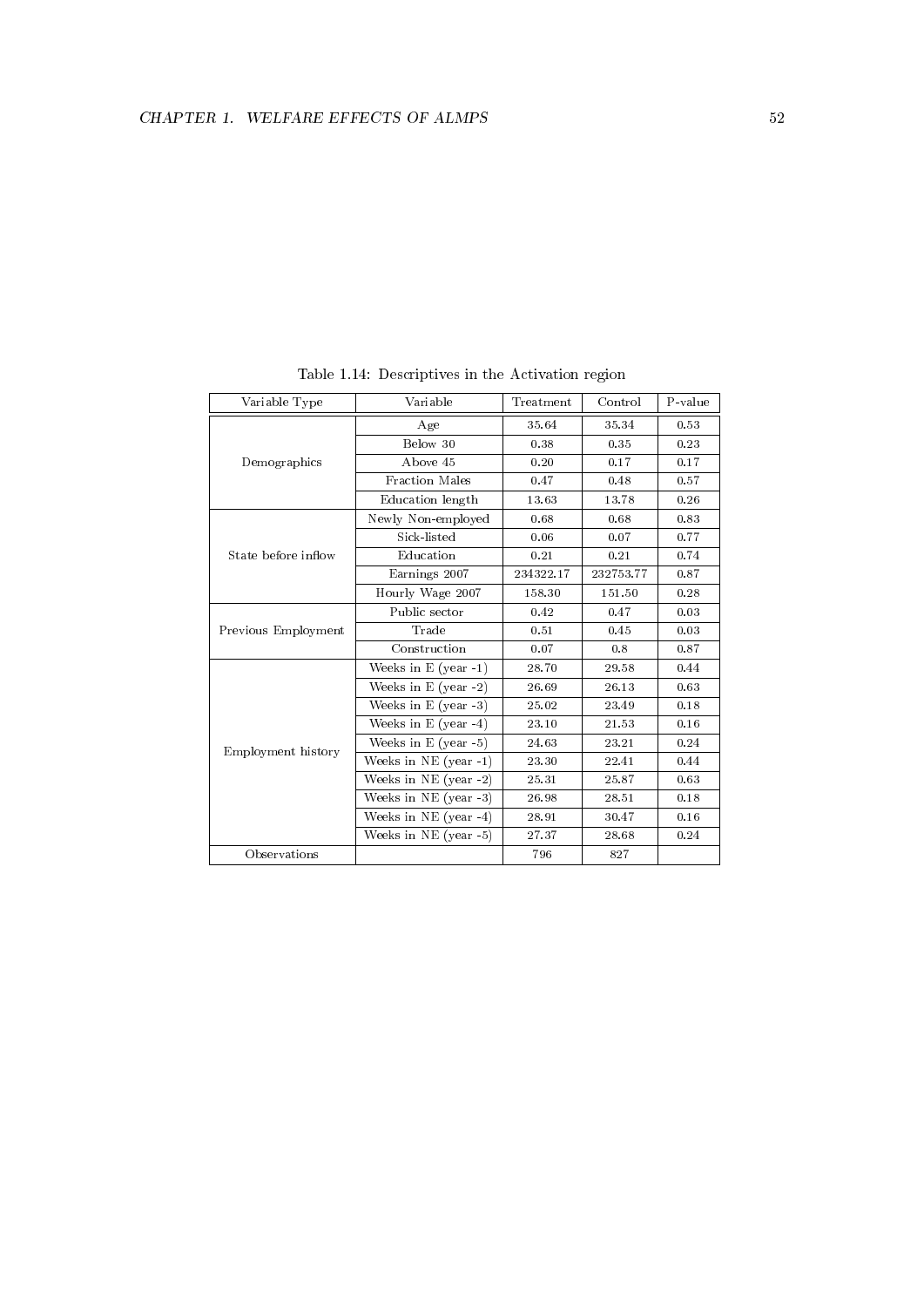

Figure 1.15: Fraction of individuals entering education

Note: time since start of experiment is measured in weeks

Figure 1.16: Fraction in self-support



Note: time since start of experiment is measured in weeks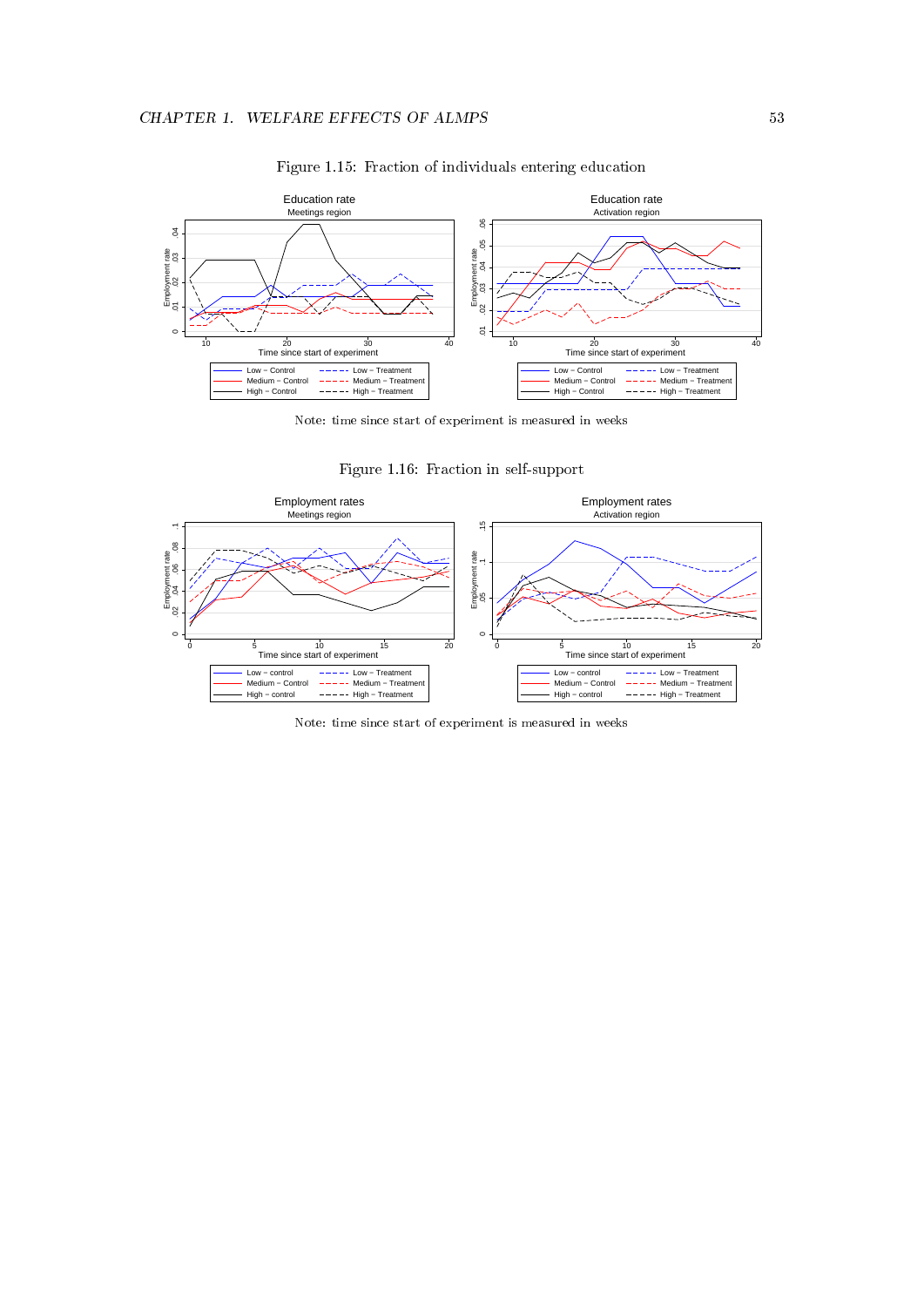| Employment status   | $\left( 1\right)$ | $^{\prime} 2)$ | $^{\prime}3)$ | $^{\prime}4)$ | $\left(5\right)$ | (6)       |
|---------------------|-------------------|----------------|---------------|---------------|------------------|-----------|
| After 4 weeks       | Low, $R1$         | Medium, R1     | High, R1      | Low, $R2$     | Medium, R2       | High, R2  |
| Treatment indicator | $0.103*$          | 0.0291         | $0.1000+$     | 0.0234        | 0.0349           | 0.00911   |
|                     | (0.0445)          | (0.0340)       | (0.0535)      | (0.0643)      | (0.0367)         | (0.0268)  |
| Constant            | $0.251*$          | $0.322*$       | $0.226*$      | $0.261*$      | $0.267*$         | $0.175*$  |
|                     | (0.0299)          | (0.0241)       | (0.0359)      | (0.0460)      | (0.0253)         | (0.0184)  |
| After 14 weeks      |                   |                |               |               |                  |           |
| Treatment indicator | $0.116*$          | 0.0178         | 0.0911        | $0.134+$      | 0.0525           | $-0.0352$ |
|                     | (0.0482)          | (0.0356)       | (0.0591)      | (0.0702)      | (0.0405)         | (0.0349)  |
| Constant            | $0.488*$          | $0.561*$       | $0.540*$      | $0.337*$      | $0.515*$         | $0.502*$  |
|                     | (0.0345)          | (0.0256)       | (0.0427)      | (0.0495)      | (0.0286)         | (0.0242)  |
| Observations        | 423               | 775            | 278           | 194           | 605              | 824       |

Table 1.15: Replicating Table 1.3 using an alternative employment criterion

Note: The results are from separate OLS regressions after 2, 4, 10 and 14 weeks. The dependent variable is employment status (not counting individuals in self sufficiency). Huber/White standard errors,  $+ p < 0.10$ , \*

 $p < 0.05$ 

Figure 1.17: Standard deviation for wages



Note: time since start of experiment is measured in weeks

|                       | (1)        | (2)       | (3)       | (4)       |
|-----------------------|------------|-----------|-----------|-----------|
| Employment duration   | 20 weeks   | 40 weeks  | 60 weeks  | 80 weeks  |
| Low Education         | $-0.00284$ | $0.0237*$ | 0.0180    | $0.0214+$ |
|                       | (0.00963)  | (0.0109)  | (0.0119)  | (0.0130)  |
| Medium Education      | $-0.00646$ | $0.0215*$ | $0.0188*$ | $0.0371*$ |
|                       | (0.00600)  | (0.00670) | (0.00722) | (0.00772) |
| <b>High Education</b> | $0.0226*$  | $0.0470*$ | $0.0648*$ | $0.0830*$ |
|                       | (0.00645)  | (0.00714) | (0.00754) | (0.00801) |
| N                     | 2694       | 2490      | 2303      | 2085      |

Table 1.16: Wage growth

Robust standard errors in parentheses, +  $p < 0.10$ , \*  $p < 0.05$ . Data is pooled across regions. Wages for employed workers are compared to their own inflow wage after  $20,40,60,80$  weeks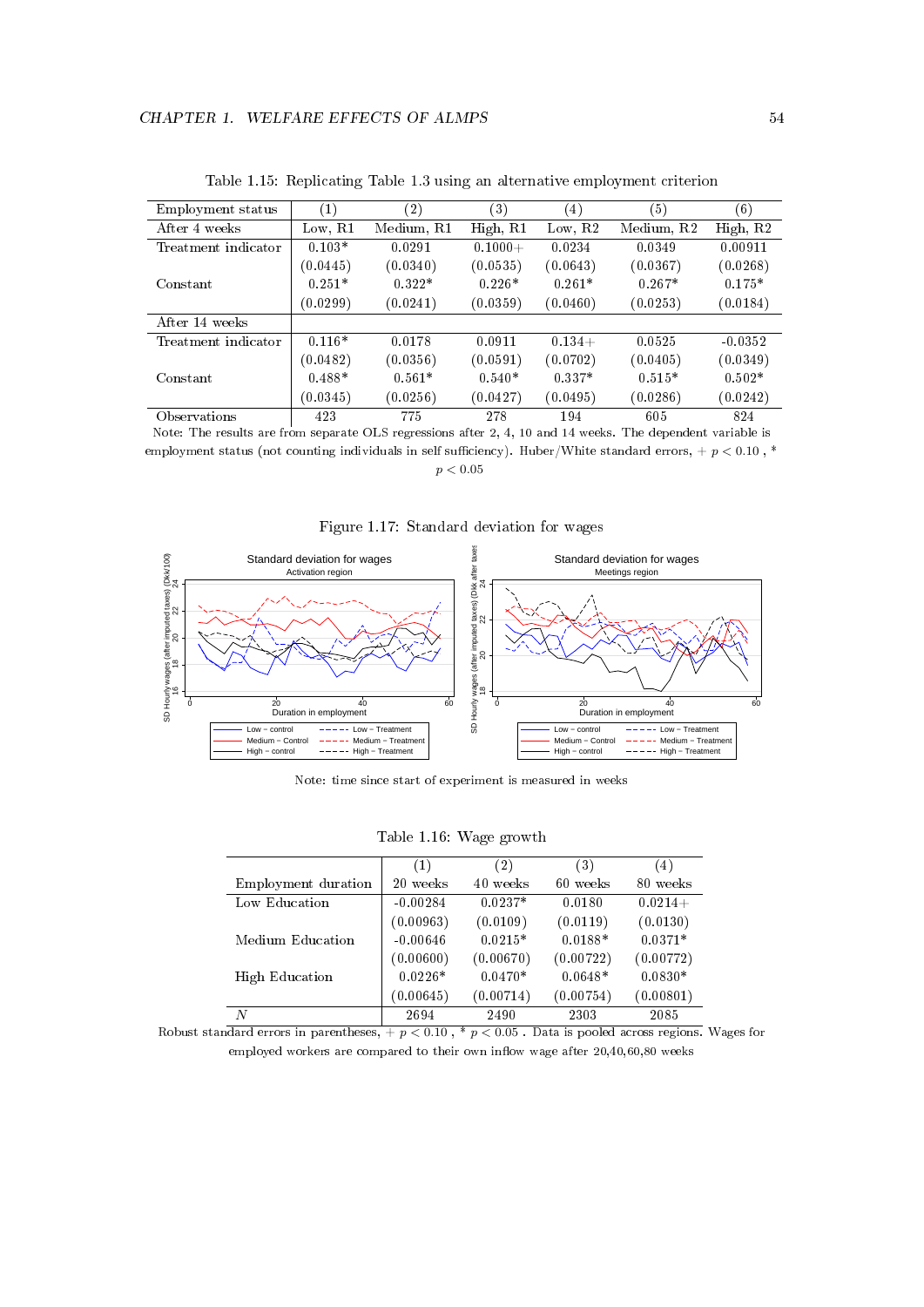Figure 1.18: Treatment impact for employed workers

| 20 weeks in employment | $^{\prime}1^{\prime}$ | (2)        | ΄3΄      | $\left( 4\right)$ | (5)        | (6)      |
|------------------------|-----------------------|------------|----------|-------------------|------------|----------|
|                        | Low, $R1$             | Medium, R1 | High, R1 | Low. $R2$         | Medium, R2 | High, R2 |
| Treatment indicator    | 2.397                 | $-3.778*$  | 1.830    | 2.426             | $-0.255$   | 0.103    |
|                        | (2.419)               | (1.700)    | (2.450)  | (3.285)           | (1.945)    | (1.373)  |
| Constant               | $95.60*$              | $101.2*$   | $103.4*$ | $93.24*$          | 97.84*     | $101.4*$ |
|                        | (1.703)               | (1.209)    | (1.691)  | (2.478)           | (1.320)    | (0.957)  |
|                        | 307                   | 646        | 256      | 130               | 501        | 754      |

Robust standard errors in parentheses,  $+$  p  $<$  0.10,  $*$  p  $<$  0.05. The sample is employed after 10 weeks of employment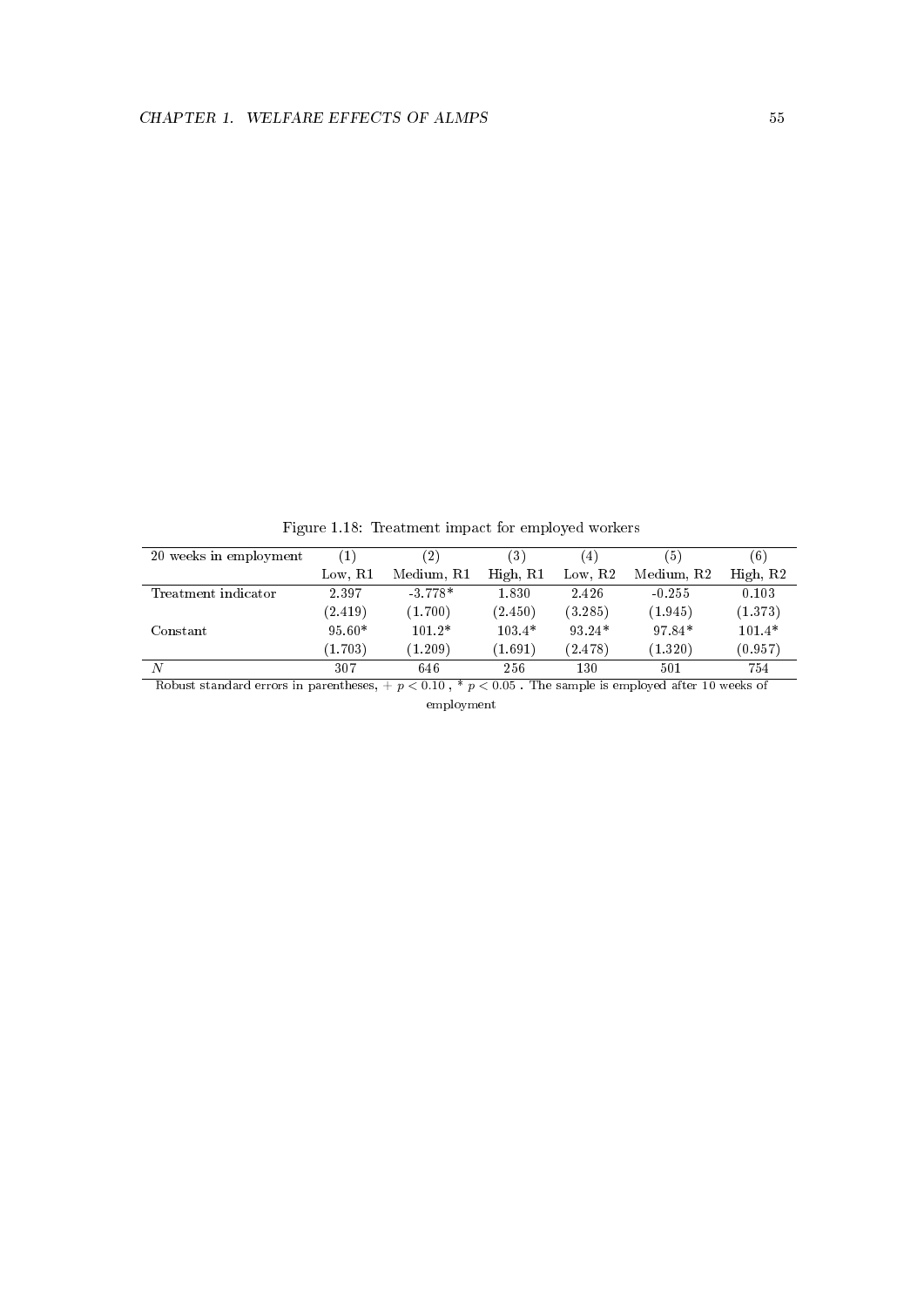# Further details about the model and fit:

| Symbol     | Model                | Value (Control group)                             |
|------------|----------------------|---------------------------------------------------|
| $\pi_{mp}$ | Meetings probability | $\pi_{mp} = 0.10$                                 |
| $\pi_{ap}$ | Meetings probability | $\pi_{ap} = \min\{0.1 \cdot \text{uedur}, 0.35\}$ |
|            | Discount rate        | 0.995                                             |
|            | UI level             | $0.6\cdot W_{max}$                                |

Table 1.17: Other parameters in the model (not estimated)

\* in the treatment phase  $\frac{1}{\pi np}$  and  $\pi_{ap}$  are set to 1. \*\* parameters are set to match features of the data, in particular meetings and activation intensities as documented in Maibom et al. (2015). The replacement level of a worker earning 150% above average earnings is around 0.6, see Bjoern and Hoej (2014). Therefore, in the model UI is set to  $0.6 \cdot W_{max}$ .



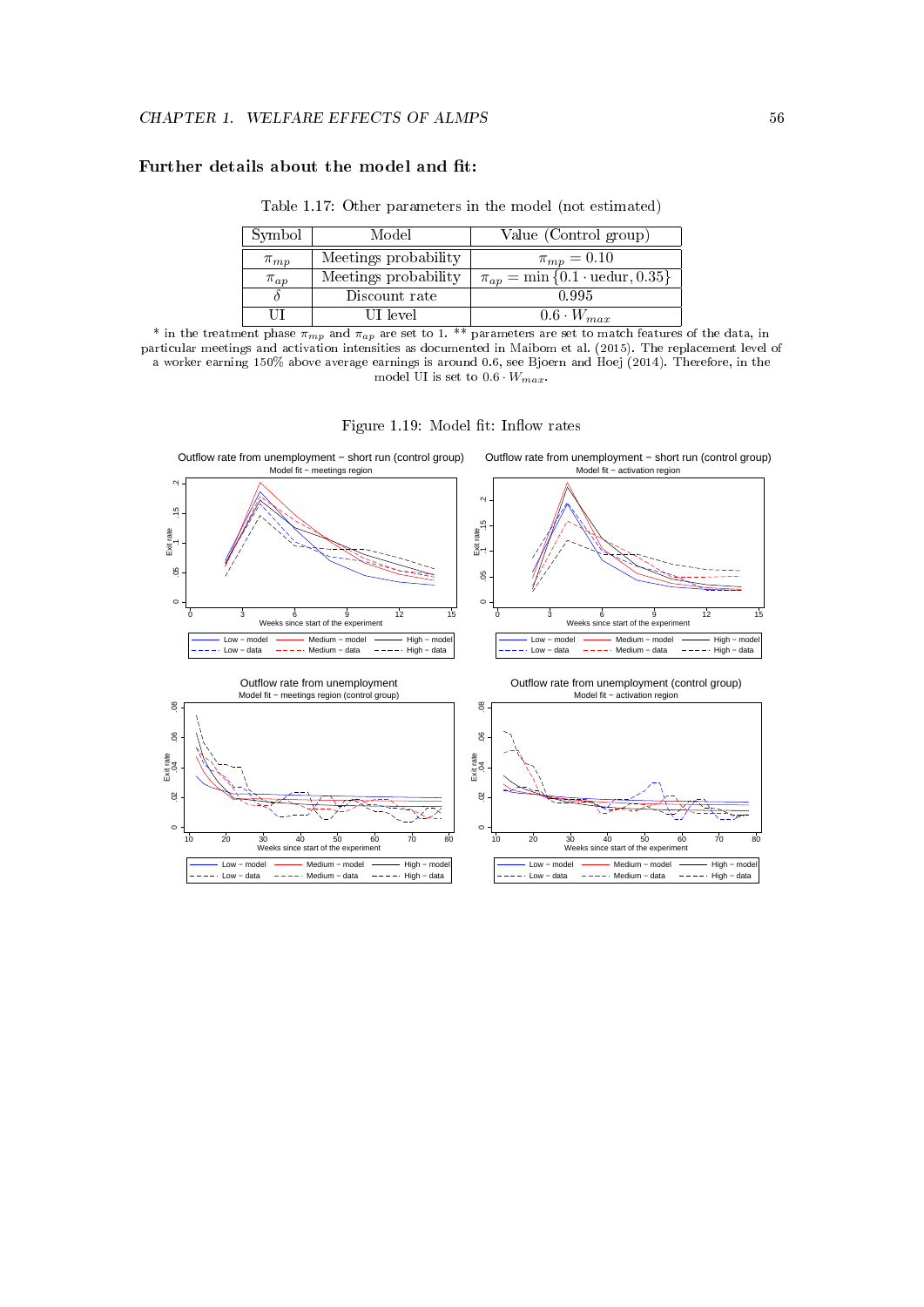

Figure 1.20: Model fit: Employment duration and wages

Note: the figure gives the data and model prediction for moment 13 defined in Table 1.6

Figure 1.21: Eliminating duration dependence



Note: The figure compares data to model predictions in a model where job offer arrival rates do not vary with unemployment duration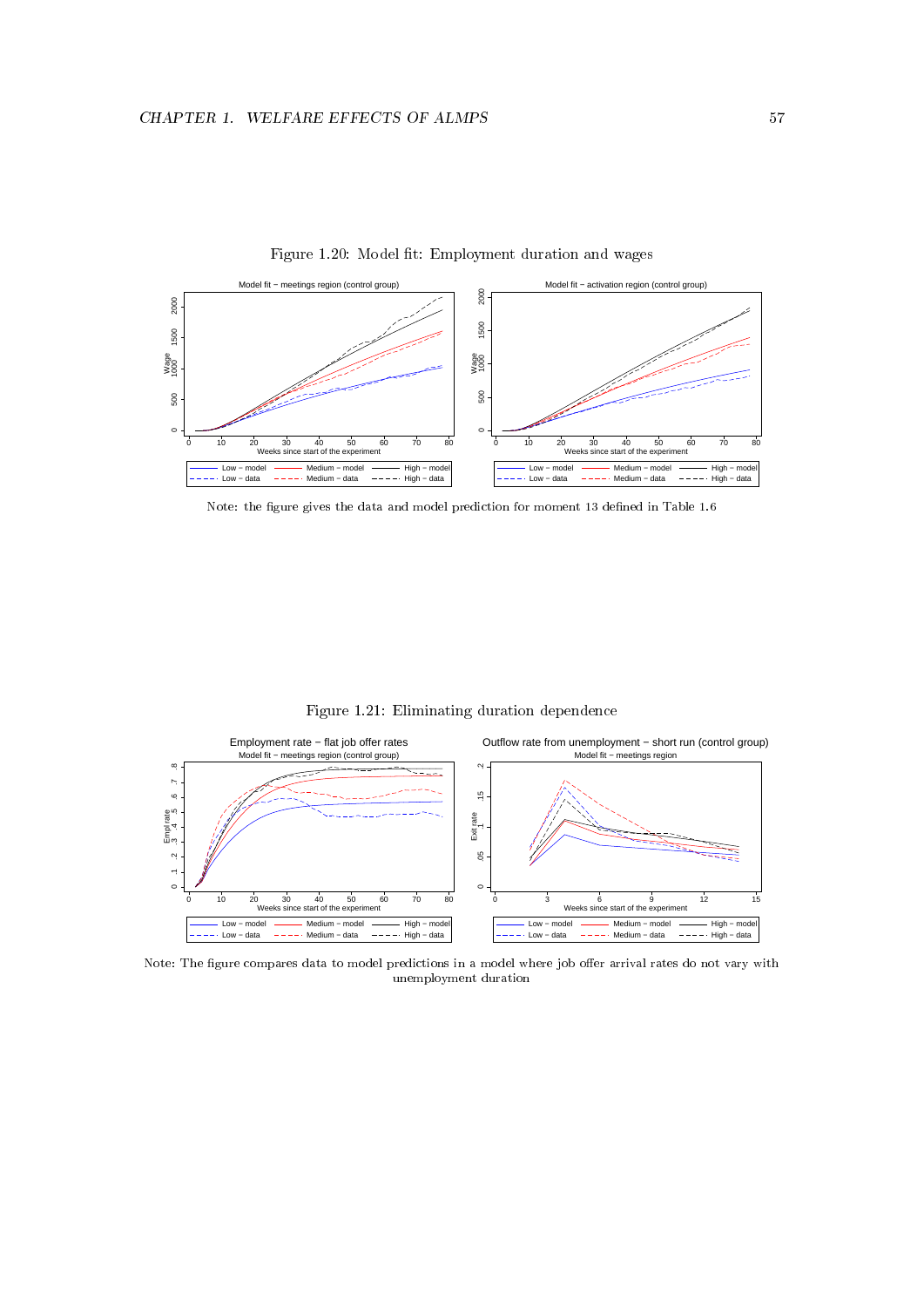| State variables            | Compensating variation |               |                 |
|----------------------------|------------------------|---------------|-----------------|
| Unemployment duration (cu) | Skill level (hc)       | Low $(type1)$ | Low (type $2$ ) |
|                            | 0                      | 1014          | 652             |
|                            | 0                      | 1068          | 947             |
| $\overline{2}$             | $\Omega$               | 1160          | 1047            |
| 3                          | 0                      | 1297          | 1121            |
| 5                          | Ω                      | 1747          | 1531            |
| 7                          | $\Omega$               | 2086          | 1809            |
| 9                          | 0                      | 2138          | 2025            |
|                            |                        | 914           | 592             |
|                            | 2                      | 863           | 104             |
|                            | 3                      | 674           | 111             |
|                            | 4                      | 469           | 104             |
|                            | 5                      | 414           | 50              |

Table 1.18: Heterogeneity in the compensating variation (meetings region)

Note: The table reports the CV (defined in 1.3) for different unemployment durations and skills for low educated individuals in the meetings region. All other state variables are set to 0.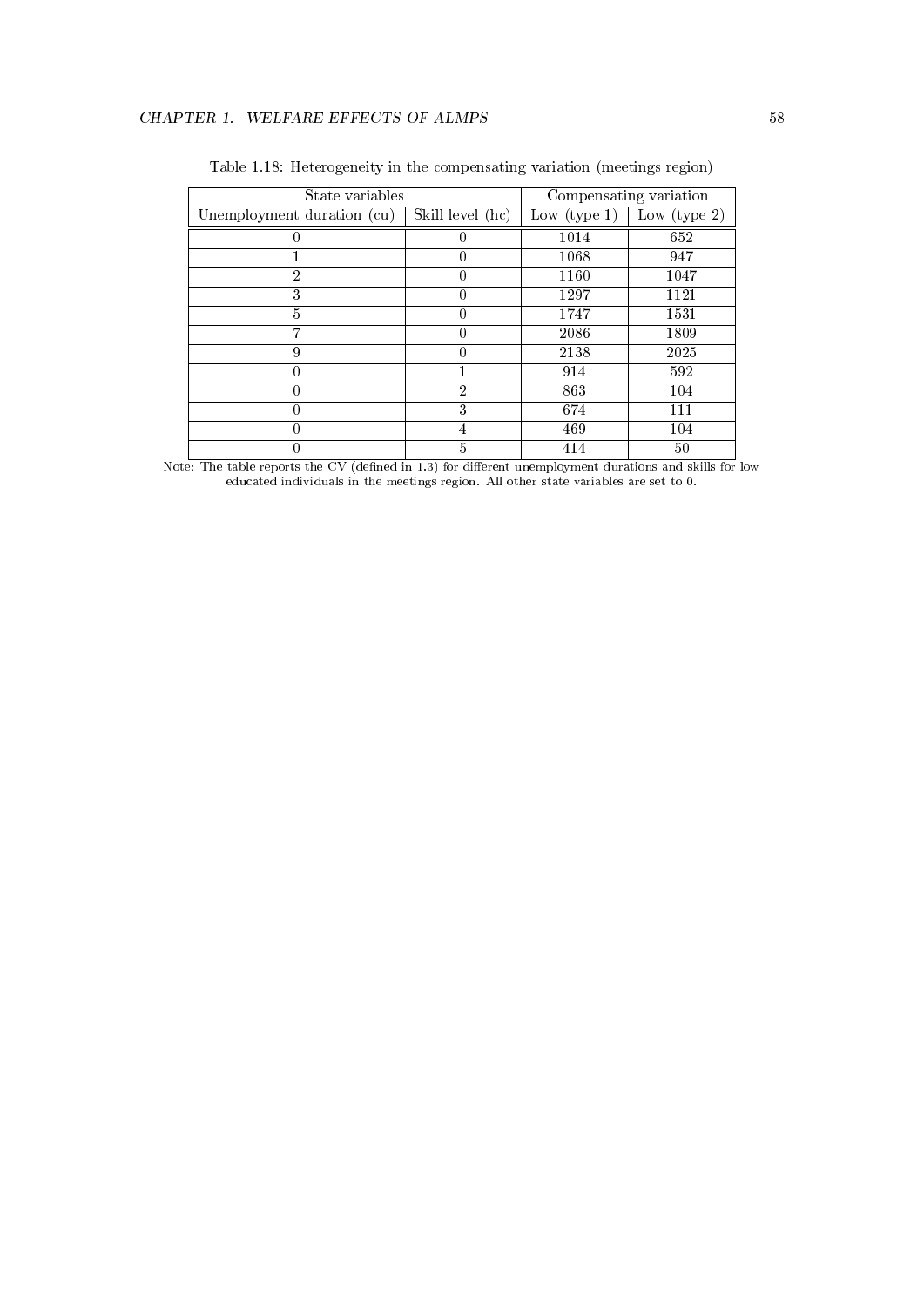# 1.11 Appendix C: Model fit for the treatment group



Figure 1.22: Employment (data and model comparison for the treatment group)

Note: see the appendix for further graphs on inflow rates for later weeks.